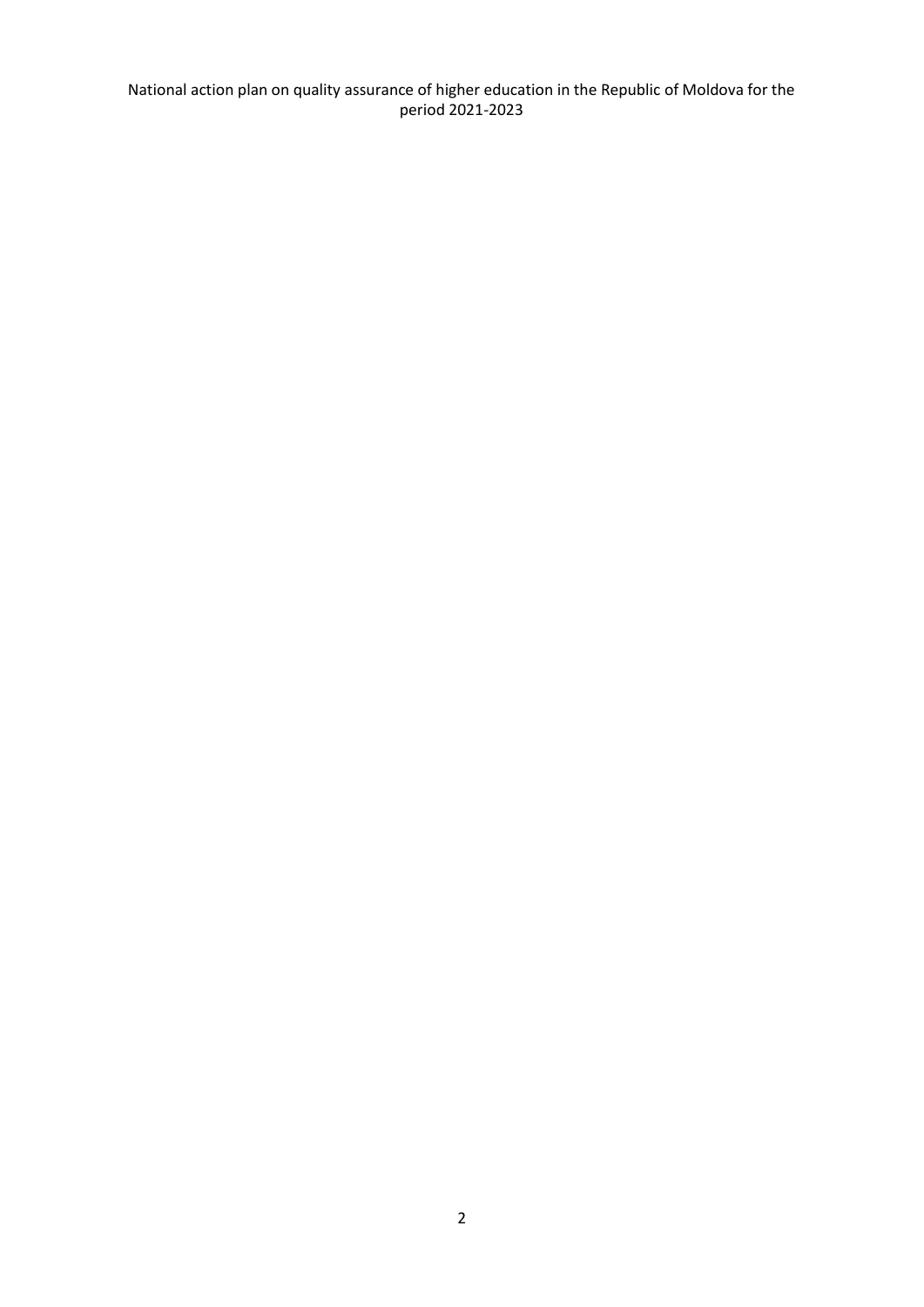

With the support of the Erasmus+ program of the European Union

The European Commission's support for the production of this publication does not constitute an endorsement of the contents, which reflect the views only of the authors, and the Commission cannot be held responsible for any use which may be made of the information contained therein.

ISBN [if relevant]

ISSN [if relevant]

National action plan on quality assurance of higher education in the Republic of Moldova for the period 2021-2023 is one of the deliverables of the project 'Supporting European QA Agencies in meeting the ESG', reference number 898925-SEQA-ESG-EPLUS2020-EHEA09-2019.

The present document can be downloaded from the ANACEC website at:<https://www.anacec.md/> and MECR website at: https://mecc.gov.md/

© ANACEC 2021, Chisinau.

Quotation allowed only with source reference.

MD-2028, mun. Chișinău, șos. Hîncești 38A

Authors: Andrei Chiciuc, Elena Petrov, Stela Guvir, Felicia Banu, Nadeja Velișco

Edited by: National Agency for Quality Assurance in Education and Research (ANACEC)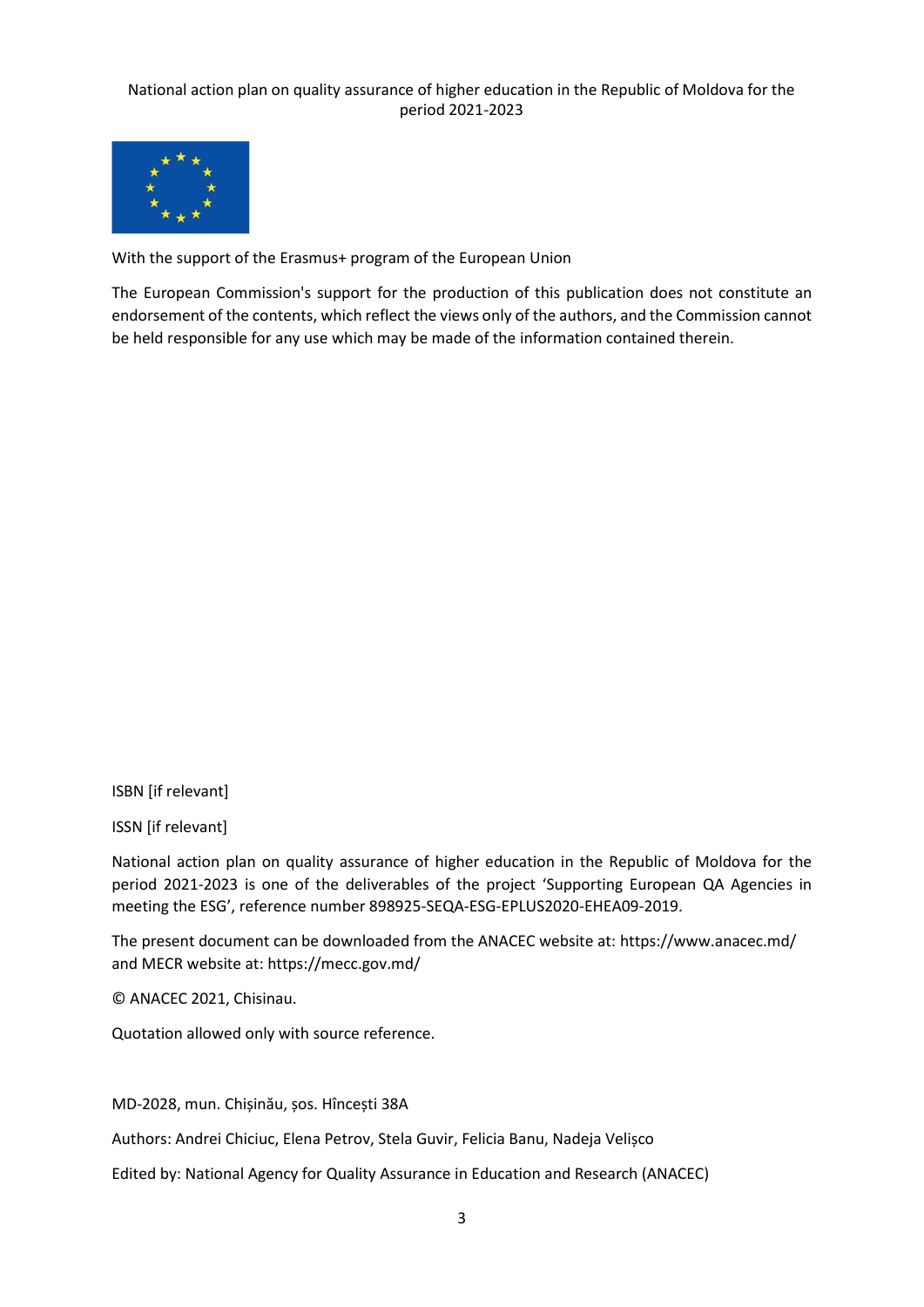Republic of Moldova, Chisinau, 2021

## **Contents**

| $\mathbf 1$            | Introduction<br>4   |                                                        |                              |  |  |
|------------------------|---------------------|--------------------------------------------------------|------------------------------|--|--|
| 2.                     |                     | Country's higher education system                      | 5                            |  |  |
| 3.                     |                     | Quality assurance of higher education in the country   | 7                            |  |  |
|                        | 3.1                 | Legal framework                                        | 7                            |  |  |
|                        | 3.2                 | QA activities and their methodologies                  | 10                           |  |  |
|                        | 3.3                 | National/agency criteria in external quality assurance | 12                           |  |  |
|                        | 3.4                 | Peer review experts                                    | 13                           |  |  |
|                        | 3.5                 | Stakeholder engagement                                 | 15                           |  |  |
|                        | 3.6                 | Thematic analysis                                      | Error! Bookmark not defined. |  |  |
| Priority actions<br>4. |                     |                                                        | 18                           |  |  |
| 5.                     | Summary table<br>21 |                                                        |                              |  |  |
| 6.                     | Conclusions<br>27   |                                                        |                              |  |  |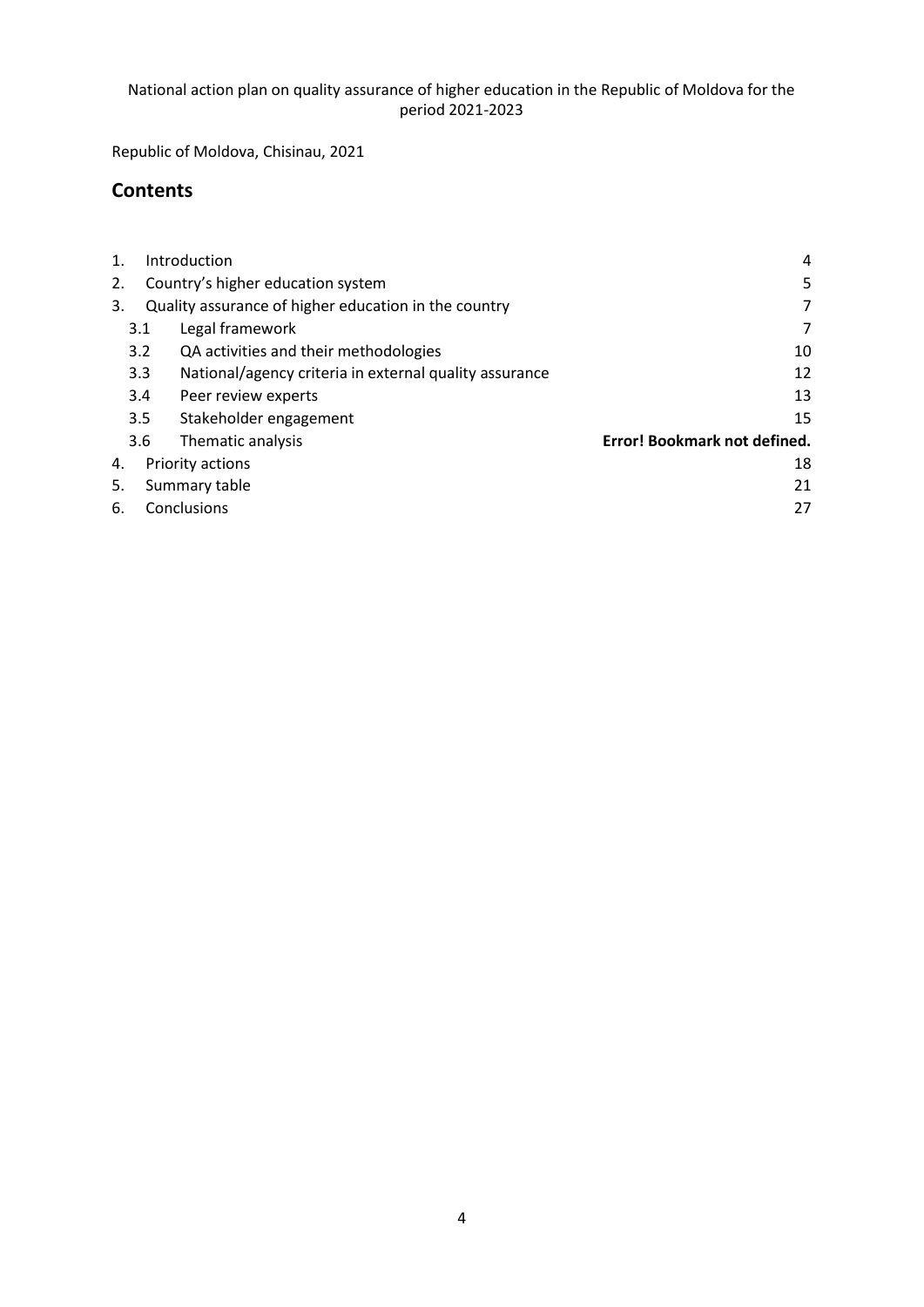# <span id="page-4-0"></span>**1. Introduction**

*The national action plan on quality assurance of higher education in the Republic of Moldova for the period 2021-2023* was developed by the National Agency for Quality Assurance in Education and Research (hereinafter - ANACEC) within the project "Supporting European Quality Assurance Agencies in meeting the ESG "(SEQA-ESG).

A working group of representatives of the following stakeholders has been set up to develop this action plan:

- 1) representatives of ANACEC:
- Andrei Chiciuc, President
- Elena Petrov, Vice President
- Sergiu Baciu, Secretary General
- Alexandr Cauia, member of the Governing Board
- Lilian Șaptefrați, member of the Governing Board
- Stela Guvir, Head of the Public Relations and International Cooperation Office
- Felicia Banu, Head of the Department of Evaluation in Higher Education
- Natalia Danila, Main Specialist, Department of Evaluation in Higher Education
- Mihaela Balmuș-Andone, senior specialist, Department of Evaluation in Higher Education
- 2) representatives of the Ministry of Education, Culture and Research:
- Nadejda Velișco, Head of the Department of policy in the field of higher education
- 3) Representatives of the profile committee in higher education:
- Petru Todos, PhD, university professor, Chairman of the Profile Committee
- 4) representatives of the Council of Rectors of the Republic of Moldova:
- Grigore Belostecinic, President
- 5) representatives of academia:
- Irina Tutunaru, Technical University of Moldova (Deputy Head of the Academic Management and Quality Assurance Department)
- Lucia Cepraga, Academy of Economic Studies of Moldova (Head of the Department of Studies and Curriculum Development)
- 6) student representatives:
- Irina Carauș, PhD student, State University of Moldova
- 7) representatives of the business environment:
- Sergiu Bobu, director of "Lafarge Ciment Moldova" SA
- Silvia Prunici, Human Resources specialist, "BPO East" SRL
- Constantin Chilian, judge, Ungheni District Court

The team members were involved both in the elaboration and in the consultation level of this action plan, between April 1 and May 25, 2021.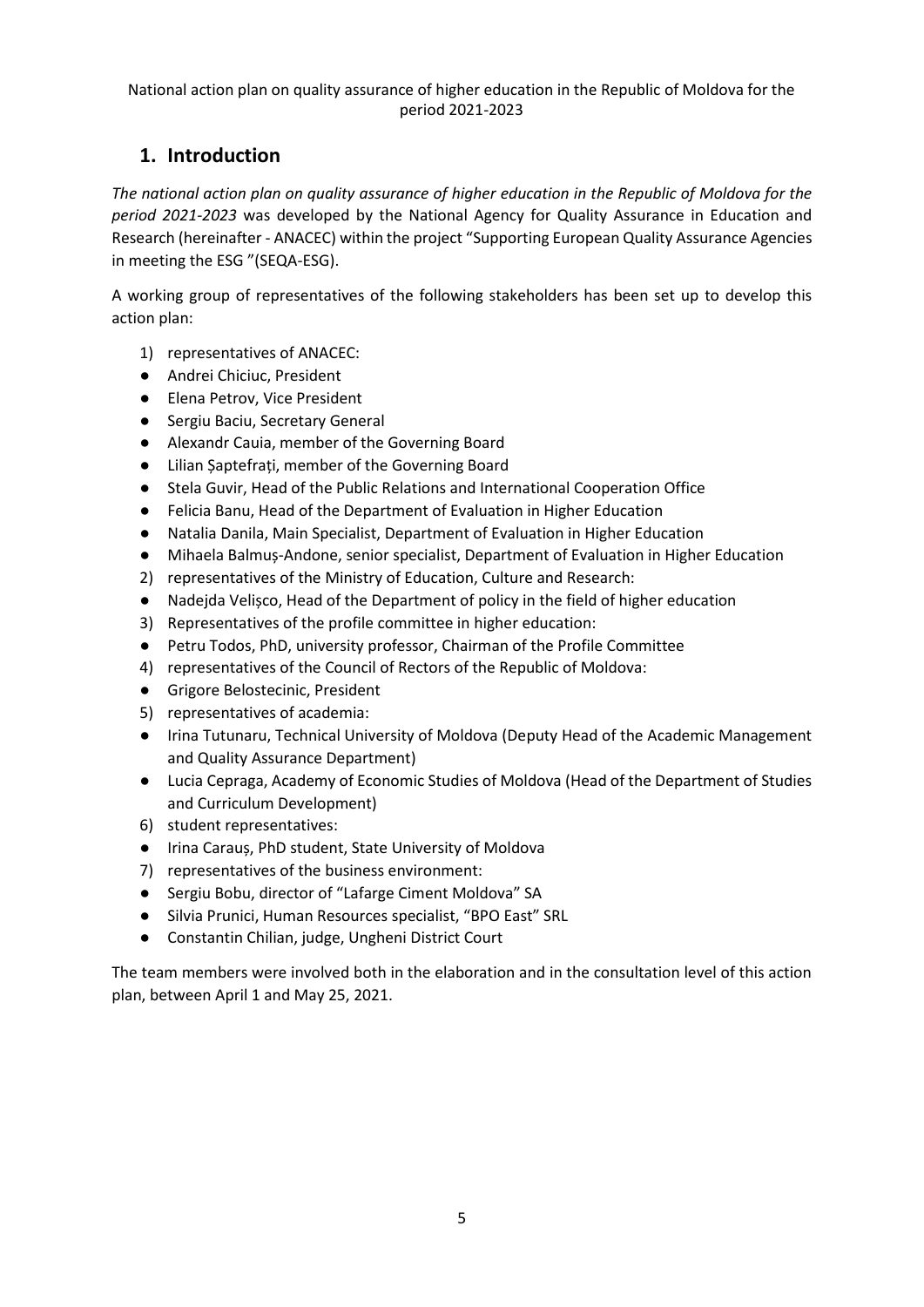## <span id="page-5-0"></span>**2. Country's higher education system**

Higher education is a key factor for the cultural, economic and social development of an increasingly knowledge-based society and a promoter of human rights, sustainable development, democracy, peace and justice.

The mission of higher education is to create, preserve and disseminate knowledge at the highest level of excellence; training of highly qualified specialists competitive on the national and international labor market; creating lifelong learning opportunities; preserving, developing and promoting national cultural-historical values in the context of cultural diversity.

Higher education in the Republic of Moldova is achieved in two fields: advanced academic and professional, being structured on three cycles:

- a) cycle I bachelor's degree studies (ISCED level 6);
- b) cycle II master's degree studies (ISCED level 7);
- c) cycle III doctoral degree studies (ISCED level 8).

Within the doctoral and postdoctoral degree studies, research, development and innovation activities are carried out.

The training of specialists in higher education institutions is achieved through study programs on all three levels. Thus, the bachelor's and master's degree studies are organized in the following forms of education: full-time and part-time, institutions also having the possibility of organizing distance learning, and doctoral degree studies: full-time and part-time.

The European Credit Transfer System (ECTS) applies to the higher education system in the Republic of Moldova, where study credits express the amount of work required of the student in an academic module / discipline over a unit of time to achieve the study objectives / pre-established learning outcomes and are allocated as follows: for one academic semester - 30 transferable study credits; for one academic year - 60 transferable study credits.

Higher education is organized in 24 universities, academies of studies, institutes, and the like. The system of governing bodies of higher education institutions consists of the senate, the council for institutional strategic development, the scientific council, the faculty council, the administration council and the rector of the institution.

Higher education institutions have the status of university autonomy. University autonomy consists in the right of the university community to organize and self-manage, to exercise academic freedoms without any ideological, political or religious interference, to assume a set of competencies and obligations in accordance with national policies and strategies for the development of higher education. University autonomy covers the areas of management, organisational structure and operation of the institution, teaching and scientific research, administration and funding.

Higher education is regulated by the *Nomenclature of the fields of professional training and specialties*, which is a component part of state educational standards and determines the fields and specialties on the basis of which professional training is carried out in higher education. It is approved by the Government, at the proposal of the Ministry of Education, Culture and Research (hereinafter - MECR) in agreement with the relevant ministries.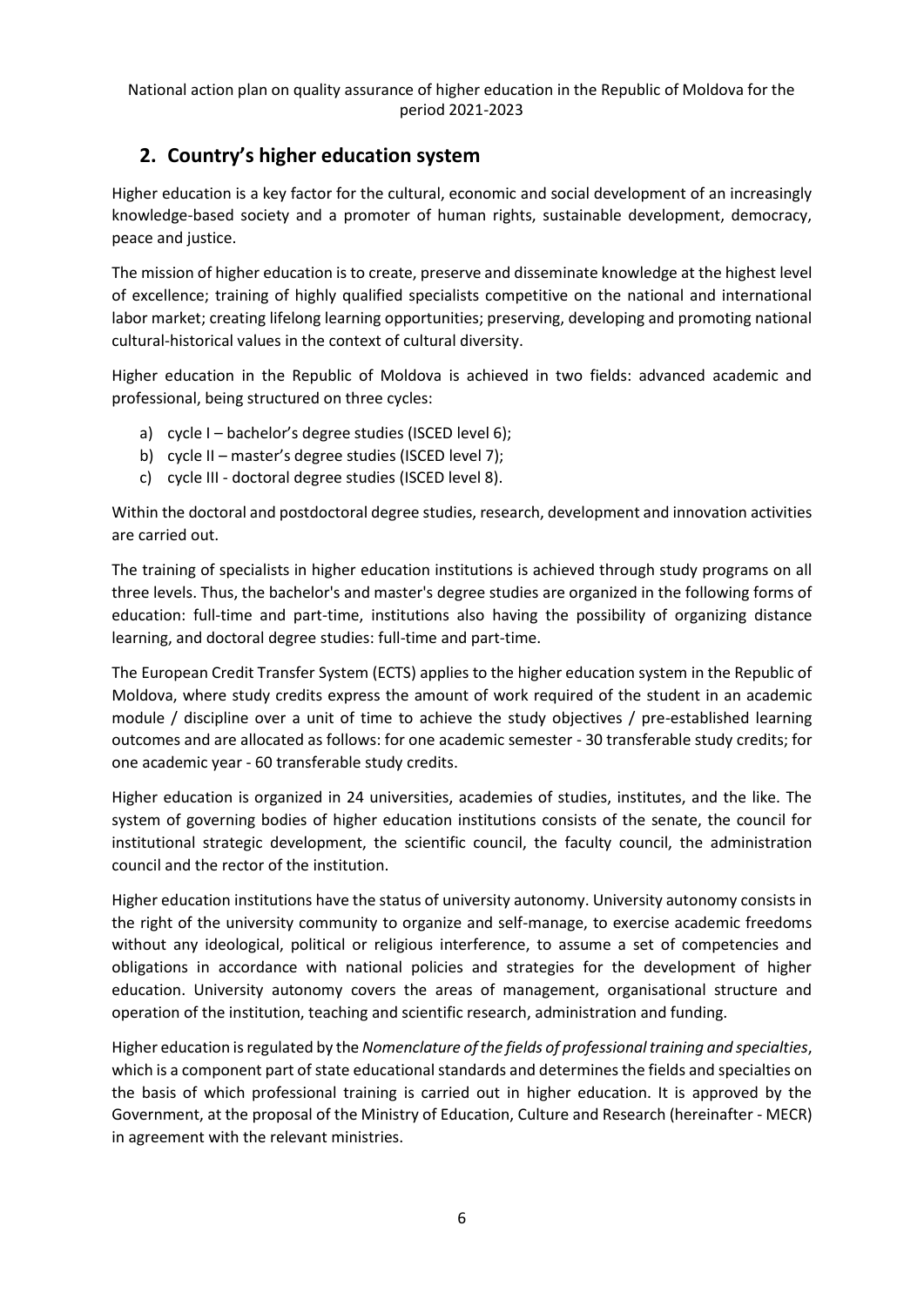Higher education is organized and carried out on the basis of content standards, competence standards, national reference standards and accreditation standards.

Quality management in higher education is ensured at national level - by MECR and ANACEC, and at institutional level - by internal quality assurance structures.

The National Qualifications Framework in higher education ensures the transparency of higher education, academic mobility and the recognition of diplomas at the international level. It is elaborated for each cycle of studies and field of professional training, in accordance with the European Qualifications Framework and the necessary qualifications on the national and European labor market. The qualifications awarded in higher education are introduced in the National Register of Qualifications in Higher Education, administered by MECR.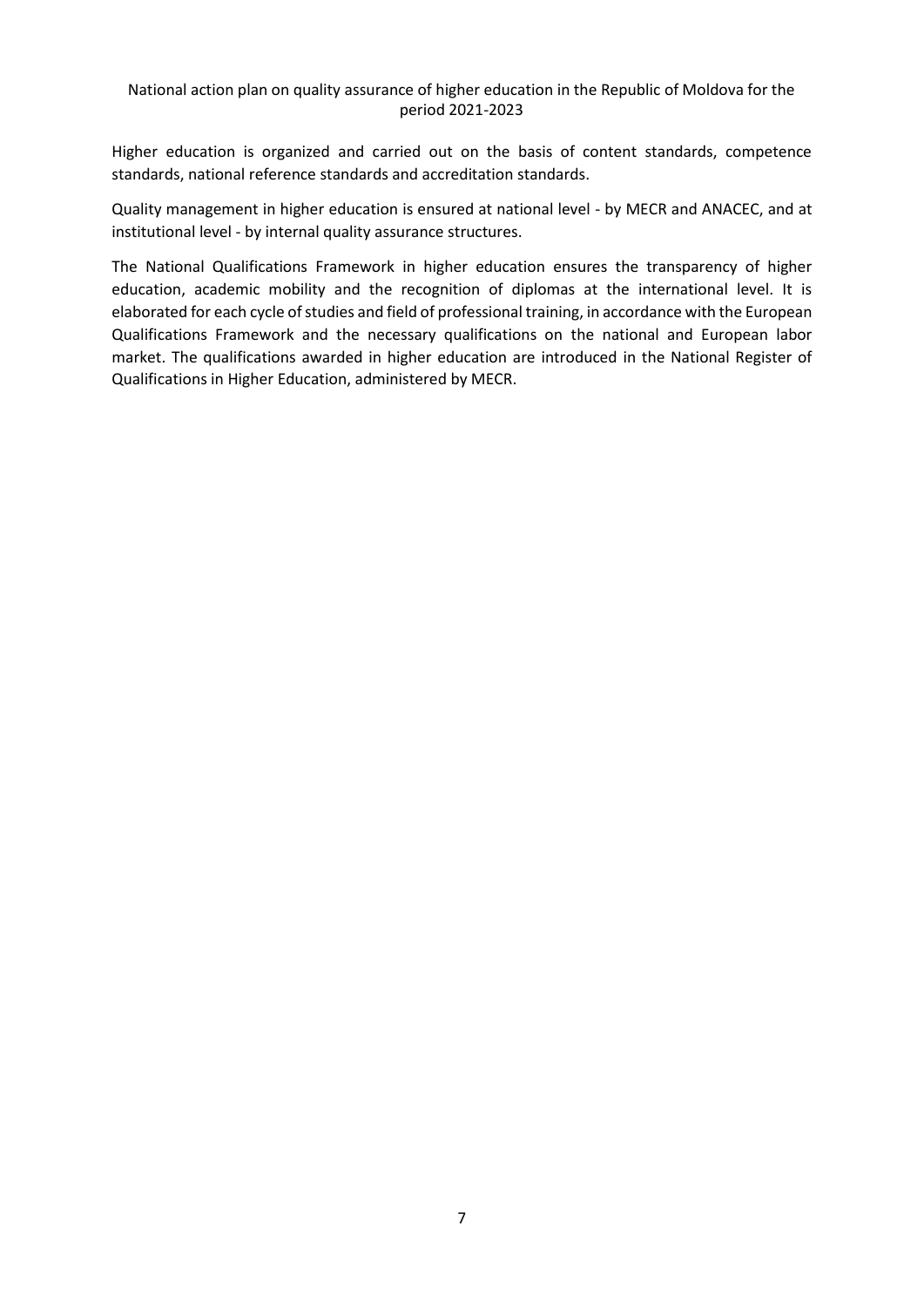## <span id="page-7-0"></span>**3. Quality assurance of higher education in the country**

### <span id="page-7-1"></span>**3.1 Legal framework**

In the Republic of Moldova, in 2014, in accordance with the provisions of the *[Education Code](https://www.legis.md/cautare/getResults?doc_id=123537&lang=ro)* no. 152/2014, the National Agency for Quality Assurance in Professional Education (ANACIP) was established, an administrative authority of national interest, autonomous from the Government, with distinct responsibilities in the field of quality assurance in education. In 2018, as a result of the absorption of the National School Inspectorate and the National Council for Attestation and Accreditation by the National Agency for Quality Assurance in Professional Education, the National Agency for Quality Assurance in Education and Research (ANACEC) was established, which is the successor of the rights and obligations of the absorbed legal entities. As a result of that reform, the Statute of the Agency has changed. Thus, *from an organizational point of view*, in accordance with the provisions of the *[Education Code](https://www.legis.md/cautare/getResults?doc_id=123537&lang=ro)* of the Republic of Moldova no. 152/2014 and of the *[Regulation](https://www.legis.md/cautare/getResults?doc_id=102159&lang=ro)  [on the organization and operation of the National Agency for Quality Assurance in Education and](https://www.legis.md/cautare/getResults?doc_id=102159&lang=ro)  [Research](https://www.legis.md/cautare/getResults?doc_id=102159&lang=ro)* no. 201 of 28.02.2018, ANACEC is an administrative authority subordinated to the Ministry of Education, Culture and Research, established by the Government, financed from the state budget and from its own revenues.

ANACEC carries out its activity in accordance with the Constitution of the Republic of Moldova, the Education Code of the Republic of Moldova, the Code on Science and Innovation of the Republic of Moldova, the laws of the Republic of Moldova, decrees of the President of the Republic of Moldova, decisions of Parliament, ordinances, provisions and decisions of the Government, other regulatory acts, with the international treaties to which the Republic of Moldova is a party and with its own Regulation of organization and operation.

The Agency consists of the Governing Board, the profile committees, the administrative apparatus and the departments.

The *Governing Board* is the collective management body that ensures the elaboration and implementation of the Agency's strategy. It consists of 15 members: 13 academic staff with scientific, and didactic and scientific titles, a representative of the students and a representative of the business environment. The members of the Governing Board are selected through an open competition, judged internationally, organized by MECR, from among all those interested, for a term of 4 years. The competition for the selection of members of the Governing Board is organized and conducted by a competition committee, consisting of 5 international experts, delegated by quality assurance authorities from the European Union. At the end of the competition, MECR confirms, by order, the members of the Governing Board.

The President, the Vice-President and the Secretary General of the Governing Board are elected from among its members for a term of 4 years, following a public competition, organized according to the provisions of *[Law no. 158-XVI of July 4, 2008 on the civil service and the status of the civil servant](https://www.legis.md/cautare/getResults?doc_id=126153&lang=ro)*.

The person who has been designated as the winner of the competition for the position of President is appointed by the Government.

The persons who have been designated winners of the competition for the position of Vice-President and Secretary General are appointed by the MECR.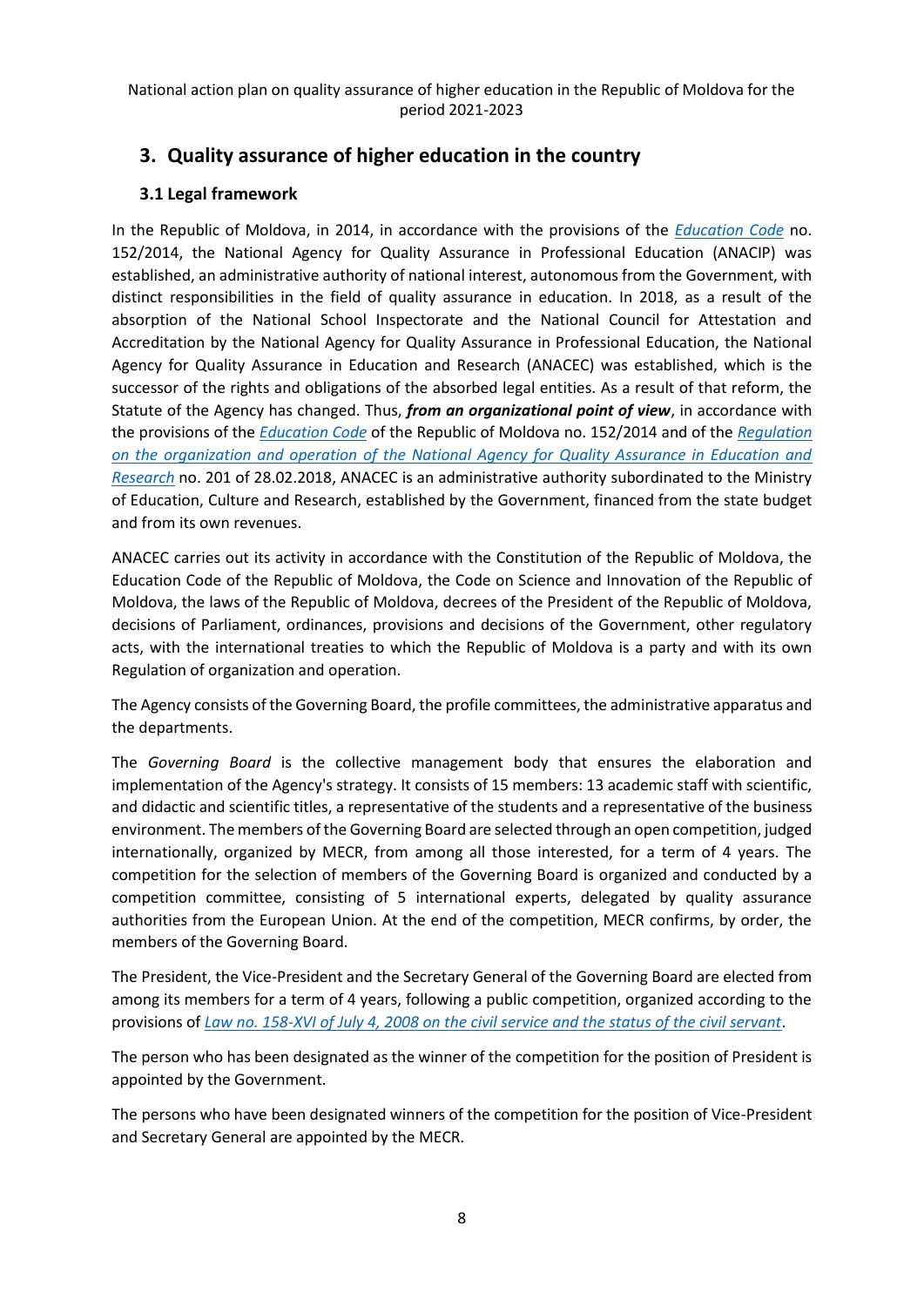The activity of the President, Vice-President and Secretary General of the Governing Board also falls under the provisions of *Law no. 158-XVI of July 4, 2008 on the civil service and the status of civil servant*.

The executive management of the Agency is carried out by the President of the Governing Board, appointed by the Government, who is assisted by the Vice-President and the Secretary General.

The *profile committees* are established in accordance with the Regulation elaborated by the Agency (*[Regulation on the organization and operation of the profile committees of the National Agency for](https://www.legis.md/cautare/getResults?doc_id=115435&lang=ro)  [Quality Assurance in Education and Research](https://www.legis.md/cautare/getResults?doc_id=115435&lang=ro)*, GD no. 327/2019). They operate in accordance with their own rules of organization and operation and are organized for each of the Agency's areas of activity: general education, vocational education and training, higher education, continuing professional training, research and innovation.

The staff of the Agency's *administrative apparatus* is strictly regulated at a maximum of 55 units / posts, most of them having the civil servant status.

The Agency is financed from the state budget, from collected revenues and resources related to projects financed from external sources, and the expert-evaluators are remunerated for their activity from the Agency's sources, according to the normative framework.

*From an operational point of view*, ANACEC implements state policies in the field of quality assurance in education at all levels (general education, vocational education and training, higher education, and continuing education), as well as in research and innovation.

The attributions of ANACEC regarding the quality assurance in higher education provide for:

- elaboration of the methodology and external evaluation criteria in order to authorize the provisional operation and accreditation of study programs and higher education institutions and their submission to the MECR to be promoted for approval by the Government;
- elaboration of the methodology for approving the right to conduct doctorates and its submission to the MECR to be promoted for approval by the Government;
- approval of the methodology regarding the ranking of higher education institutions;
- approval of the procedure for authorizing the provisional operation and accreditation of joint study programs in higher education;
- evaluation of higher education institutions and study programs for the purpose of their authorization for provisional operation or their accreditation;
- external evaluation of doctoral schools and their programs;
- approving or rejecting the application to become a doctoral supervisor following the evaluation of the files submitted by the interested candidates;
- exercising other attributions deriving from the provisions of the normative framework in the field of activity of the Agency.

The external evaluation is performed by ANACEC in accordance with the *[Methodology of external](https://www.legis.md/cautare/getResults?doc_id=123976&lang=ro)  [quality evaluation for the authorization of the provisional operation and accreditation of VET, higher](https://www.legis.md/cautare/getResults?doc_id=123976&lang=ro)  [education and continuing education study programs and institutions](https://www.legis.md/cautare/getResults?doc_id=123976&lang=ro)*, approved by Government Decision no. 161 of 18.05.2016, with the subsequent completions and modifications and with the Guidelines for external evaluation of the study programs on university cycles and of the higher education institutions, approved by the Governing Board of ANACIP, minutes no. 9 from 23.06.2016. During 2020, the *[Guidelines for external evaluation of bachelor's degree programs \(cycle I\) and](https://anacec.md/files/Ghid_licenta_studii%20integrate.pdf)  [integrated higher education](https://anacec.md/files/Ghid_licenta_studii%20integrate.pdf)* and the *[Guidelines for external evaluation of master's degree programs](https://anacec.md/files/Ghid%20_program%20de%20studii_master.pdf)*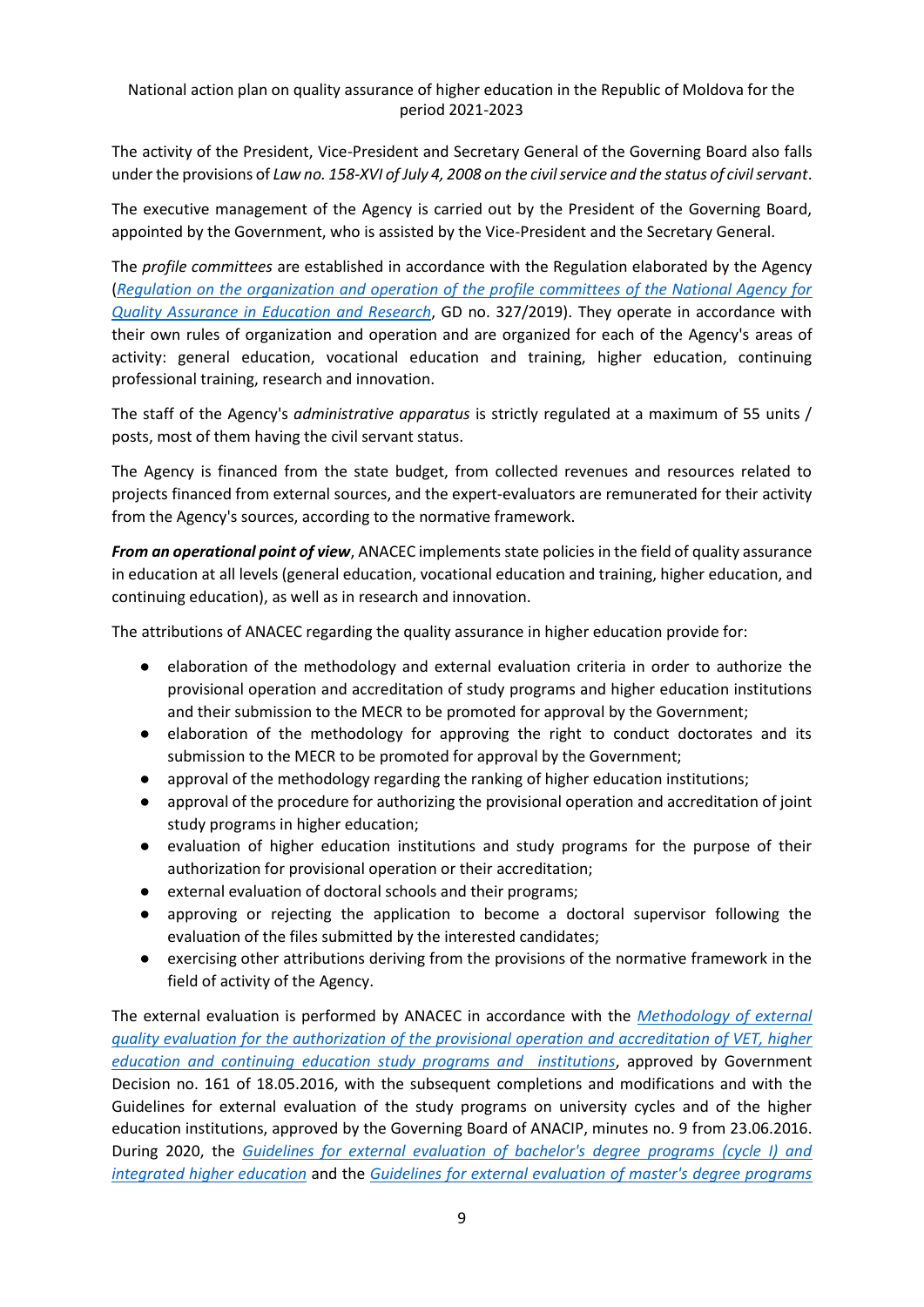*[\(cycle II\)](https://anacec.md/files/Ghid%20_program%20de%20studii_master.pdf)* were revised and updated taking into account educational standards at national and European level, the results and findings made following the first cycle of external evaluations carried out in the period 2016-2020, good national and international practices in the field. In order to ensure the quality of the documents developed, the opinions of the evaluated higher education institutions, the ANACEC Profile Committee in Higher Education, the Ministry of Education, Culture and Research, the Agency's evaluators and other stakeholders were consulted. For example, in the process of updating the *Guidelines for external evaluation of master's degree programs (cycle II)*, 3 webinars were organized in which about 45 beneficiaries of the process were actively involved and formulated proposals to improve the evaluation standards: representatives of higher education institutions (teachers, program managers, institutional managers in the field of Quality Management Systems) and expert-evaluators of ANACEC. After consulting the opinion of all interested actors, the updated guidelines were approved by the Governing Board (Decision no. 27 of 25.09.2020).

In accordance with the updates made in the mentioned documents, the working tools of the external evaluation panel were also revised: the *Site visit record sheet* and the *External evaluation report* for bachelor's degree, integrated higher education study programs, master's degree study programs.

During 2019-2020, ANACEC also started the process of updating the *Guidelines for the external evaluation of doctoral degree study programs*. Subsequently, the activity on this document was partially stopped considering the provisions of the "Higher Education" project, financed by the World Bank, which will contribute decisively to the elaboration / updating of the normative framework for doctoral studies.

At the same time, although existing, but never applied, the *Guidelines for the external evaluation of higher education institutions* also needs to be revised on the basis of the best practices of European quality assurance agencies and the own experience gained during the evaluation of study programs.

In carrying out the external evaluation activities, ANACEC involves expert evaluators that the Agency selects based on its own *[Methodology for selecting the expert evaluators](https://www.anacec.md/files/D70.Metodologie_Anexa.PDF)*. The selection of the expert evaluators is made through an open competition announced by ANACEC on its website. The examination and acceptance of the file, the evaluation and selection of the expert evaluators is done by the Department of Evaluation in Higher Education and the profile committee in higher education. The selected candidates are included in the Register of ANACEC's expert evaluators on general fields of study. External evaluation panels must include expert evaluators representing academia, students and the business environment / employers. At the same time, the composition of the external evaluation panels includes, as the case may be, international experts from the partner quality assurance agencies.

*Independence of ANACEC in terms of formal outcomes*, following the result of the external quality assessment, the members of the external evaluation panels, based on the findings and analyzes, formulate by mutual agreement a series of strengths, recommendations, mandatory areas for improvement, proposals for decisions on the evaluated study program, which they subsequently present at the meetings of the profile committee for examination and validation. The decision of the external evaluation panel, validated by the profile committee, is submitted for approval to the ANACEC Governing Board. The final decision on the authorization for provisional operation / accreditation, non-accreditation or withdrawal of the right of activity of a higher education institution or organization of a study program is adopted by the Ministry of Education, Culture and Research, based on the results of the evaluation performed by the Agency.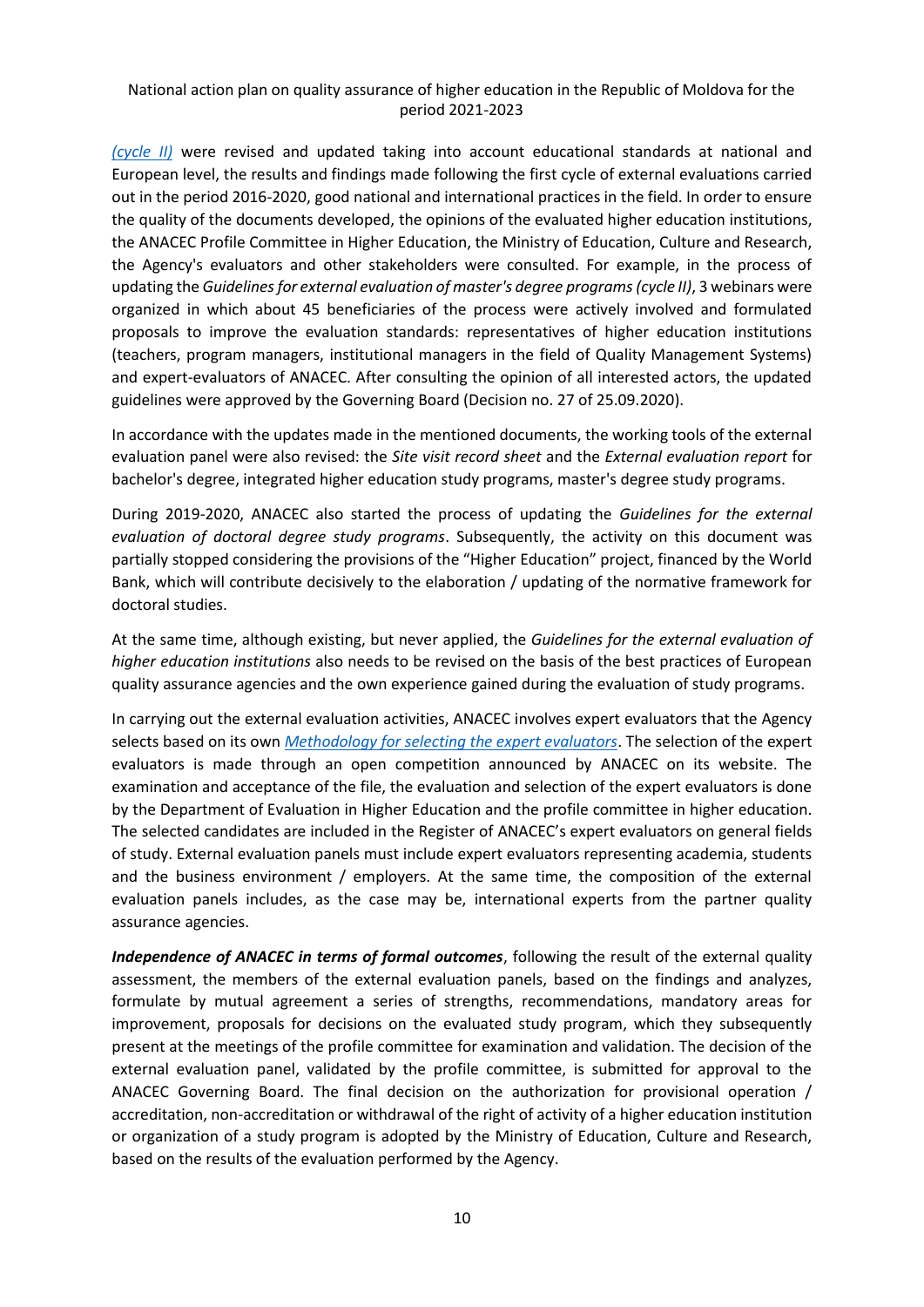Therefore, the operation of the National Agency for Quality Assurance in Education and Research, the attributions of the president, vice-president, secretary general and of the profile committees, conditions, procedures for their selection and appointment, structure and staff of the administrative apparatus, methodology of calculation of fees, as well as fees charged for evaluation procedures, remuneration of members of the Governing Board, profile committees, administrative apparatus and expert evaluators, are established by regulatory acts approved by the Government, in coordination with the Ministry of Education, Culture and Research.

The strict regulation of the staff, including the positions and functions, conditioned by the statute of ANACEC as a subordinate structure of the MECR, caps the salaries for employees and practically makes impossible the interventions of adapting the staff to the current needs of the Agency. For example, the position of lawyer is missing, even if the accomplishment of the entity's attributions requires even two specialists in law. On the other hand, this situation regarding the strictly regulated remuneration of civil servants negatively influences the level of attractiveness of the positions put up for competition.

Another challenge refers to the staff of the Department of Evaluation in Higher Education. The conceptualization activities, updating of the normative and methodological framework, the organization of the process of external evaluation of study programs and higher education institutions, elaboration of thematic studies, as well as other activities in the field of competence are carried out within the Department of Evaluation in Higher Education by 4 employees: head of department (1), main specialist (1), senior specialist (1), specialist (1). The number of employees of the Department according to the regulated staff number of the administrative apparatus of the Agency is of maximum 5 persons. However, even in the case of completing the staff number of the Department with 5 people, this low number of employees and the amount of their workload is not sufficiently related to the number of study programs and higher education institutions subject to external evaluation. Thus, in order to solve to some extent this deficiency, it is necessary to review and adapt the normativeregulatory framework in this regard.

### <span id="page-10-0"></span>**3.2 QA activities and their methodologies**

*Quality assurance* in higher education is achieved through a set of actions to develop the institutional capacity to develop, plan and implement study programs, which forms and strengthens the trust of beneficiaries that the institution providing education meets and improves quality standards in accordance with its mission.

The fully functional national quality assurance system involves two successive stages:

- a) the authorization for provisional operation, which represents the act of establishing the institution and grants the right to carry out the educational process and to organize the admission to studies;
- b) accreditation, which grants, in addition to the rights provided above, the right to organize the final exam, as well as the right to issue diplomas, certificates and other study documents recognized by the Ministry of Education, Culture and Research.

Quality evaluation in higher education consists in the multi-criteria examination of the extent to which an educational institution and its study programs meet national reference standards.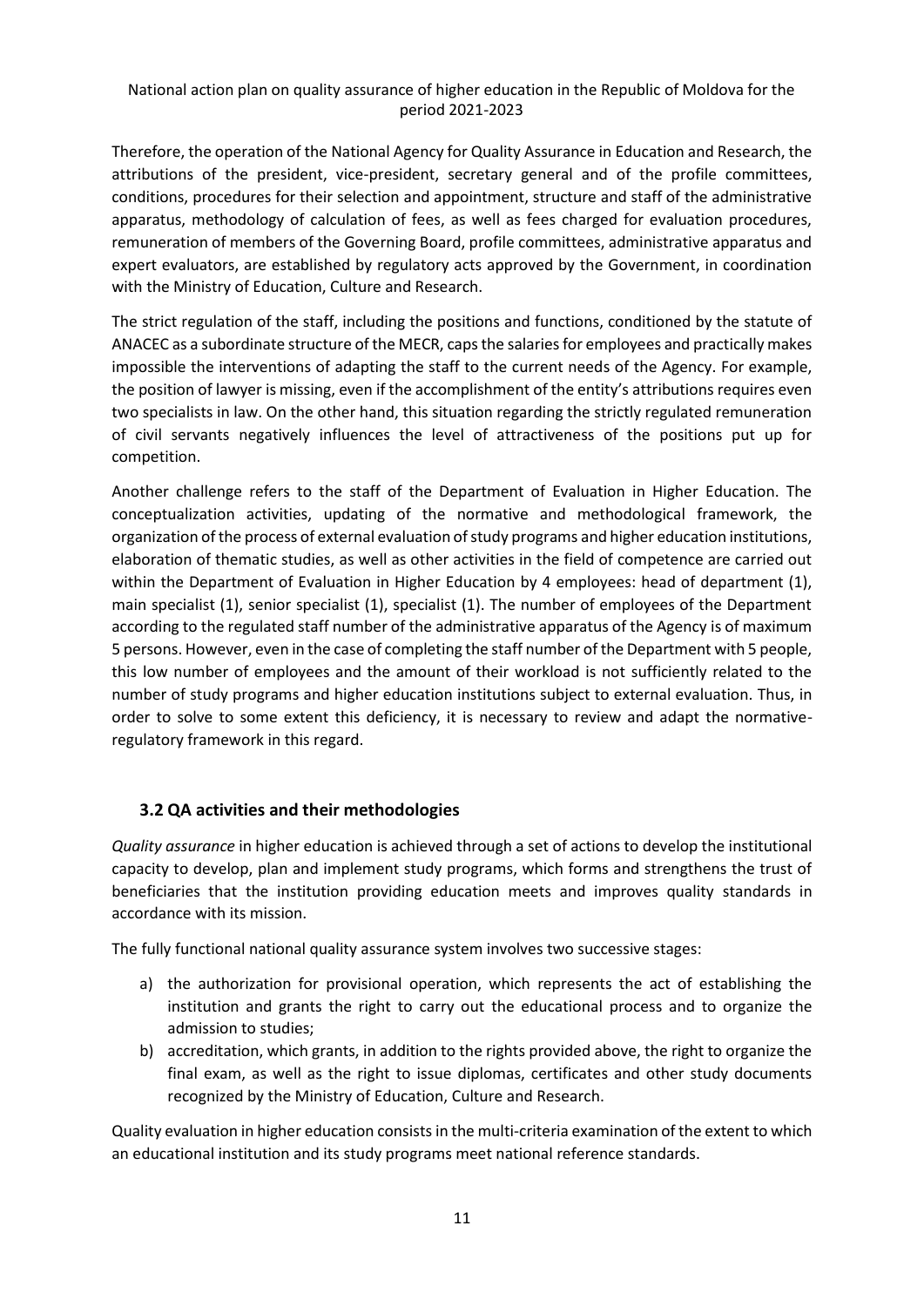Quality evaluation in higher education is a complex set of self-evaluation, internal evaluation and external quality evaluation activities, in accordance with approved accreditation standards, criteria and indicators.

*Self-evaluation* of quality in higher education is carried out by the institutional structures responsible for quality assurance, in accordance with the national standards in force.

*External quality evaluation* in higher education is carried out by the National Agency for Quality Assurance in Education and Research or another quality assurance agency, registered in the European Quality Assurance Register in Higher Education (EQAR).

Quality evaluation in higher education aims at:

- a) institutional capacity;
- b) educational efficiency, including academic results;
- c) the quality of the initial and continuous professional training programs;
- d) institutional quality management;
- e) the results of scientific research and / or artistic creation;
- f) the concordance between the internal evaluation and the real situation.

Both self-evaluation and external evaluation are carried out in accordance with the procedure described in the *[Methodology for external quality evaluation for the authorization of the provisional](https://www.legis.md/cautare/getResults?doc_id=123976&lang=ro)  [operation and accreditation of vocational education and training, higher education and continuing](https://www.legis.md/cautare/getResults?doc_id=123976&lang=ro)  [education study programs and institutions](https://www.legis.md/cautare/getResults?doc_id=123976&lang=ro)*, with the *Guidelines for the external evaluation of bachelor's degree programs (cycle I) and integrated higher education, master's degree programs (cycle II), doctoral study programs* and the *Guidelines for the external evaluation of higher education institutions*.

Thus, the external quality evaluation procedure is initiated at the request of the higher education institution / consortium / partnership / subsidiary / founder / Ministry of Education, Culture and Research together with the submission of the application and the evaluation dossier to the specialized department within the Agency.

Following the approval of the dossier, which also includes the *self-evaluation report*, the Agency's specialized department proposes for approval in the Governing Board the composition of the *external evaluation panel* and the evaluation coordinator within the department. The members of the external evaluation panel analyze the dossier and the self-evaluation report; performs the evaluation *site visit* to the educational institution / institutions and completes the *Site visit record sheet* with the findings made during the visit (the completed Site visit record sheet is analyzed and countersigned by the educational institution); prepares the *external evaluation report* which is sent to the educational institution to analyse it and formulate comments if any. The results of the evaluation will be presented to the profile committee for validation and to the meeting of the Agency's Governing Board for decision-making.

According to the *Methodology for external quality evaluation* applied by ANACEC, the post-evaluation monitoring (follow-up) is performed in the external evaluation process for re-accreditation, when the external evaluation panel examines what concrete actions the educational institution has taken to achieve the mandatory improvement areas and recommendations formulated at the previous external evaluation (accreditation standard 10, performance indicator 10.1.2. Implementing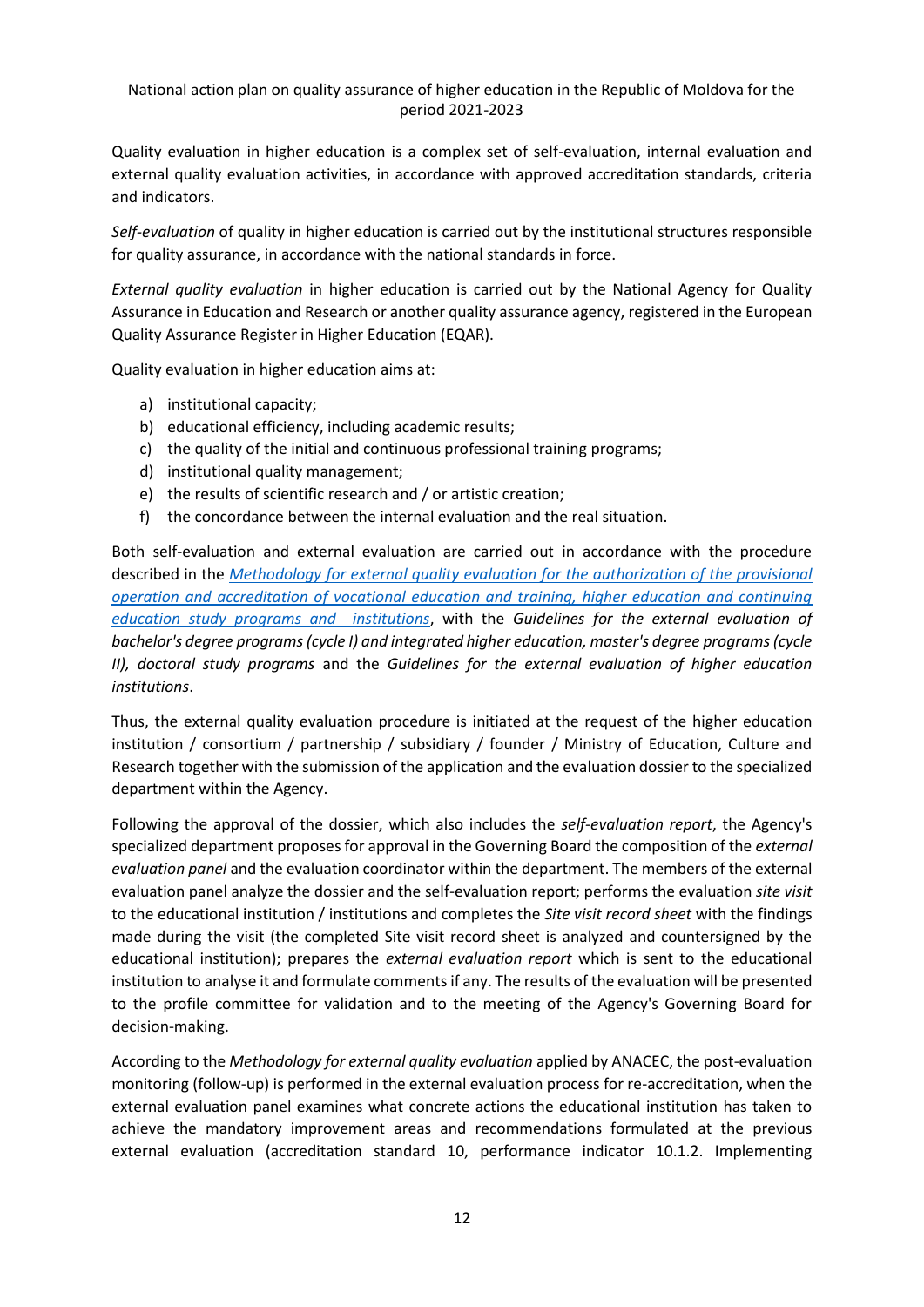observations, recommendations and decisions formulated based on the external evaluation by the National Agency for Quality Assurance in Education and Research / other quality assurance agencies).

If the study program or institution subject to external evaluation does not fully meet the requirements of the accreditation standards, ANACEC requests the educational institution to undertake and implement improvement measures in accordance with the *[Post-evaluation monitoring procedure of](https://amtap.md/wp-content/uploads/2020/06/ANACEC_Procedura-de-follow-up_aprobata.pdf)  [study programs and vocational education and training, higher education, and continuous training](https://amtap.md/wp-content/uploads/2020/06/ANACEC_Procedura-de-follow-up_aprobata.pdf)  [institutions](https://amtap.md/wp-content/uploads/2020/06/ANACEC_Procedura-de-follow-up_aprobata.pdf)*, approved at the meeting of the Governing Board of ANACEC on March 15, 2019. The postevaluation monitoring procedure is mainly applied in case of impossibility to make the accreditation decision.

The external evaluation procedures and the decision of the Governing Board of the Agency regarding the authorization / non-authorization for provisional operation, accreditation / non-accreditation of the study program / educational institution may be challenged, if they do not correspond to the *Methodology for external evaluation,* in accordance with the provisions of the *[Regulation on the](https://www.anacec.md/files/D58_CC_26.03.2021_Anexa.PDF)  [settlement of petitions submitted to the National Agency for Quality Assurance in Education and](https://www.anacec.md/files/D58_CC_26.03.2021_Anexa.PDF)  [Research](https://www.anacec.md/files/D58_CC_26.03.2021_Anexa.PDF)*, approved by the Board of ANACEC, Decision no. 58 of March 26, 2021.

At the end of the appeal periods, the decisions of the Governing Board are submitted to the Ministry of Education, Culture and Research. The final decision regarding the authorization for provisional operation / non-authorization / accreditation / non-accreditation of the study program or of the educational institution is approved by the Ministry based on the decision of the ANACEC Governing Board.

The application of the *[Methodology for external quality evaluation for the authorization of the](https://www.legis.md/cautare/getResults?doc_id=123976&lang=ro)  [provisional operation and accreditation of vocational education and training, higher education and](https://www.legis.md/cautare/getResults?doc_id=123976&lang=ro)  [continuing education study programs and institutions](https://www.legis.md/cautare/getResults?doc_id=123976&lang=ro)*(GD no. 616/2016) is a permanent challenge for the Agency, given the changes made, without the prior consultation and agreement of ANACEC, in the text of the Methodology by GD no. 1270 of December 26, 2018 and, in particular, point 62 concerning decisions made based on the results of external evaluation, by excluding two types of decisions without changing the adjacent score, which generated a regulatory vacuum.

### <span id="page-12-0"></span>**3.3 National/agency criteria in external quality assurance**

*The Methodology for external quality evaluation for the authorization of the provisional operation and accreditation of vocational education and training, higher education and continuing education study programs and institutions* was elaborated by ANACEC, in accordance with the national and European normative framework (international recommendations) in the field, in particular:

- Education Code of the Republic of Moldova no. 152/2014;
- Regulation on the organization and operation of the National Agency for Quality Assurance in Education and Research, approved by Government Decision no. 201/2018;
- Nomenclatures of fields of professional training, of specialties and qualifications, trades / professions for the training of staff in higher education institutions, vocational education and training, and continuous training;
- **Standards and Guidelines for Quality Assurance in the European Higher Education Area (ESG 2015), developed by the European Association for Quality Assurance in Higher Education (ENQA)**;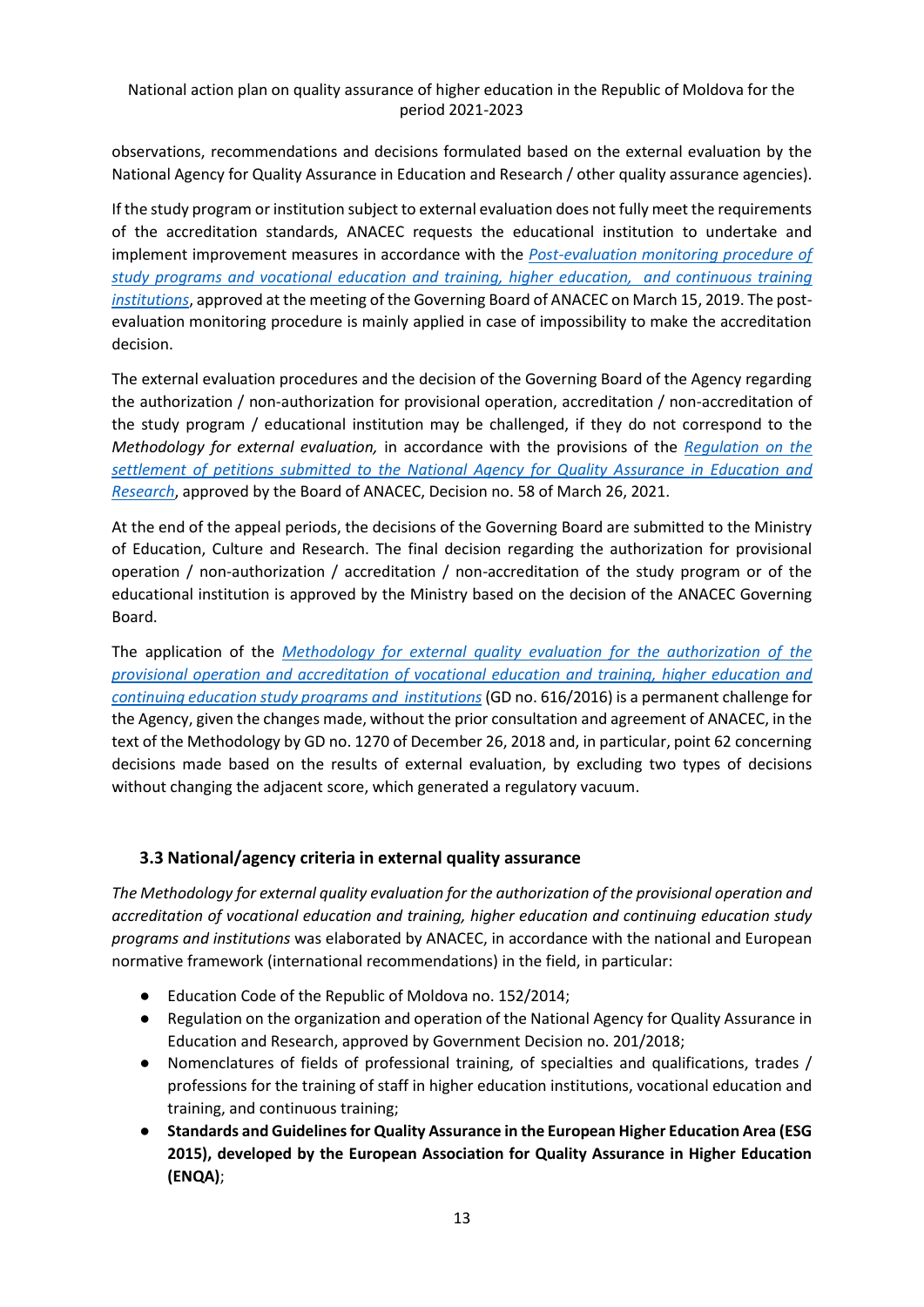- Recommendation of the European Parliament and of the Council of 18 June 2009 on the establishment of a European reference framework for quality assurance in education and training (2009 / C 155/01);
- The European Quality Assurance Framework in Vocational Education and Training (EQAVET Framework), developed by the European Quality Assurance Network in Vocational Education and Training (EQAVET).

The external evaluation of the quality for the authorization of the provisional operation and the accreditation of study programs and educational institutions is performed based on the accreditation standards, criteria and performance indicators, established in the annexes to the *Methodology for the external evaluation*, as well as the evaluation standards and the mandatory minimum evaluation standards set out in the *Guidelines for the external evaluation*.

In Annex 1, we present a table for connecting the accreditation standards, criteria, performance indicators and evaluation standards, applied by ANACEC in the process of external evaluation of the quality of bachelor's degree programs (cycle I) and integrated higher education (as an example), to the recommendations formulated in the ESG 2015 guidelines.

The 10 accreditation standards, criteria and performance indicators, as well as evaluation standards are developed in accordance with the recommendations of the *Standards and Guidelines for Quality Assurance in the European Higher Education Area (ESG, 2015), part I* and national standards in the field of education, promoted by various documents (laws, regulations, Government decisions and decisions of the Ministry of Education, Culture and Research).

Accreditation standards represent a transposition, direct translation of the standards set out in the ESG, and the criteria, performance indicators and evaluation standards transpose the ESG guidelines for each standard, adapted to the national context.

### <span id="page-13-0"></span>**3.4 Peer review experts**

The Agency's expert evaluators are recruited under open competition conditions in a transparent way through an electronic platform (online), based on the methodology approved by the ANACEC Governing Board (*[Methodology for the selection of expert evaluators](https://www.anacec.md/files/D70.Metodologie_Anexa.PDF)*) and the criteria related to professional and scientific competencies, knowledge of the national legislation on quality assurance and evaluation in education, the methodology, accreditation standards, and performance indicators used in the external evaluation of quality in higher education applied by the Agency, the ability to apply this knowledge and also taking into account their moral integrity.

The *Methodology for the selection of expert evaluators* describes in detail the procedure and requirements for entering the competition, the selection process, the management of the Agency's Register of Experts, the rights and rules of conduct of experts.

The expert evaluators have the following rights:

- to participate, at the request of ANACEC, in the evaluation of general education, vocational education and training, higher education and continuous training institutions and / or study programs;
- to act, within the external evaluation missions, based on their own values and according to the provisions of the legislation in force;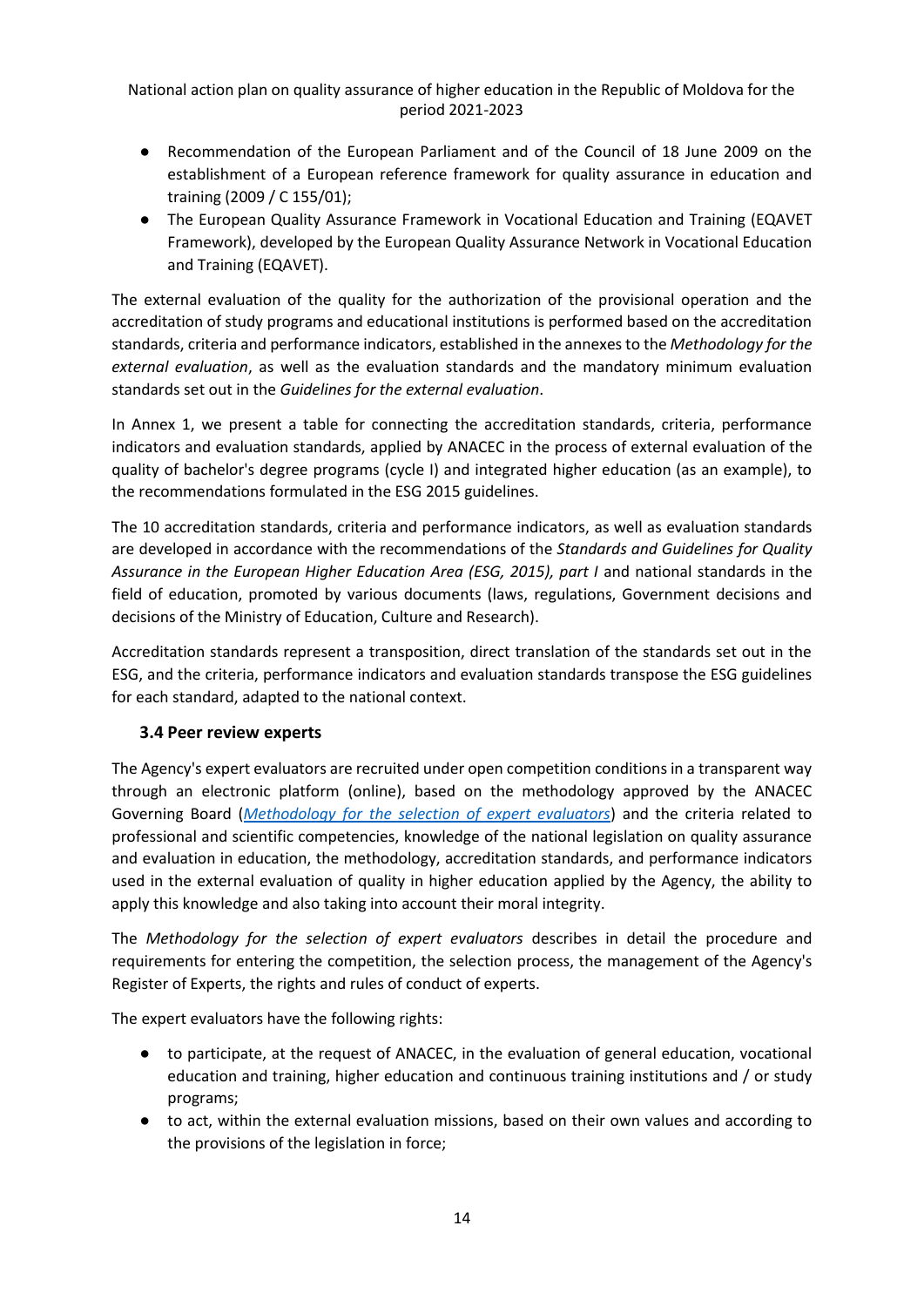- to use, in a professional manner, with dignity and honor, the academic expertise and professional competencies they have, in order to objectively evaluate the institutions providing educational services and / or study programs;
- to participate, at the request of ANACEC, as a member in the panels / groups of experts / of evaluation and / or to carry out the expertise of the dossiers and papers submitted to ANACEC;
- to participate in professional training programs organized by ANACEC.

The work of expert evaluators must be governed by the fundamental principles and rules of conduct presented in Annex 2.

ANCEC verifies the observance of the provisions regarding the professional conduct and initiates corrective measures if necessary. If the expert evaluator does not observe or neglect the rules of conduct, they will be excluded from the Register, without the right to re-register. If the committed deeds meet the constitutive elements of a crime, ANACEC will notify, in accordance with the law, the competent bodies and institutions.

In general, the members of the external evaluation panel (which must include representatives of the academic environment, specialists in the evaluated field; representatives of students, who are students at the time of the external evaluation process; and representatives of employers, who carry out their professional activity in the field subject to evaluation, but also foreign experts) must be independent, not represent the interests of the organization to which they belong or of other third parties, confirm the absence of conflicts of interest and have the obligation to keep confidentiality of information.

A challenge in the selection and involvement of expert evaluators, however, lies in the fact that the Republic of Moldova is a small country where the entire academic community forms a "family" and, respectively, everyone knows each other. Thus, in order to ensure that there are no conflicts of interest of any kind, the Agency places great emphasis on involving experts for peer reviews and raising awareness of this fact.

The training of expert evaluators is a mandatory part of the external quality evaluation process for the authorization of the provisional operation and accreditation of study programs and higher education institutions. It aims to develop and ensure the necessary competencies of external experts to promote the objectivity and consistency of the Agency's decisions in the field of external quality assurance in higher education.

The training of the expert evaluators is carried out through training sessions, which are organized periodically by the Agency, in accordance with the training methodology of the expert evaluators of ANACEC. The calendar of training sessions for expert evaluators is established according to the needs of the Agency. In particular, the training of expert evaluators shall take place systematically, before each external evaluation mission, with regard to:

- the provisions of the external evaluation methodology;
- the rights and obligations of expert evaluators, including ethical conduct;
- the use of external evaluation tools Site visit record sheet, External evaluation guidelines;
- the elaboration of the external evaluation report.

As a result of the analysis of the opinion of the interested parties (evaluators, higher education institutions, MECR), the interest for solid training with a longer duration was found, with the certification of trainees based on a final assessment. In this regard, the Department of Evaluation in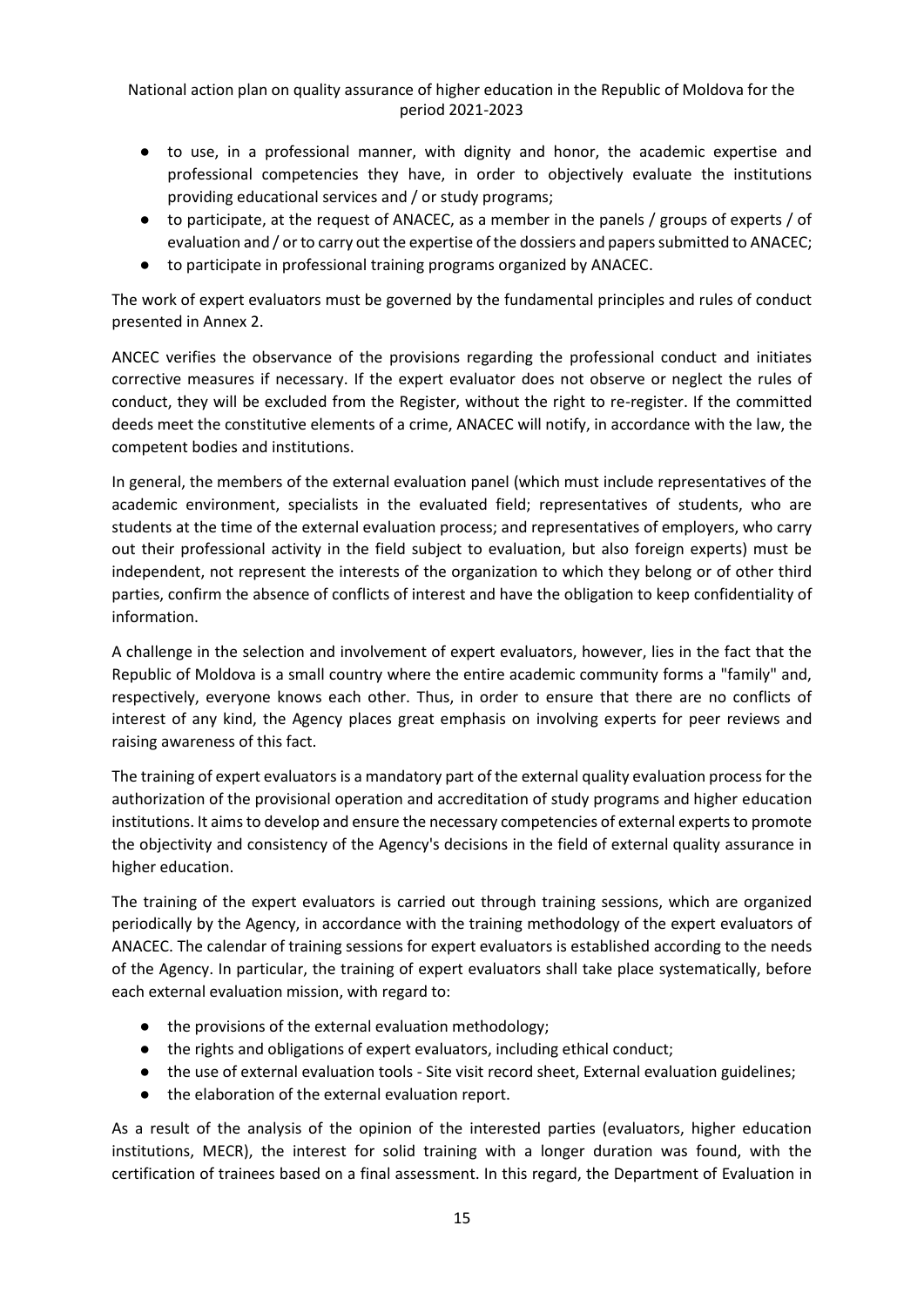Higher Education has developed a training course for evaluators, designed with a duration of 90 hours (3 ECTS credits). The target group is represented by the following categories of trainees: teachers with scientific / scientific-didactic and / or managerial titles, students and employers. The course will allow trainees to participate in the competition for the selection of expert evaluators and their inclusion in the Register of expert evaluators by fields and to apply correctly the working tools in the external evaluation process.

### <span id="page-15-0"></span>**3.5 Stakeholder engagement**

The categories of stakeholders actively involved in quality assurance activities in higher education are higher education institutions, teachers, students, and business representatives, the Council of Rectors, the Ministry of Education, Culture and Research. Thus, in the composition of the Governing Board of the Agency, which is the collective management body that ensures the elaboration and implementation of the Agency's strategy, there are representatives of teaching staff (13), students (1) and employers (1).

At the same time, the external evaluation panels are constituted on principles of representativeness, obligatorily including the following categories of stakeholders: representatives of the academic environment, representatives of the students and representatives of the employers / businesses.

| <b>Stakeholder categories</b>                      | <b>Number of meetings</b>                                                                                                                                              | Formal / informal<br>activities | <b>Level of involvement</b>                                                                                                                                                          |
|----------------------------------------------------|------------------------------------------------------------------------------------------------------------------------------------------------------------------------|---------------------------------|--------------------------------------------------------------------------------------------------------------------------------------------------------------------------------------|
| Teachers, students,<br>business<br>representatives | 2-3 sessions per year;<br>Monthly (after the<br>appointment by the<br><b>ANACEC Governing</b><br>Board of the<br>composition of the<br>external evaluation<br>panels). | Formal                          | Training sessions for<br>expert evaluators;<br>Training sessions with<br>external evaluation<br>panels;<br>Updating the legal<br>framework.                                          |
| <b>MECR</b>                                        | 2 times a year                                                                                                                                                         | Formal                          | Approval of decisions<br>for external evaluation<br>of study programs;<br>Dissemination of<br>evaluation results<br>(dissemination<br>seminars);<br>Updating the legal<br>framework. |
| <b>National Council of</b><br>Rectors              | 1-2 times a year                                                                                                                                                       | Informal                        | Dissemination of<br>evaluation results<br>(dissemination<br>seminars)                                                                                                                |
| Civil society                                      | Permanently                                                                                                                                                            | Informal                        | Dissemination of<br>evaluation results<br>(seminars)                                                                                                                                 |

In the following table, we present the stakeholders involved in the external quality assurance processes carried out by ANACEC, their frequency and level of involvement: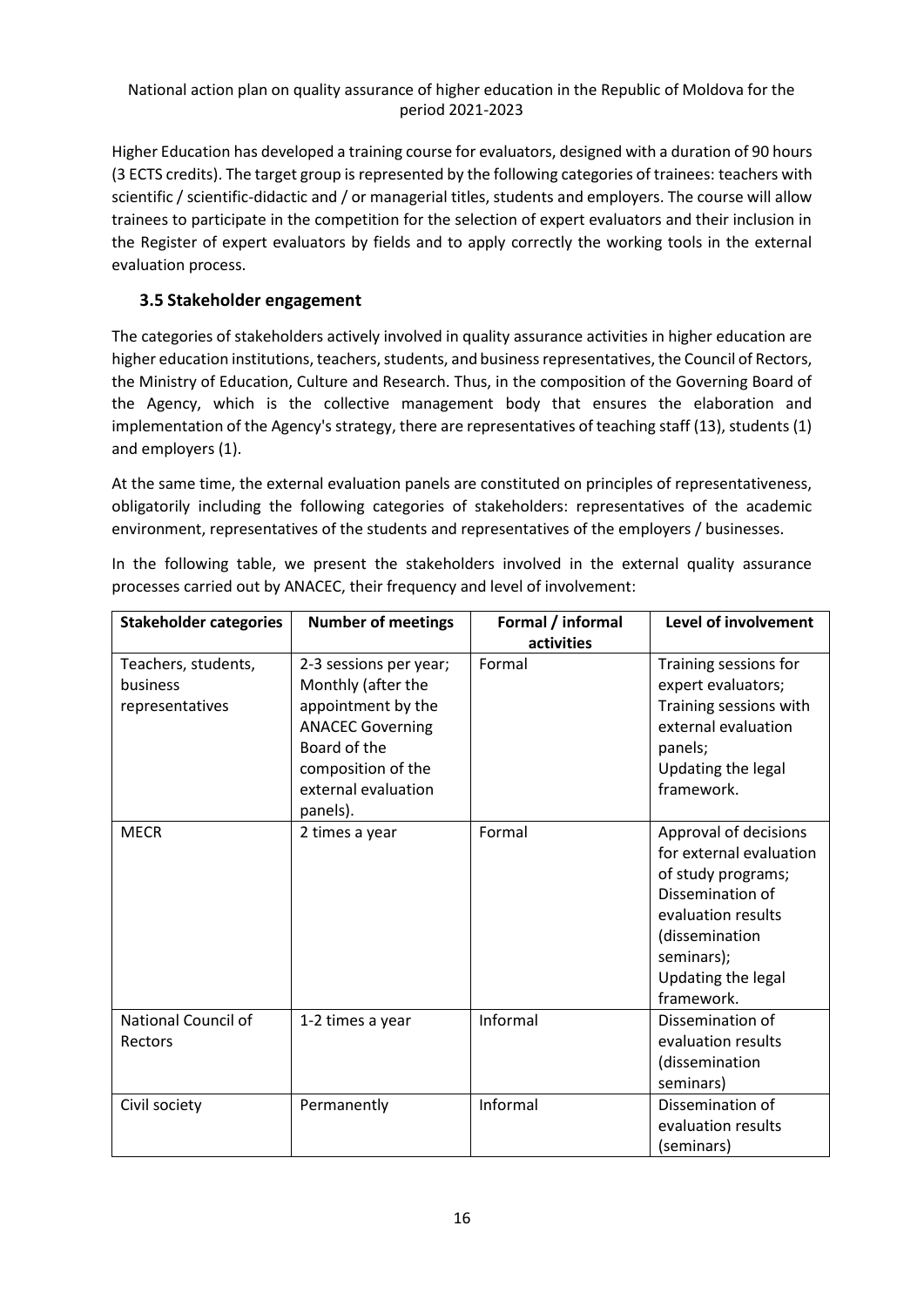| Higher education | 3 times a year | Informal | Information sessions          |
|------------------|----------------|----------|-------------------------------|
| institutions     |                |          | <b>Dissemination sessions</b> |
|                  |                |          | of the results                |
|                  |                |          | Updating the                  |
|                  |                |          | normative framework           |
|                  |                |          | in force                      |

At the same time, training sessions are planned and carried out for institutional representatives (responsible for quality assurance, study program coordinators) in order to complete the selfevaluation dossiers, explain the working tools used by ANACEC in the external evaluation process, scheduled periods for submitting applications for external evaluation of study programs.

In order to motivate experts to participate in the external evaluation process, the Agency encourages the activities of evaluators and evaluated institutions by awarding diplomas of recognition and the Quality Crystal distinction, systematic involvement of evaluators in external evaluation missions, expert training sessions, dissemination on social media pages (e.g. Facebook, Agency website), encouraging / motivating / recognizing their expertise in order to continuously improve the quality of education and the higher education system.

In order to identify potential evaluators in various fields of training and involve them in the Agency's external evaluation activities, several information seminars and training sessions are organized, which explain the evaluation procedure, stages, rights and responsibilities of expert evaluators etc. In order to ensure the dissemination of good practices regarding the external evaluation process, as well as to intensify the inter-institutional collaboration, ANACEC aimed to identify and involve experts from as many higher education institutions as possible.

At the same time, in the conditions of applying the external evaluation procedure of the quality of some study programs, which are provided by only one higher education institution (State University of Medicine and Pharmacy, Technical University of Moldova, Agrarian State University of Moldova, State University of Physical Education and Sports), it was a real challenge to identify potential evaluators considering the fact that the market of educational services in the Republic of Moldova is very limited.

Also, in the process of selecting the evaluators, ANACEC pays special attention to students and employers' representatives, whose involvement contributes to increasing the connection between the contents offered in the national higher education system and labor market requirements, to the development of the practical-applicative nature of the study programs. In this regard, representatives of employers from several institutions were identified, selected and trained, such as: State Chancellery, Ministry of Economy and Infrastructure, Ministry of Foreign Affairs, Ministry of Health, Labor and Social Protection, Research Institutes subordinated Ministry of Education, Culture and Research, state and private enterprises, etc.

Analyzing the composition of the external evaluation panels from the perspective of the higher education institution where the evaluators work, we can conclude that in the external evaluation process organized by ANACEC were trained, as experts, teachers with scientific degrees and students from 20 universities, and employers' representatives - from over 40 profile institutions in the country, including international experts from ARACIS. The main objective of the Department of Evaluation in Higher Education, in this segment of activity, was to strengthen the database of expert evaluators,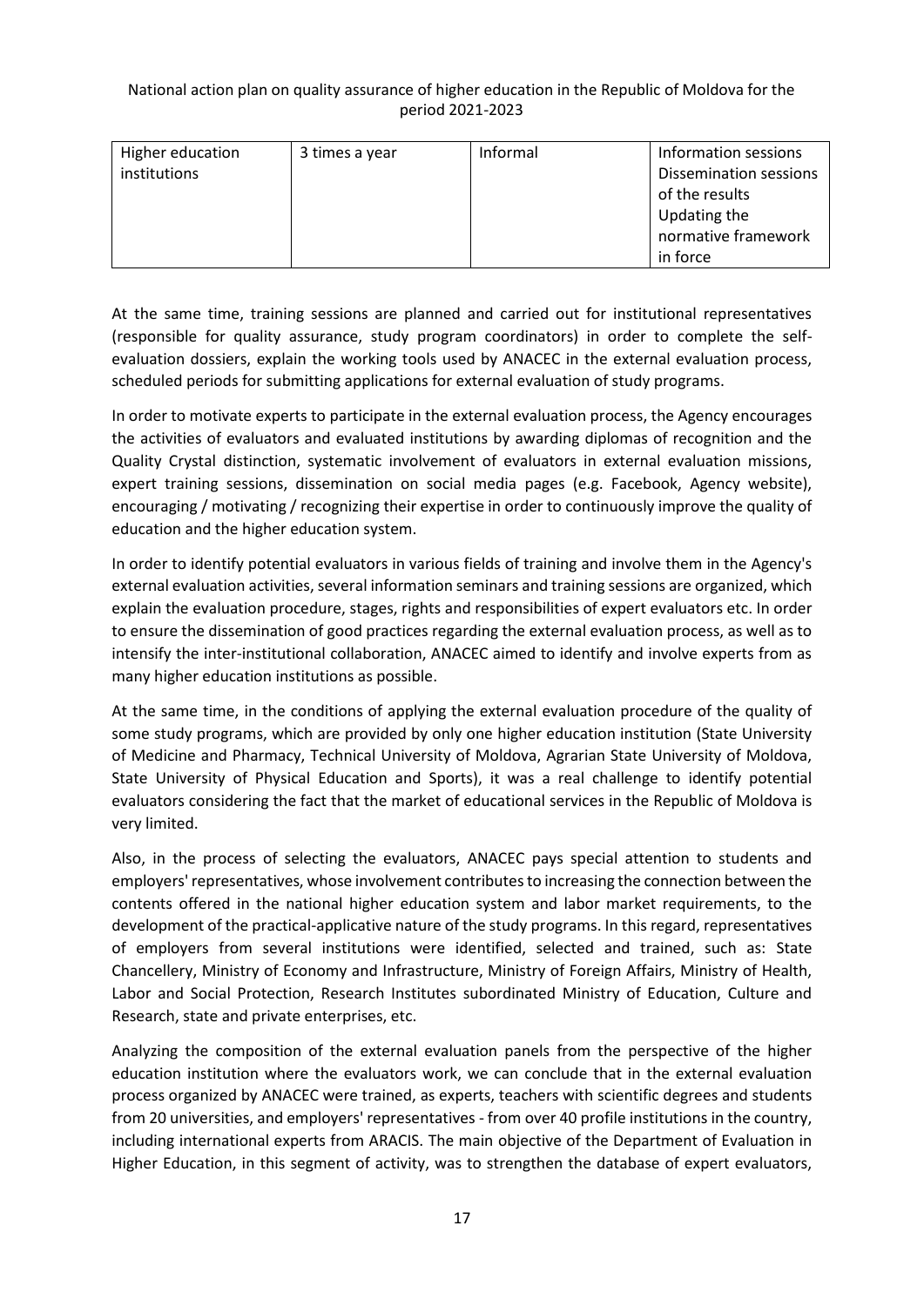diversify evaluators according to areas of training, so that they can cover as many study programs, motivation and promoting the involvement of students with an active role in the external evaluation process, setting up ad-hoc evaluation panels to avoid possible prior agreements or litigation, promoting professionalism, objectivity and the spirit of collegiality in external quality evaluation activities.

Another important aspect is the feedback provided to the experts. The members of the evaluation panels are given feedback in relation to their activity, e.g. how they behaved during the site visit, but also what topics were not discussed. Institutions are required to provide feedback in the form of a post-evaluation questionnaire on the work of experts. However, the experts are not informed about the feedback that ANACEC receives from institutions.

In the context of capitalizing on collaboration agreements with partner quality assurance agencies, continuously updating the register of evaluators, as well as in order to strengthen the composition of external evaluation panels, ANACEC involves both external evaluators of ARACIS in the process of external evaluation of study programs, as well as citizens of the Republic of Moldova abroad, who work in higher education and / or research institutions.

### **3.6 Thematic analysis**

In order to align with the requirements set out in the *Standards and Guidelines for Quality Assurance in the European Higher Education Area* (ESG), the National Agency for Quality Assurance in Education and Research has initiated the process of developing thematic studies. In this sense, ANACEC following the external evaluations of the bachelor's degree programs in the general field of study *Arts* elaborated the thematic study *The external evaluation of the quality of the bachelor's degree study programs in the general field of study 02 Arts and Humanities*. The study is an analysis of the field of training *Arts and humanities* and contains a series of recommendations for various categories of beneficiaries.

At the same time, in order to disseminate the results of the external evaluation to the evaluated study programs ANACEC plans the elaboration of thematic studies on general fields of study, at the end of each evaluation cycle, the publication of these studies on the Agency's website, the presentation of study results within dissemination activities (conferences, seminars, workshops, round tables, meetings).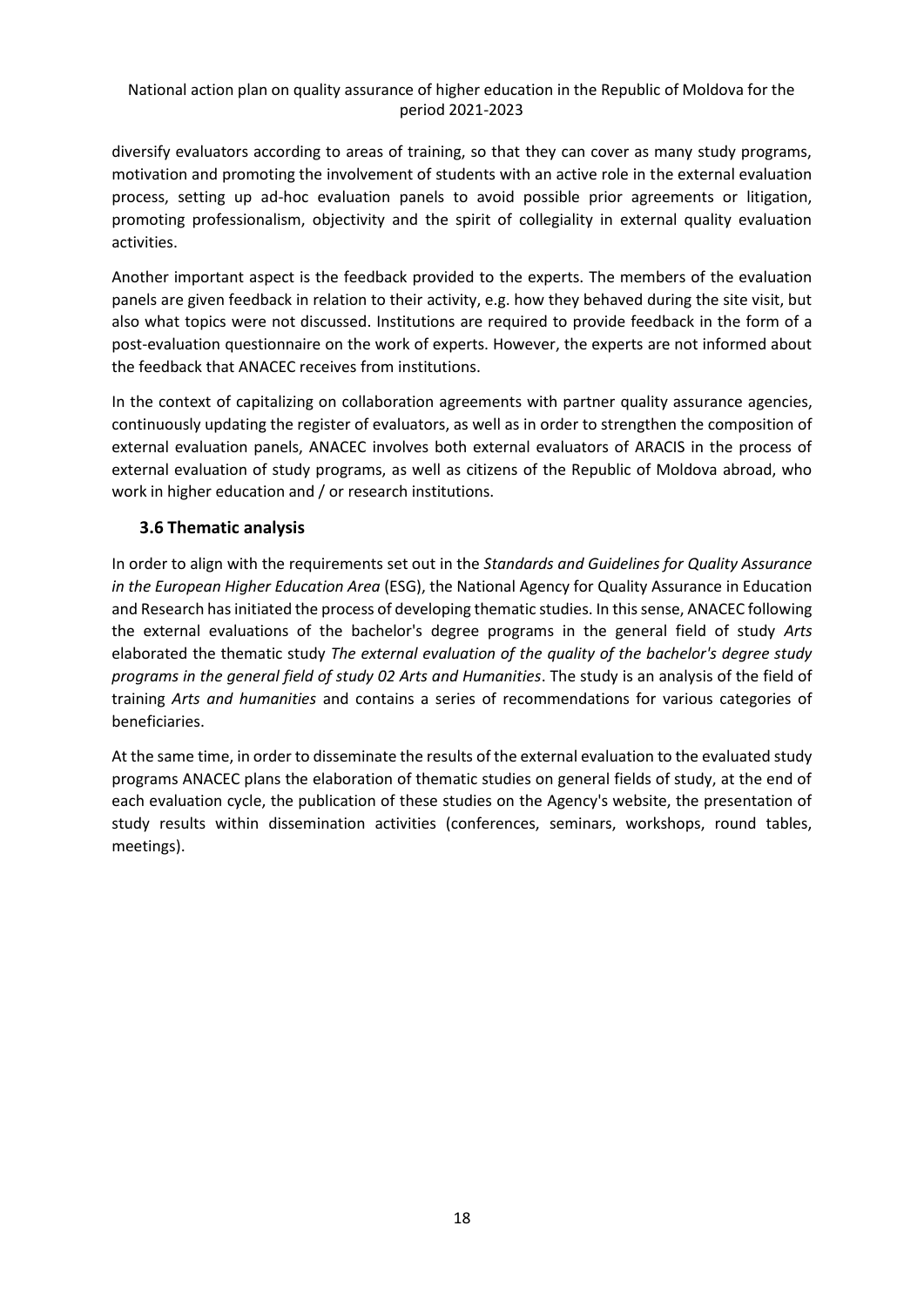# <span id="page-18-0"></span>**4. Priority actions**

In developing the Methodology for external evaluation, the active and effective involvement of higher education institutions and other relevant stakeholders, such as students, potential employers, ministries, is an important way to increase their commitment to external quality assurance and quality assurance activities, and to develop the level of trust between ANACEC and other stakeholders. Their involvement is also very important from the perspective of raising awareness among all stakeholders about the expectations and perspectives that the Agency must take into account and accept in a balanced and reasonable manner.

However, although all stakeholders need to be actively involved in the development of methodology, regulations, guidelines and other documents for the application of quality assurance procedures, the Agency has the highest expertise in making the right decisions based on the various opinions presented.

At the same time, it should be borne in mind that updates and changes should normally be made at the end of a cycle of activities (e.g. external evaluation of bachelor's and master's degree study programs) and that stakeholders should be involved in the continuous improvement of the methodology.

The accreditation standards, 10 in number, implemented by ANACEC comply with the recommendations of the Standards and guidelines (ESG), part 1: Standards and guidelines for internal quality assurance, containing criteria, performance indicators and evaluation standards that higher education institutions must perform in order to demonstrate the level of quality of the services provided.

At the same time, ANACEC follows the requirements of ESG standards, part 2: Standards and guidelines for external quality assurance. Thus, higher education institutions conduct an internal evaluation and prepare the self-evaluation report in accordance with the requirements set out in the Guidelines for external evaluation applied by ANACEC; external evaluation panels are set up independently by the Agency; the experts in these panels are trained on the whole external evaluation procedure; the expert evaluators analyze the self-evaluation reports of the institutions, visit the institutions subject to evaluation (interview the institution's management, teaching staff, students, graduates, employers, analyze the relevant documentation), complete the Site visit record sheet, prepare the external evaluation report formulating strengths, recommendations and mandatory areas of improvement to the evaluated study program; the external evaluation report is sent to the institution for comments which are subsequently discussed in the panel and the corresponding decision is made; the next step of analyzing the external evaluation report and approving the decision is made within the profile committee and only then the ANACEC Board takes the decision which is sent to the educational institution, but also to the Ministry of Education, Culture and Research for the final approval and decision making.

The Methodology for external evaluation, modified in 2018, without the Agency's consent, generates a series of ambiguities regarding the final results of the external evaluation. In the current version, the Methodology describes two types of decisions (compared to four options in the initial version of the Methodology):

If all accreditation standards "meet the requirements", the Agency's Governing Board proposes to accredit the study program or educational institution for a period of 5 years. An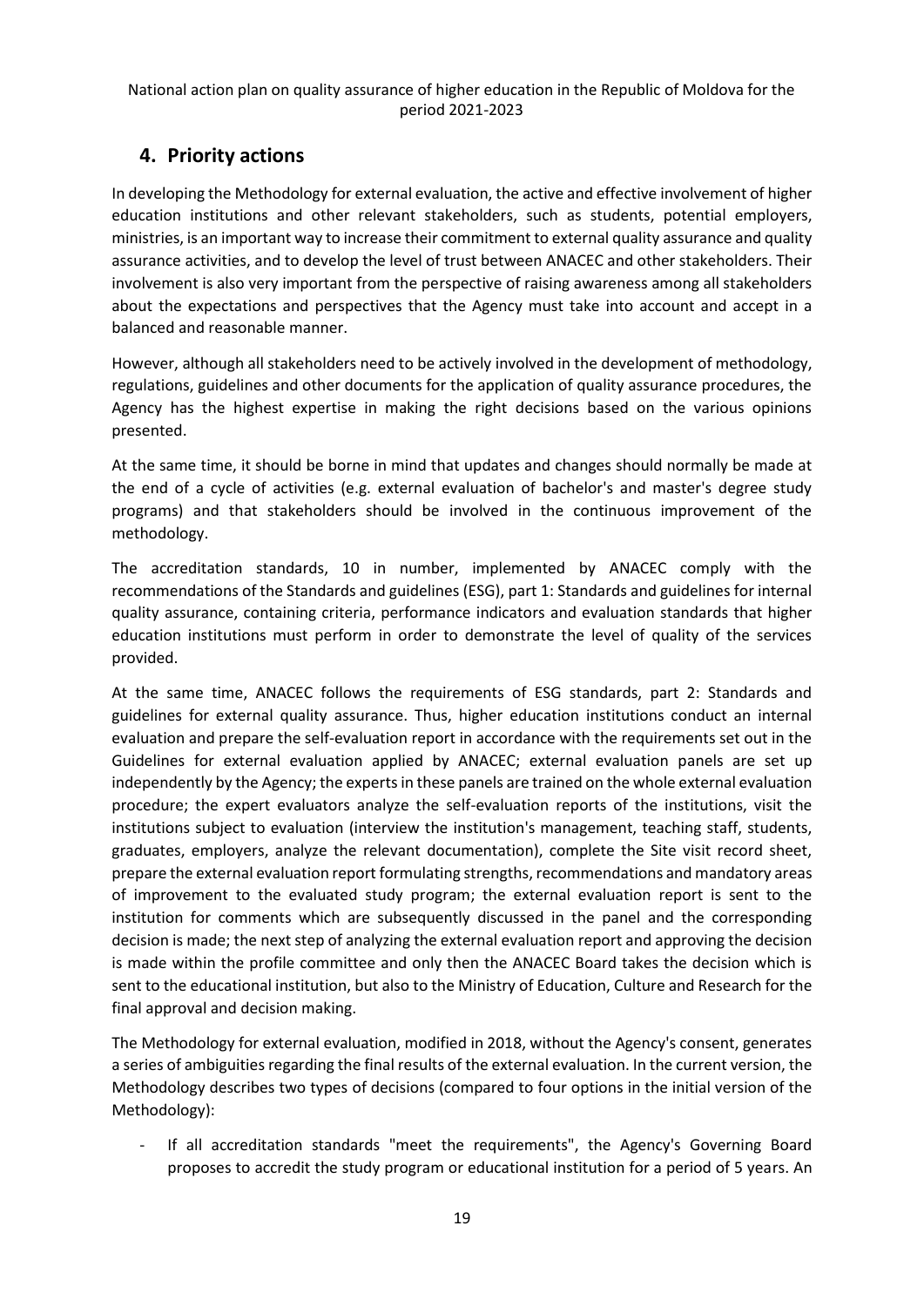accreditation standard is considered to "meet the requirements" if more than 90% of the performance indicators correspond to the mandatory minimum level set by the Agency;

- If three or more accreditation standards "do not meet the requirements" or at least one mandatory minimum evaluation standard is not met, the Agency's Governing Board proposes not to accredit the study program or educational institution. An accreditation standard is considered "non-compliant" if less than 50% of the performance indicators meet the mandatory minimum level set by the Agency.

The current situation with a "vacuum" between 50% and 90% creates impediments, because no decisions can be made if such situations are found. The ANACEC Governing Board uses, as an "emergency solution" included in the post-evaluation (follow-up) procedure, the possibility to postpone the accreditation decision and to offer the institution the possibility to improve the situation and demonstrate the improvement, initially presenting an Action Plan with corrective measures, and subsequently a Report on the implementation of this plan, on the basis of which the final decision is taken. Although a second visit to the institution is legally allowed, this is not done due to the lack of financial resources and the small number of Agency staff. The "emergency solution" used by ANACEC undermines the consistency and reliability of the entire external quality evaluation process. Thus, the criteria for making final decisions need to be clarified. The solution could be to return to the previous formula with four possible decision options or, a compromise option could be to supplement it with a third conditional accreditation option.

In the case of accreditation decisions as a result of the external evaluation, a post-evaluation monitoring procedure (follow-up) is not currently applied to all evaluated institutions / study programs in the period until the next accreditation, which means that the existing procedure is not consistent and complete in terms of achieving the full quality cycle, but also compliance with ESG requirements. Thus, the concept, the form of follow-up may be different (e.g. reports, seminars, conferences, etc.), but it is also important that it includes the Agency's feedback.

In the external evaluation activities ANACEC involves expert evaluators included in the Register of expert evaluators of the Agency whose basic activity consists in carrying out a peer evaluation. The evaluators who are part of the external evaluation panels always represent the academic environment, students and employers / business environment. The experts are trained by ANACEC and their training is mandatory. As perspective actions, we aim to test professional competencies and certify expert evaluators, continuously completing the Register of expert evaluators.

Considering the fact that in the Republic of Moldova there are study programs belonging to quite specific fields of professional training (e.g.: medicine, horticulture, agronomy, sports, veterinary medicine, architecture, etc.), these being provided only by a single higher education institution (e.g. State University of Medicine and Pharmacy, Technical University of Moldova, State Agrarian University of Moldova etc.), it is a real challenge to identify potential expert evaluators given that the market for educational services in our country is very small. In this sense, but also in other cases, the involvement of international experts is a solution, and the regulatory framework allows this. An impediment in achieving this goal is the fact that the entire external evaluation process is conducted in Romanian, experts must know the legal framework and national context of higher education, and the involvement of international experts involves higher costs from institutions. However, the co-opting practices of foreign experts require development and expansion.

The mission of the Agency is established by the Government, with tasks and attributions (e.g. control) that are not compatible with those of an independent quality assurance agency and oriented towards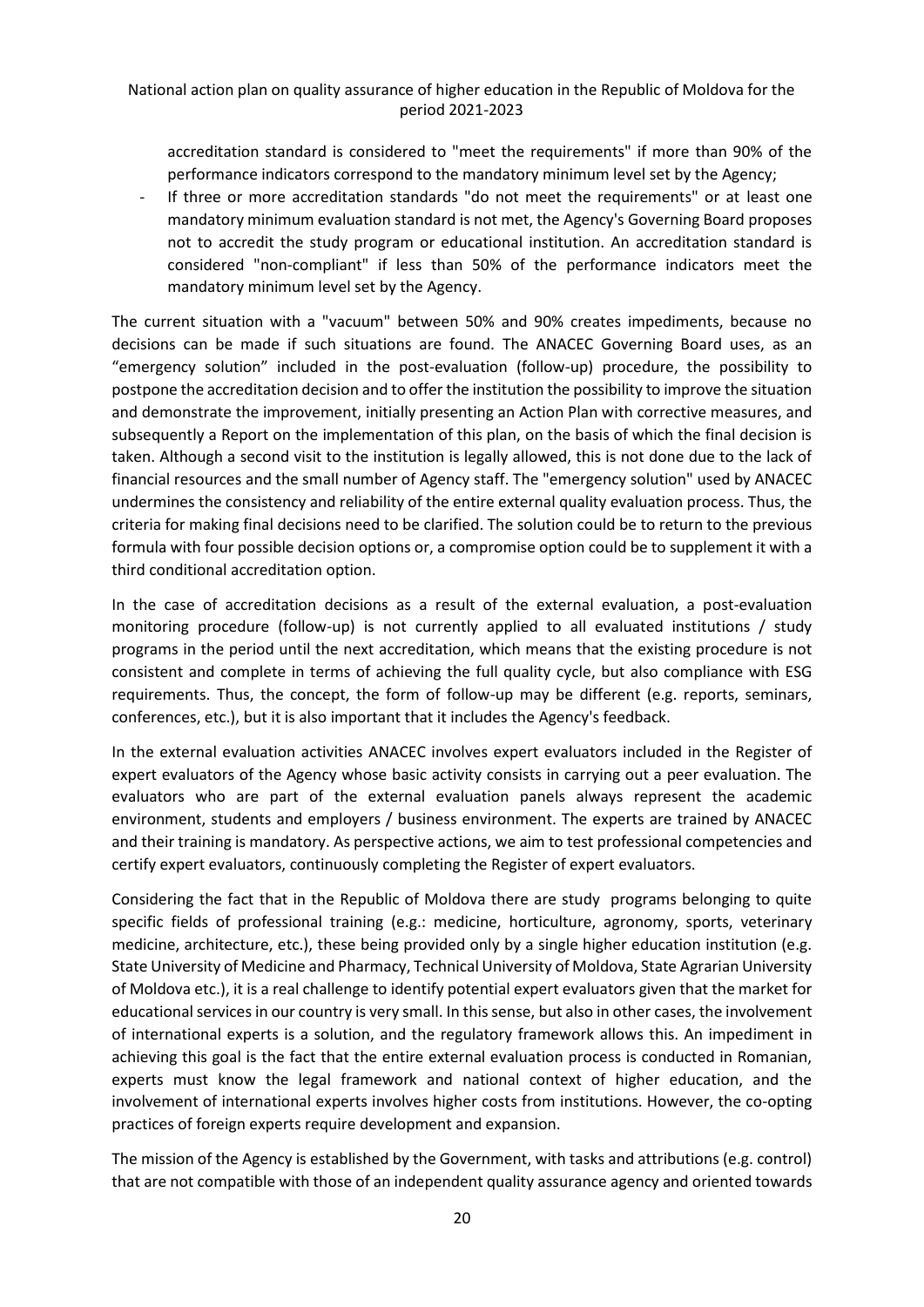continuous quality assurance and improvement in education. The independence of the Agency is greatly affected by the changes made in 2018 in the *Education Code, the Methodology for External Evaluation* and in the *Regulation on the organization and operation of ANACEC*. Thus, with regard to:

- *Organizational independence*: The ANACEC Governing Board is elected by a committee of independent experts appointed by the agencies registered in EQAR at the request of the Ministry of Education, Culture and Research; the president and vice-president are elected and appointed by the Government and the Ministry of Education. The agency does not define its structure and number of employees. The Agency recruits its staff members according to the rules of the public competition, and they carry out their activity within the limits provided by the Law on the civil service and the status of the civil servant. The government defines the level of staff salaries, hence the reluctance of specialists to work within the Agency.
- **Operational independence**: the selection, recruitment of experts takes place without any influence from third parties; the evaluation processes are carried out independently, but, in terms of defining its own procedures, there is a limitation of the agency's independence, even if the law says that ANACEC "develops, in accordance with European standards in the field, and makes public its own methodology for the evaluation and accreditation of institutions providing professional training and their study programs, which it proposes for approval to the Government"(e.g. modification in 2018 of the Methodology for external evaluation without consulting the Agency).
- Independence of formal outcomes: although the Governing Board makes the decision of authorization / non-authorization for provisional operation, accreditation / non-accreditation, the final decision is still adopted by the Ministry of Education, Culture and Research.

The elaboration and continuous development of the normative and methodological framework in order to develop and consolidate a positive orientation of the academic community regarding the process of external quality assurance in higher education is a priority for ANACEC. In view of the above, several actions need to be taken. Priority would be the changes of the existing regulatory framework in the field with the involvement of all relevant stakeholders (MECR, ANACEC, higher education institutions, business representatives, students, teaching staff, etc.) to ensure the independence of ANACEC from third parties, to exclude various interference in its activity and to increase its level of credibility and trust, but also of the entire higher education system both at national and European / international level.

Also in this order of ideas, the active and effective involvement of stakeholders in ensuring the quality of studies, must be strengthened and oriented towards creating a community and a culture of quality in our country. At institutional level, the Agency aims to establish such a stakeholder involvement procedure in order to strengthen its position and bring everyone to the same table of dialogue.

Last but not least, the post-evaluation monitoring procedure currently applied by ANACEC needs to be revised and supplemented in accordance with the ESG recommendations to ensure its consistency and relevance in order to continuously increase and improve the quality of studies offered by higher education institutions in the country, with their active involvement.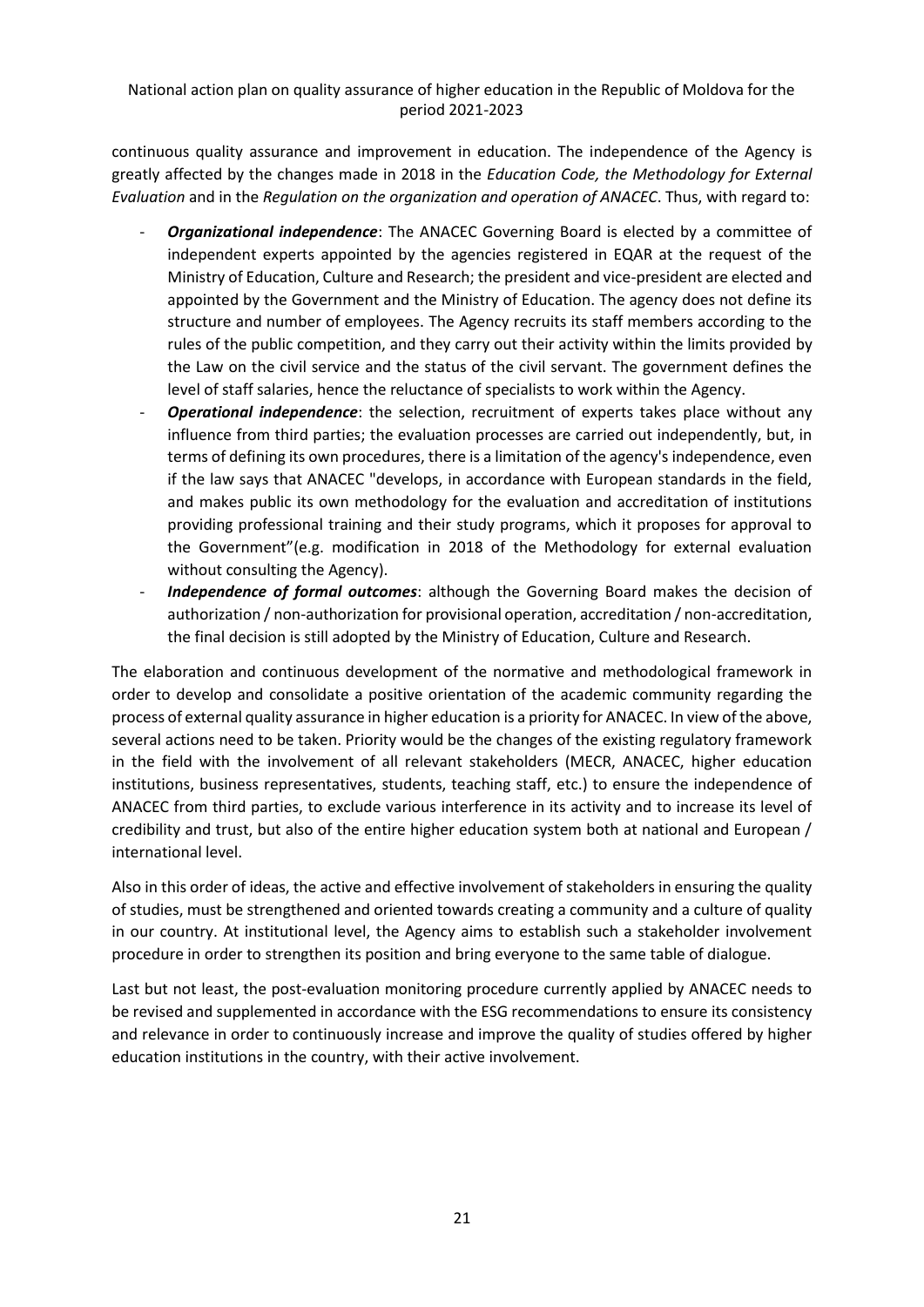## **5. Summary table**

*Note*. When reading this action plan, it should be taken into account that many of the priority actions cannot be really limited in time as they are being implemented on a permanent basis (updating the register of expert evaluators, of the Agency's website, training of experts and strengthening the human resource capacity etc.).

<span id="page-21-0"></span>

| No. | Priority action                                                                                                                                                             | Was the priority action<br>already identified in BFUG<br>TPG C-QA? (YES/NO) | Activity steps (including<br>status of implementation in<br>case the activity was already<br>identified in BFUG TPG C-<br>QA                                                                                            | Actors                       | Timeline | Desired outcome                                           |
|-----|-----------------------------------------------------------------------------------------------------------------------------------------------------------------------------|-----------------------------------------------------------------------------|-------------------------------------------------------------------------------------------------------------------------------------------------------------------------------------------------------------------------|------------------------------|----------|-----------------------------------------------------------|
|     |                                                                                                                                                                             |                                                                             | Development of the normative and methodological framework                                                                                                                                                               |                              |          |                                                           |
| 1.  | Amendment of the<br>Education Code on the<br>dimension of quality<br>assurance in order to<br>strengthen the<br>independence of the<br>national quality<br>assurance agency | <b>No</b>                                                                   | MECR initiated the process<br>of amending the Education<br>Code on the dimension of<br>higher education. ANACEC<br>has formulated proposals<br>for amending the Education<br>Code on the quality<br>assurance component | <b>MECR</b><br><b>ANACEC</b> | 2022     | Law approved                                              |
| 2.  | Updating the<br>Regulation on the<br>activity and operation<br>of ANACEC in<br>accordance with the<br>amendments of the<br><b>Education Code</b>                            | <b>No</b>                                                                   | Following the amendment<br>of the Education Code                                                                                                                                                                        | <b>MECR</b><br><b>ANACEC</b> | 2022     | Regulation approved<br>by Government<br>Decision          |
| 3.  | Updating the<br>Methodology for<br>external quality<br>evaluation                                                                                                           | Yes                                                                         | ANACEC formulated and<br>sent to MECR several letters<br>of request regarding the<br>necessary changes to be<br>operated in the                                                                                         | <b>MECR</b><br>ANACEC        | 2021     | Methodology for<br>external quality<br>evaluation updated |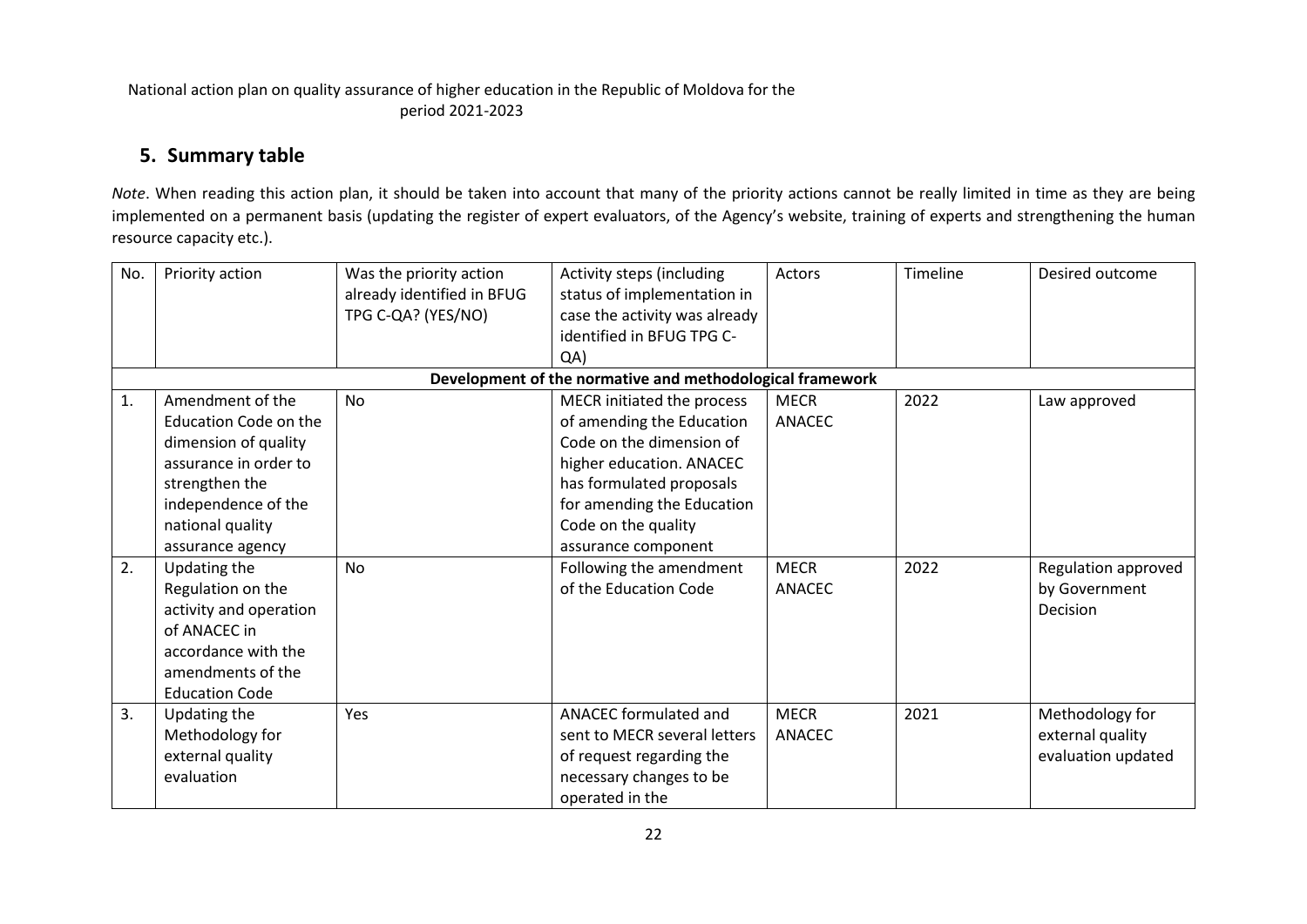|    |                         |           | Methodology in order for it    |               |                |                        |
|----|-------------------------|-----------|--------------------------------|---------------|----------------|------------------------|
|    |                         |           | to meet the ESG.               |               |                |                        |
|    |                         |           | They are currently being       |               |                |                        |
|    |                         |           | examined by the                |               |                |                        |
|    |                         |           | Government.                    |               |                |                        |
| 4. | Elaboration of the      | <b>No</b> | The Department of              | <b>ANACEC</b> | 2022           | Guidelines for         |
|    | Guidelines for external |           | <b>Evaluation in Higher</b>    | <b>HEIS</b>   |                | external evaluation    |
|    | evaluation of the       |           | <b>Education of ANACEC has</b> | Profile       |                | of the quality of      |
|    | quality of doctoral     |           | started the process of         | Committee in  |                | doctoral study         |
|    | study programs          |           | updating the Guidelines for    | Higher        |                | programs elaborated    |
|    |                         |           | external evaluation of         | Education     |                |                        |
|    |                         |           | doctoral study programs.       |               |                |                        |
|    |                         |           | Subsequently, the activity     |               |                |                        |
|    |                         |           | on this document was           |               |                |                        |
|    |                         |           | stopped considering the        |               |                |                        |
|    |                         |           | provisions of the "Higher      |               |                |                        |
|    |                         |           | Education" project, financed   |               |                |                        |
|    |                         |           | by the World Bank, which       |               |                |                        |
|    |                         |           | will contribute decisively in  |               |                |                        |
|    |                         |           | the elaboration / updating     |               |                |                        |
|    |                         |           | of the normative framework     |               |                |                        |
|    |                         |           | for the doctoral education.    |               |                |                        |
| 5. | Updating the            | <b>No</b> | At the moment, a series of     | <b>ANACEC</b> | November, 2023 | <b>Guidelines for</b>  |
|    | Guidelines for          |           | good practice exchange         | <b>HEIs</b>   |                | institutional external |
|    | institutional external  |           | activities with ENQA           | <b>MECR</b>   |                | evaluation updated     |
|    | evaluation              |           | agencies are being initiated   | EU project    |                |                        |
|    |                         |           | within the project             | partners      |                |                        |
|    |                         |           | "Enhancement of Quality        | Profile       |                |                        |
|    |                         |           | Assurance in Higher            | Committee in  |                |                        |
|    |                         |           | <b>Education System in</b>     | Higher        |                |                        |
|    |                         |           | Moldova - QFORTE"              | Education     |                |                        |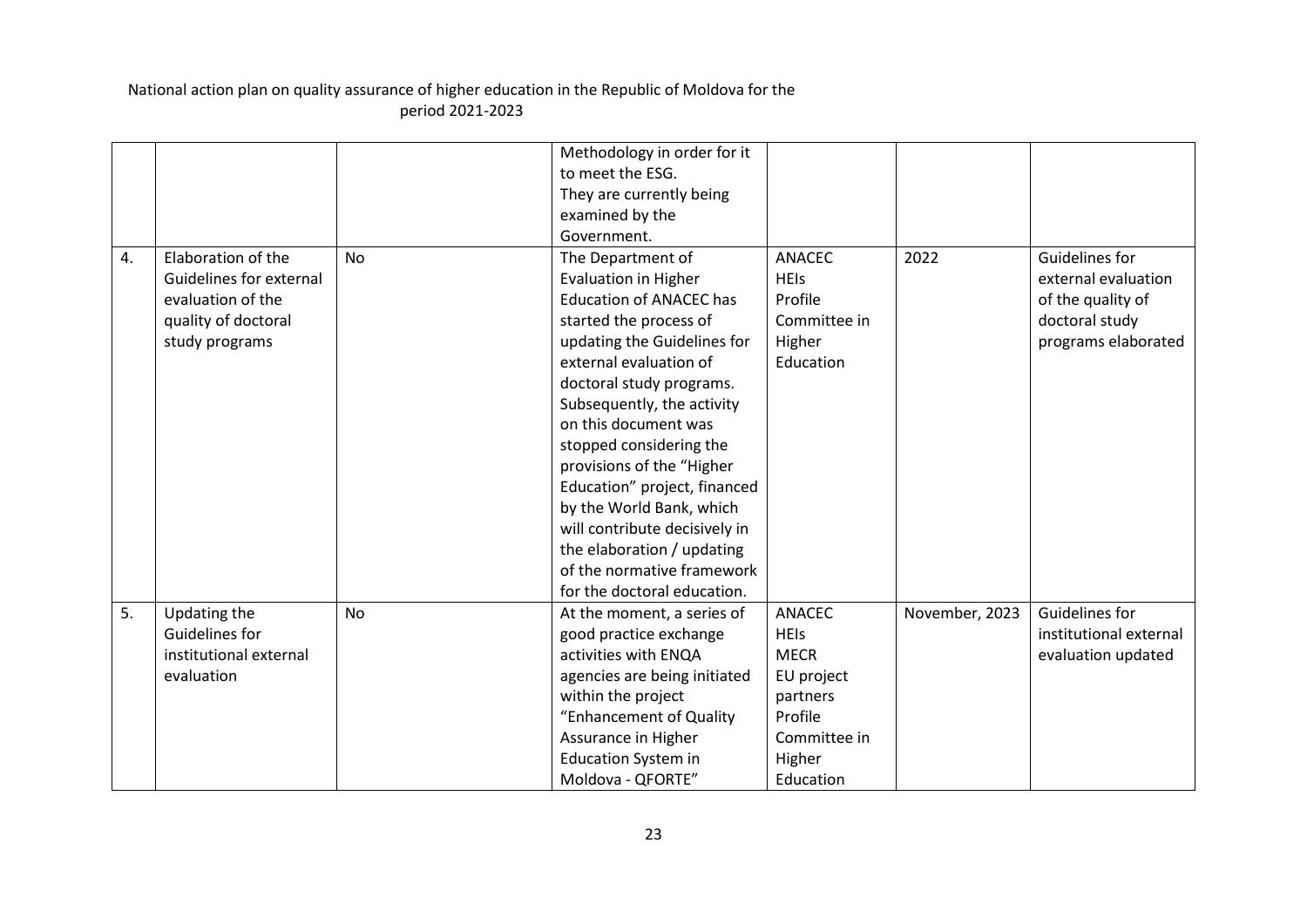| 6.  | Review of the post-<br>evaluation monitoring<br>procedure                                                                          | <b>No</b> | <b>Draft</b>                                                                                                                                                                                                                             | <b>ANACEC</b><br>Profile<br>Committee in<br>Higher<br>Education<br><b>HEIs</b>                                                                                                           | September,<br>2021                           | Post-evaluation<br>monitoring<br>procedure reviewed                                                                              |
|-----|------------------------------------------------------------------------------------------------------------------------------------|-----------|------------------------------------------------------------------------------------------------------------------------------------------------------------------------------------------------------------------------------------------|------------------------------------------------------------------------------------------------------------------------------------------------------------------------------------------|----------------------------------------------|----------------------------------------------------------------------------------------------------------------------------------|
| 7.  | Development of the<br>external quality<br>evaluation procedure<br>for joint study<br>programs                                      | <b>No</b> | To be initiated                                                                                                                                                                                                                          | <b>ANACEC</b>                                                                                                                                                                            | 2022                                         | Procedure<br>developed                                                                                                           |
| 8.  | Development of the<br>procedure for the<br>effective involvement<br>of stakeholders in<br>external quality<br>assurance activities | <b>No</b> | ANACEC carried out (within<br>the project "ESQA - Effective<br>involvement of stakeholders<br>in quality assurance<br>activities") an analysis of<br>needs, accompanied by an<br>action plan on the needs for<br>change at Agency level. | <b>ANACEC</b><br><b>HEIs</b><br><b>MECR</b><br>Student<br>representatives<br>Representatives<br>of the business<br>environment /<br>employers<br>National<br>Council of<br>Rectors, etc. | November, 2021                               | The procedure for<br>the effective<br>involvement of<br>stakeholders in<br>external quality<br>assurance activities<br>developed |
| 9.  | Elaboration of the<br><b>ANACEC Development</b><br>Strategy for the period<br>2024-2029                                            | <b>No</b> | To be initiated                                                                                                                                                                                                                          | <b>ANACEC</b>                                                                                                                                                                            | December, 2023                               | Strategy developed                                                                                                               |
|     |                                                                                                                                    |           | Ensuring quality and transparency in the Agency's activity                                                                                                                                                                               |                                                                                                                                                                                          |                                              |                                                                                                                                  |
| 10. | Consultation of<br>stakeholders                                                                                                    | <b>No</b> | In order to continuously<br>improve the external<br>evaluation process, ANACEC                                                                                                                                                           | <b>ANACEC</b>                                                                                                                                                                            | At the end of<br>each process of<br>external | <b>Stakeholders</b><br>consulted                                                                                                 |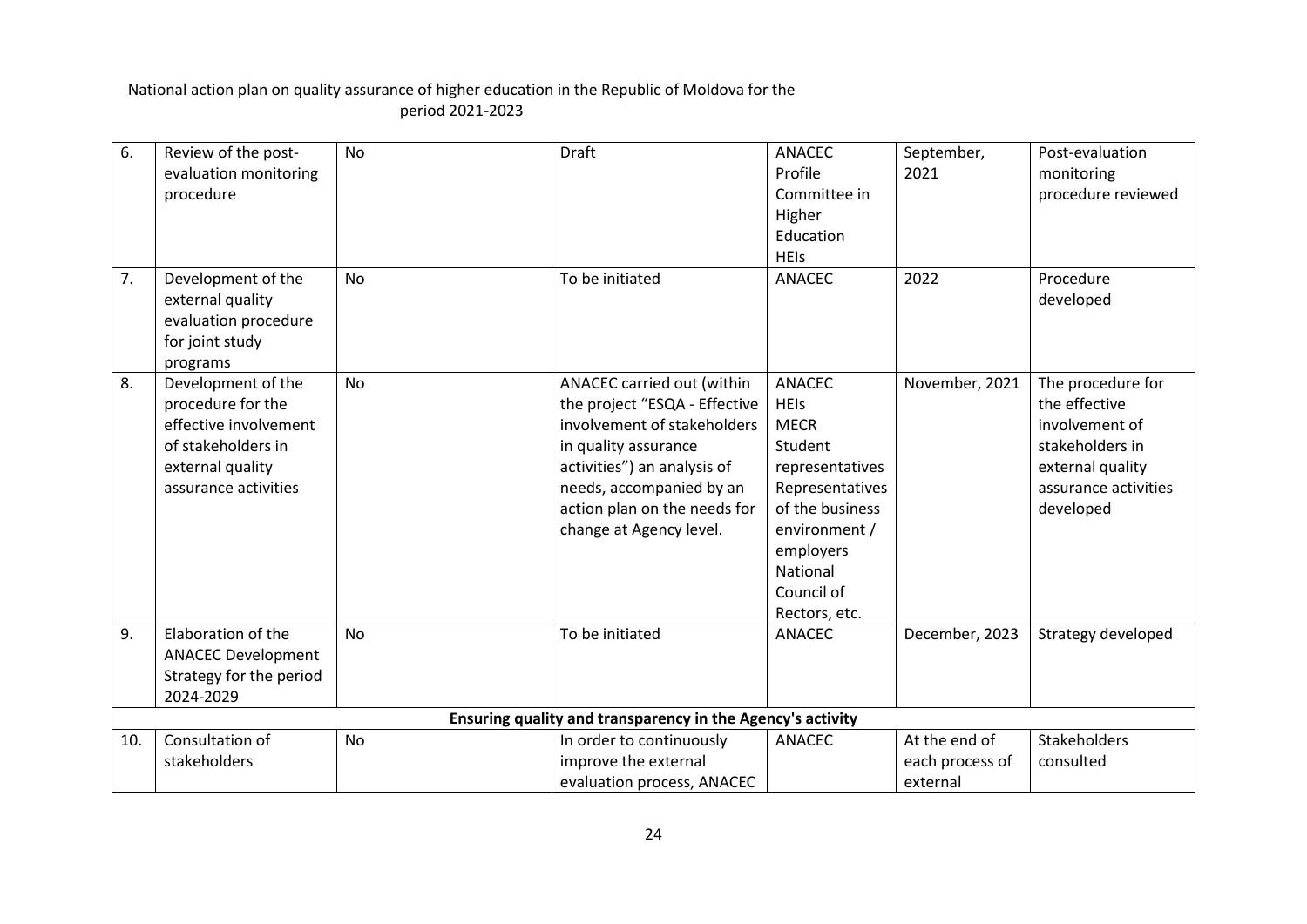|     |                        |           | conducts questionnaires                |                      | evaluation of     |                       |
|-----|------------------------|-----------|----------------------------------------|----------------------|-------------------|-----------------------|
|     |                        |           | with both the evaluators               |                      | the study         |                       |
|     |                        |           | and the evaluated                      |                      | programs          |                       |
|     |                        |           | educational institutions.              |                      |                   |                       |
|     |                        |           | Following the collection of            |                      |                   |                       |
|     |                        |           | feedback, analyzes are                 |                      |                   |                       |
|     |                        |           | carried out, improvement               |                      |                   |                       |
|     |                        |           | measures are taken and                 |                      |                   |                       |
|     |                        |           | recommendations are made               |                      |                   |                       |
|     |                        |           | to improve the processes.              |                      |                   |                       |
| 11. | Elaboration of         | <b>No</b> | <b>ANACEC</b> evaluates master's       | <b>ANACEC</b>        | 2021-2023         | Thematic studies      |
|     | thematic studies /     |           | degree programs on general             |                      |                   | elaborated for the    |
|     | analyses               |           | fields of study                        |                      |                   | general fields of     |
|     |                        |           |                                        |                      |                   | study evaluated       |
| 12. | Expanding the          | <b>No</b> | <b>ANACEC</b> involves                 | <b>ANACEC</b>        | In the process of | International experts |
|     | practices of co-opting |           | international experts from             | <b>Other Quality</b> | setting up        | involved in the       |
|     | and involving foreign  |           | partner quality assurance              | Assurance            | external          | external evaluation   |
|     | evaluators             |           | agencies in the process of             | agencies             | evaluation        | process               |
|     |                        |           | external evaluation of study           |                      | panels            |                       |
|     |                        |           | programs                               |                      |                   |                       |
| 13. | Updating the Agency's  | <b>No</b> | In order to ensure the                 | <b>ANACEC</b>        | Permanently       | Agency's website      |
|     | website with relevant  |           | transparency of the results            |                      |                   | updated               |
|     | information            |           | of the external evaluation,            |                      |                   |                       |
|     |                        |           | the Agency places on the               |                      |                   |                       |
|     |                        |           | official website                       |                      |                   |                       |
|     |                        |           | www.anacec.md the                      |                      |                   |                       |
|     |                        |           | external evaluation reports            |                      |                   |                       |
|     |                        |           | for the evaluated study                |                      |                   |                       |
|     |                        |           | programs and the decisions             |                      |                   |                       |
|     |                        |           | of the Governing Board                 |                      |                   |                       |
|     |                        |           | Quality evaluation in higher education |                      |                   |                       |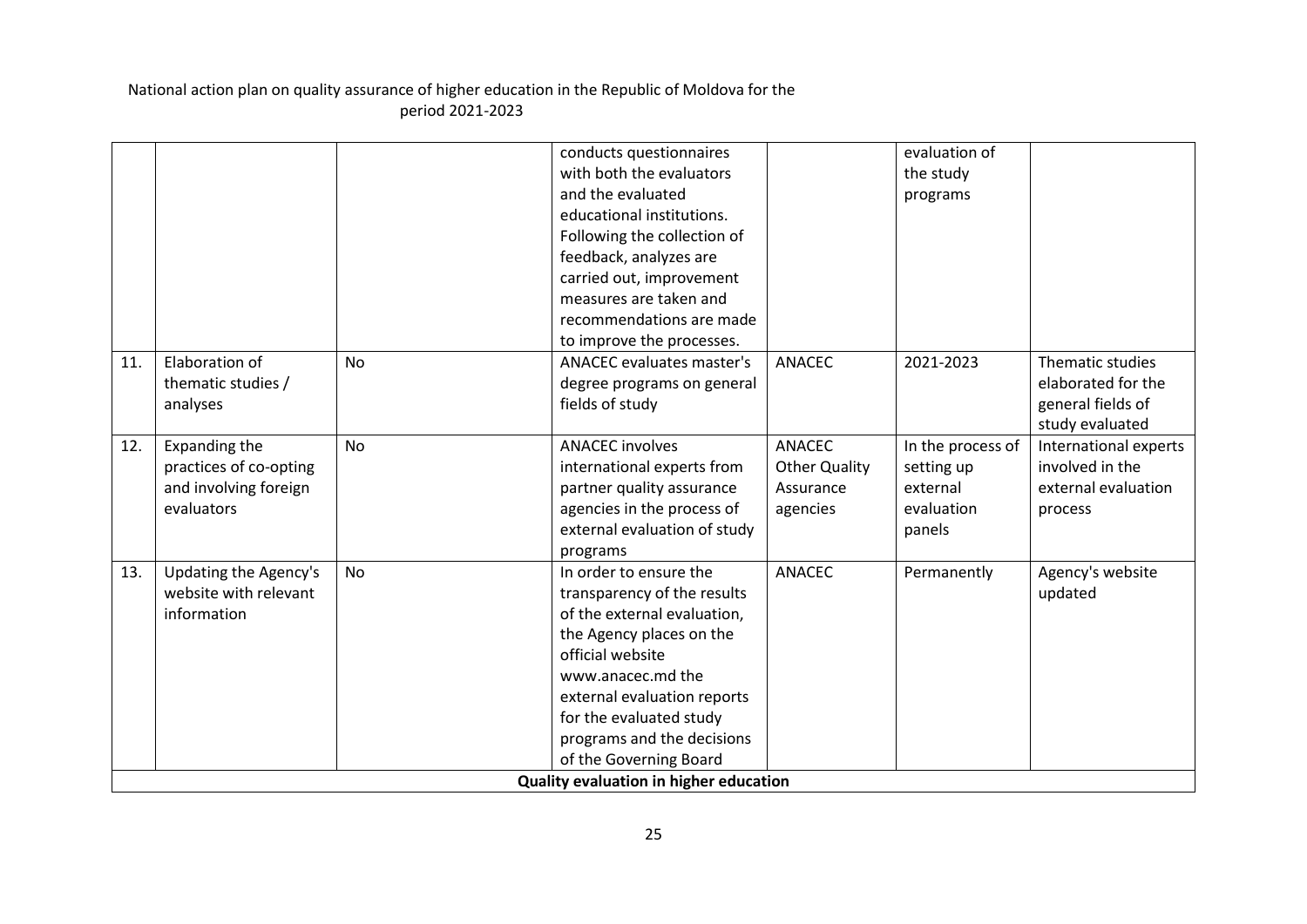| 14. | External evaluation of        | <b>No</b> | ANACEC organizes the            | <b>ANACEC</b> | Upon request | Study programs      |
|-----|-------------------------------|-----------|---------------------------------|---------------|--------------|---------------------|
|     | the quality of study          |           | process of external             | <b>HEIs</b>   |              | evaluated           |
|     | programs in higher            |           | evaluation of the quality of    |               |              |                     |
|     | education                     |           | study programs taking into      |               |              |                     |
|     |                               |           | account the intentions of       |               |              |                     |
|     |                               |           | higher education                |               |              |                     |
|     |                               |           | institutions, as well as the    |               |              |                     |
|     |                               |           | priorities of MECR              |               |              |                     |
| 15. | <b>External evaluation of</b> | Nu        | The action will be carried      | <b>ANACEC</b> | 2023         | Five higher         |
|     | the quality of higher         |           | out within the ERASMUS +        | <b>MECR</b>   |              | education           |
|     | education institutions        |           | project "Enhancement of         | 5 HEIs        |              | institutions        |
|     | for the purpose of            |           | Quality Assurance in Higher     |               |              | accredited          |
|     | international                 |           | <b>Education System in</b>      |               |              |                     |
|     | institutional                 |           | Moldova - QFORTE"               |               |              |                     |
|     | accreditation                 |           |                                 |               |              |                     |
| 16. | Strengthening the             | Yes       | 3 workshops for 7               | <b>ANACEC</b> | 2022         | 3 workshops         |
|     | capacities of higher          |           | universities carried out        | <b>MECR</b>   |              | organized for about |
|     | education institutions        |           | within the ERASMUS +            | 5 HEIs        |              | 70 people           |
|     | in the field of internal      |           | project "Enhancement of         |               |              |                     |
|     | quality assurance             |           | Quality Assurance in Higher     |               |              |                     |
|     |                               |           | <b>Education System in</b>      |               |              |                     |
|     |                               |           | Moldova - QFORTE"               |               |              |                     |
| 17. | Maintaining and               | No        | <b>ANACEC</b> conducts training | <b>ANACEC</b> | 2021-2023    | Register of expert  |
|     | completing the                |           | for various categories of       |               |              | evaluators          |
|     | Register of expert            |           | beneficiaries in order to       |               |              | completed           |
|     | evaluators                    |           | identify the expert             |               |              |                     |
|     |                               |           | evaluators                      |               |              |                     |
| 18. | Maintaining a database        | No        | In progress                     | <b>ANACEC</b> | 2021-2023    | Database completed  |
|     | on the results of             |           |                                 | <b>MECR</b>   |              |                     |
|     | external quality              |           |                                 |               |              |                     |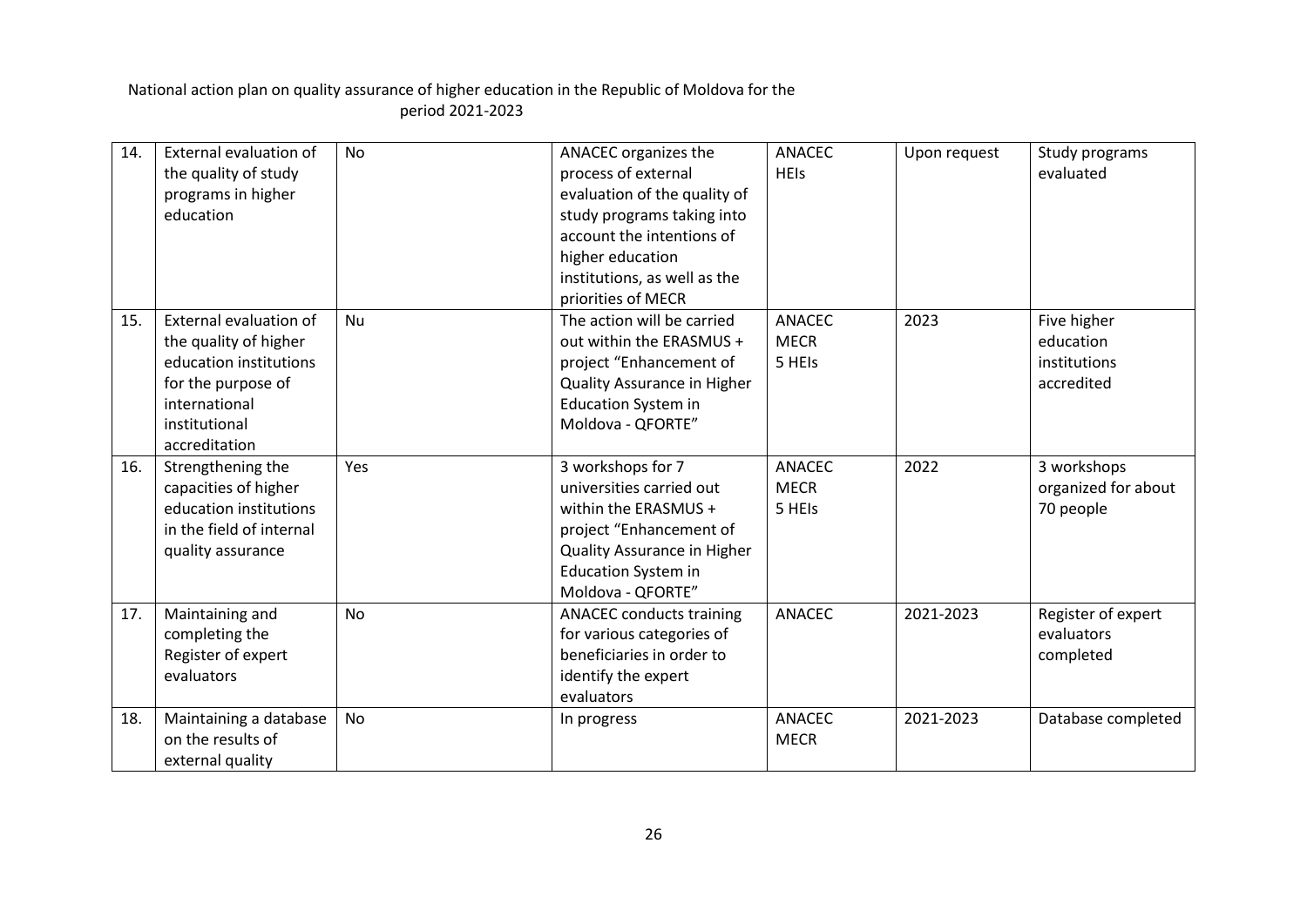|     | evaluations in higher                                                                                                             |           |                                                                                                                                                                                                                                  |                              |           |                                                                                                      |
|-----|-----------------------------------------------------------------------------------------------------------------------------------|-----------|----------------------------------------------------------------------------------------------------------------------------------------------------------------------------------------------------------------------------------|------------------------------|-----------|------------------------------------------------------------------------------------------------------|
|     | education                                                                                                                         |           |                                                                                                                                                                                                                                  |                              |           |                                                                                                      |
|     |                                                                                                                                   |           | <b>Strengthening human resource capacities</b>                                                                                                                                                                                   |                              |           |                                                                                                      |
| 19. | Organizing information<br>and training sessions<br>for potential ANACEC<br>evaluators by areas<br>and categories of<br>evaluators | <b>No</b> | <b>ANACEC</b> organizes<br>information sessions for<br>potential ANACEC<br>evaluators by fields /<br>categories of evaluators.<br><b>ANACEC conducts training</b><br>sessions for potential<br>evaluators in training<br>courses | <b>ANACEC</b>                | 2021-2023 | Information sessions<br>organized. Potential<br>evaluators trained in<br>organized courses           |
| 20. | Permanent<br>consolidation of the<br>capacity of ANACEC<br>and MECR employees<br>on quality assurance<br>issues                   | Yes       | The action will also be<br>supported by the "Higher<br>Education" project, funded<br>by the World Bank and<br>other projects.                                                                                                    | <b>ANACEC</b><br><b>MECR</b> | 2021-2022 | <b>ANACEC and MECR</b><br>employees trained                                                          |
|     |                                                                                                                                   |           | <b>International collaboration</b>                                                                                                                                                                                               |                              |           |                                                                                                      |
| 21. | Development of<br><b>ANACEC</b> cooperation<br>activities with various<br>entities                                                | No        | <b>ANACEC</b> concludes<br>partnership agreements and<br>carries out joint activities<br>with various entities<br>interested in the field of<br>quality assurance in<br>education                                                | <b>ANACEC</b>                | 2021-2023 | Partnership<br>agreements<br>concluded. Joint<br>activities performed.<br>Involvement in<br>projects |
| 22. | Methodological and<br>financial support of<br>ANACEC in the<br>registration process in<br>ENQA / EQAR                             | <b>No</b> | In progress                                                                                                                                                                                                                      | <b>MECR</b>                  | 2021-2022 | ENQA / EQAR<br>member                                                                                |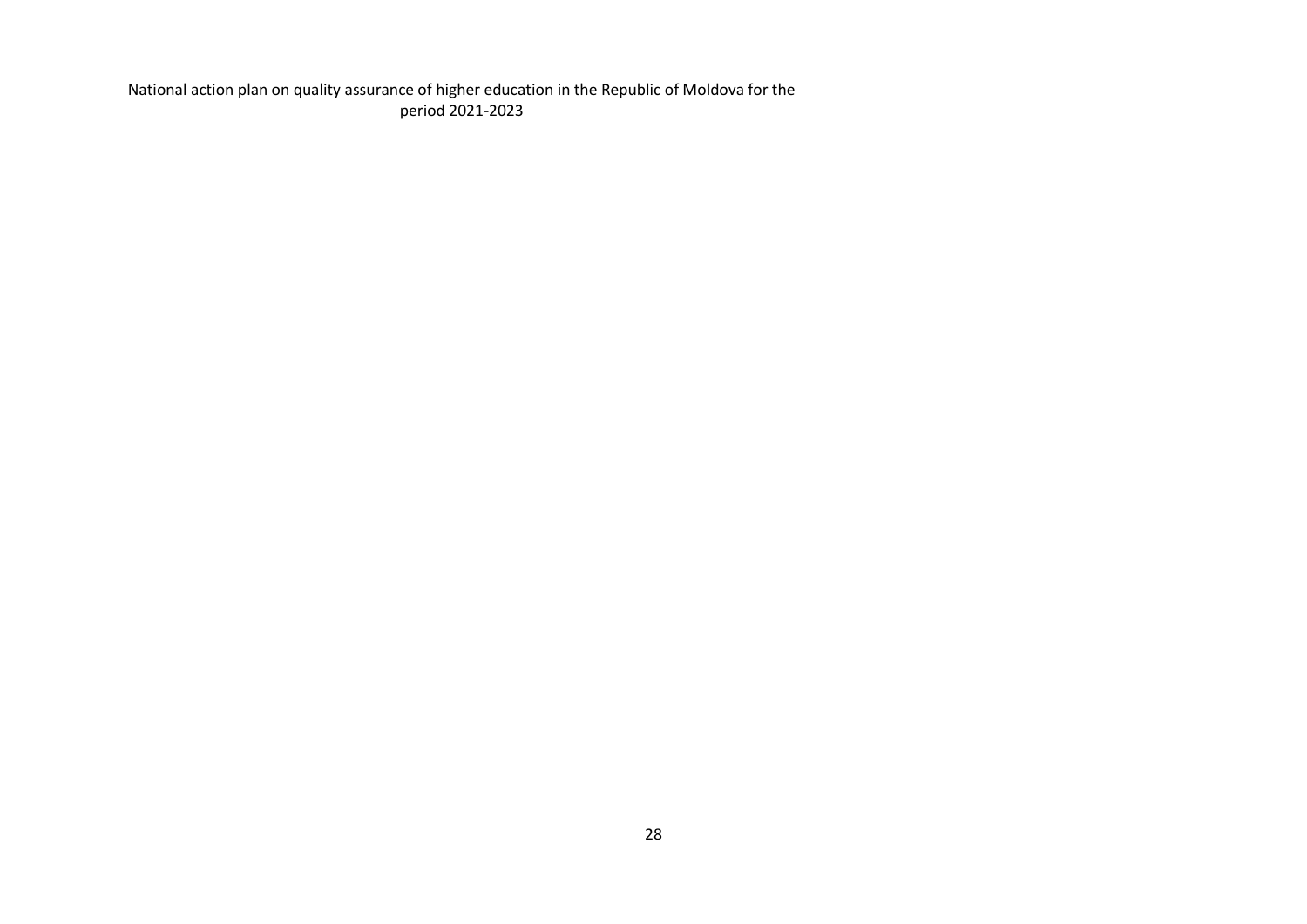## <span id="page-28-0"></span>**6. Conclusions**

The Republic of Moldova is still in the process of integration into the European Education Area and considerable efforts are being made to support higher education institutions in the process of complying with European values. At the same time, meeting the recommendations of European standards and guidelines for quality assurance in higher education is one of the cornerstones of the Bologna Process and ensures coherence and better comparability between Europe's higher education systems. It supports the mobility of staff and students and ensures the recognition of qualifications obtained in higher education in the country in higher education in Europe. To achieve this goal, ANACEC aims to become a full member agency of the European Association for Quality Assurance in Higher Education (ENQA) and to be registered in the European Register of Quality Assurance Agencies in Higher Education (EQAR), stipulated in the *Education Code of the Republic of Moldova* (art. 115, p. (2), letter n)). Full membership of ENQA and registration in EQAR is based on a quality assurance agency's compliance with the *Standards and Guidelines for Quality Assurance in the European Higher Education Area (ESG)*, which established a common framework for quality assurance systems for learning and teaching at European, national and institutional level.

ANACEC is already recognized in the Republic of Moldova as a body of competence and expertise in the field of external quality assurance of studies. Since its establishment and to date, the Agency has made great progress in developing and improving its activities in line with the ESG recommendations. The recognition that ANACEC will obtain through ENQA membership and registration in EQAR would strengthen the reliability and credibility of ANACEC's external quality assurance activities in the field of higher education, and the implementation of this action plan would considerably increase the chances of the Agency and the whole higher education system in the Republic of Moldova to embrace European values in this regard and to successfully integrate into the European Education Area.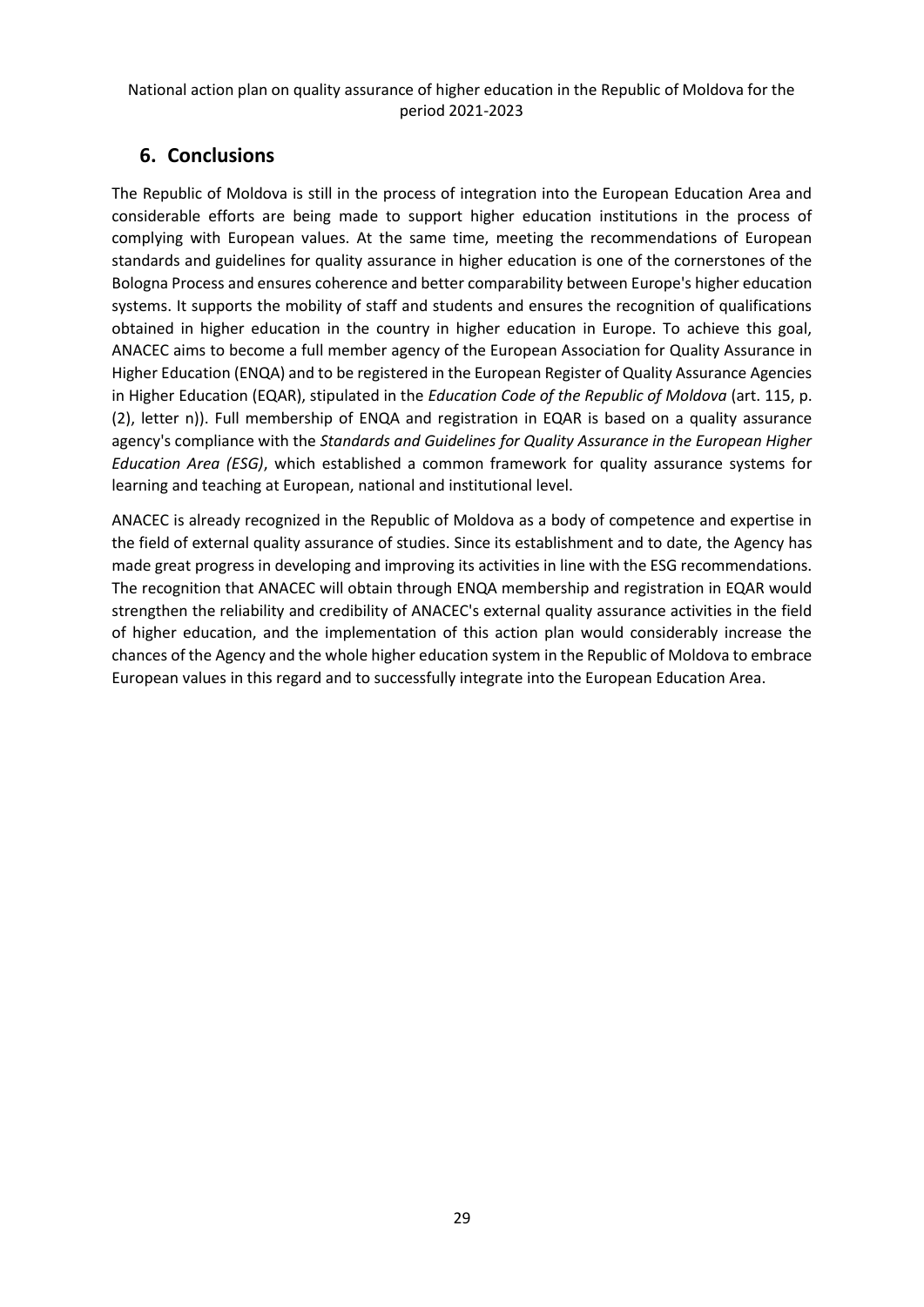### **Annex 1**

#### **Connection table**

#### **Accreditation standard 1**. **Policy for quality assurance**

Institutions should have a policy for quality assurance that is made public and forms part of their strategic management. Internal stakeholders should develop and implement this policy through appropriate structures and processes, while involving external stakeholders.

| <b>Criteria</b>  | <b>Performance indicators</b> | <b>Evaluation standards</b> | <b>ESG</b> - guidelines       |
|------------------|-------------------------------|-----------------------------|-------------------------------|
| 1.1. The legal-  | 1.1.1. The legal status of    | The framework for the       | Policies and processes are    |
| normative        | the institution vs. the       | operation / provision of    | the main pillars of a         |
| framework for    | realization of the study      | the study program is in     | coherent institutional        |
| the operation    | program                       | accordance with the         | quality assurance system      |
| of the           |                               | normative framework in      | that forms a cycle for        |
| program          |                               | force.                      | continuous improvement        |
| 1.2. Strategies, | 1.2.1. Quality assurance      | The institution has         | and contributes to the        |
| policies and     | strategy and educational      | educational strategies      | accountability of the         |
| internal         | policy                        | and policies for quality    | institution. It supports the  |
| quality          |                               | assurance and the study     | development of quality        |
| management       |                               | program is fully            | culture in which all internal |
|                  |                               | connected to their          | stakeholders assume           |
|                  |                               | provisions.                 | responsibility for quality    |
|                  | 1.2.2. Organization,          | Institutional quality       | and engage in quality         |
|                  | application and               | assurance structures are    | assurance at all levels of    |
|                  | effectiveness of the          | functional and efficient.   | the institution. In order to  |
|                  | internal quality assurance    |                             | facilitate this, the policy   |
|                  | system                        |                             | has a formal status and is    |
|                  | 1.2.3.                        | The aspects of              | publicly available.           |
|                  | Internationalization of       | internationalization are    | Quality assurance policies    |
|                  | the study program             | complexly reflected and     | are most effective when       |
|                  |                               | are fully realized within   | they reflect the              |
|                  |                               | the study program.          | relationship between          |
|                  |                               |                             | research and learning &       |
|                  |                               |                             | teaching and take account     |
|                  |                               |                             | of both the national          |
|                  |                               |                             | context in which the          |
|                  |                               |                             | institution operates, the     |
|                  |                               |                             | institutional context and     |
|                  |                               |                             | its strategic approach.       |
|                  |                               |                             | Such a policy supports        |
|                  |                               |                             | - the organisation of the     |
|                  |                               |                             | quality assurance system;     |
|                  |                               |                             | - departments, schools,       |
|                  |                               |                             | faculties and other           |
|                  |                               |                             | organisational units as well  |
|                  |                               |                             | as those of institutional     |
|                  |                               |                             | leadership, individual staff  |
|                  |                               |                             | members and students to       |
|                  |                               |                             | take on their                 |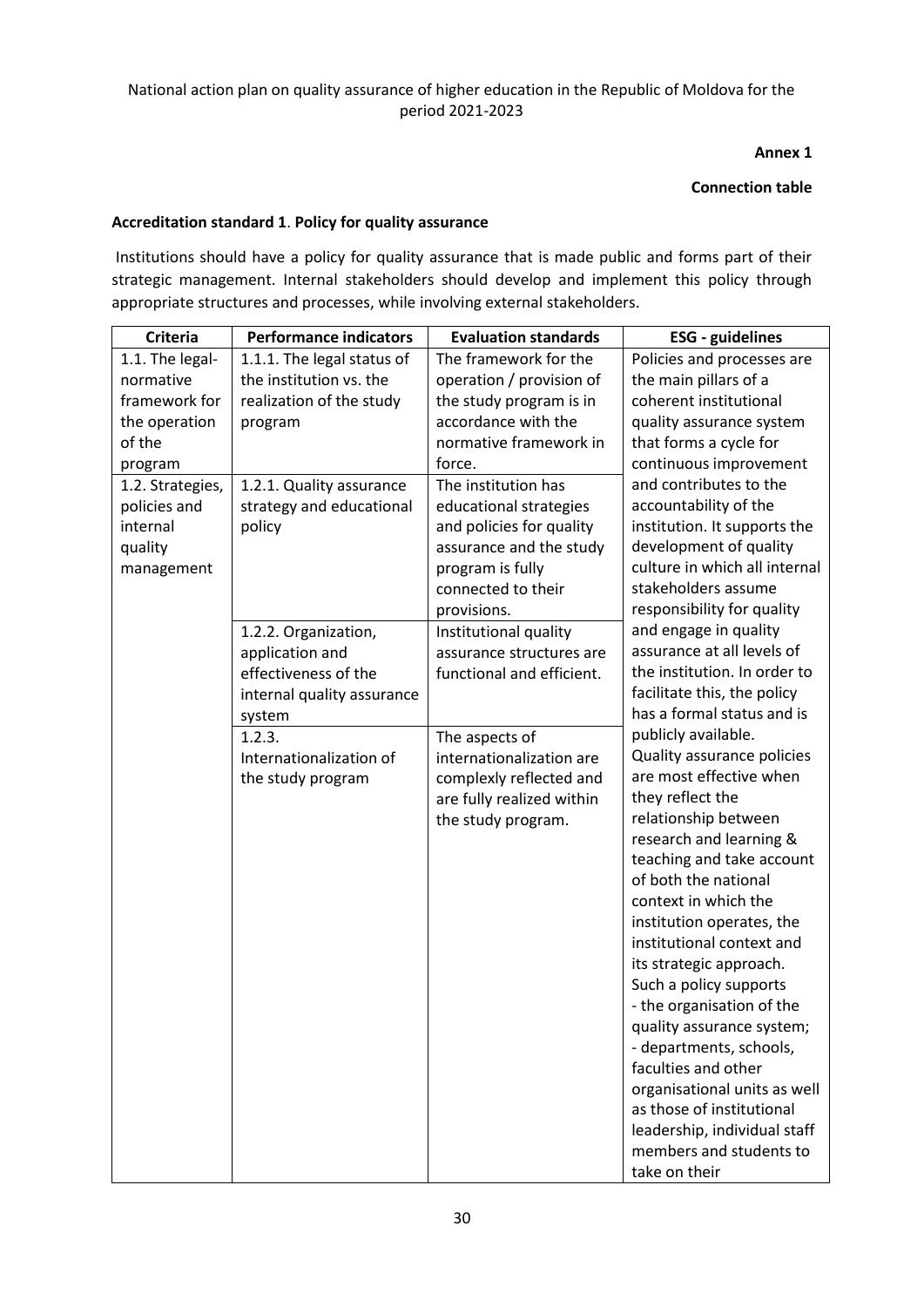|  | responsibilities in quality   |
|--|-------------------------------|
|  | assurance;                    |
|  | - academic integrity and      |
|  | freedom and is vigilant       |
|  | against academic fraud;       |
|  | - guarding against            |
|  | intolerance of any kind or    |
|  | discrimination against the    |
|  | students or staff;            |
|  | - the involvement of          |
|  | external stakeholders in      |
|  | quality assurance.            |
|  | The policy translates into    |
|  | practice through a variety    |
|  | of internal quality           |
|  | assurance processes that      |
|  | allow participation across    |
|  | the institution. How the      |
|  | policy is implemented,        |
|  | monitored and revised is      |
|  | the institution's decision.   |
|  | The quality assurance         |
|  | policy also covers any        |
|  | elements of an                |
|  | institution's activities that |
|  | are subcontracted to or       |
|  | carried out by other          |
|  | parties.                      |

### **Accreditation standard 2. Design and approval of programs**

Institutions should have processes for the design and approval of their programs. The programs should be designed so that they meet the objectives set for them, including the intended learning outcomes. The qualification resulting from a program should be clearly specified and communicated, and refer to the correct level of the national qualifications framework for higher education and, consequently, to the Framework for Qualifications of the European Higher Education Area.

| Criteria     | <b>Performance indicators</b>  | <b>Evaluation standards</b>    | <b>ESG</b> - guidelines       |
|--------------|--------------------------------|--------------------------------|-------------------------------|
| 2.1. Design  | 2.1.1. General framework       | The study program is           | Study programs are at the     |
| and approval | for designing the study        | designed and approved          | higher<br>the<br>core<br>0t   |
| of the study | program                        | in accordance with the         | institutions'<br>education    |
| program      |                                | requirements of the            | teaching<br>mission.<br>They  |
|              |                                | regulatory framework in        | provide students with both    |
|              |                                | force.                         | academic knowledge and        |
|              | 2.1.2. Connecting the          | The study program is           | skills including those that   |
|              | study program to the           | connected to the               | transferable,<br>which<br>are |
|              | <b>National Qualifications</b> | <b>National Qualifications</b> | influence<br>their<br>may     |
|              | Framework                      | Framework / European           | personal development and      |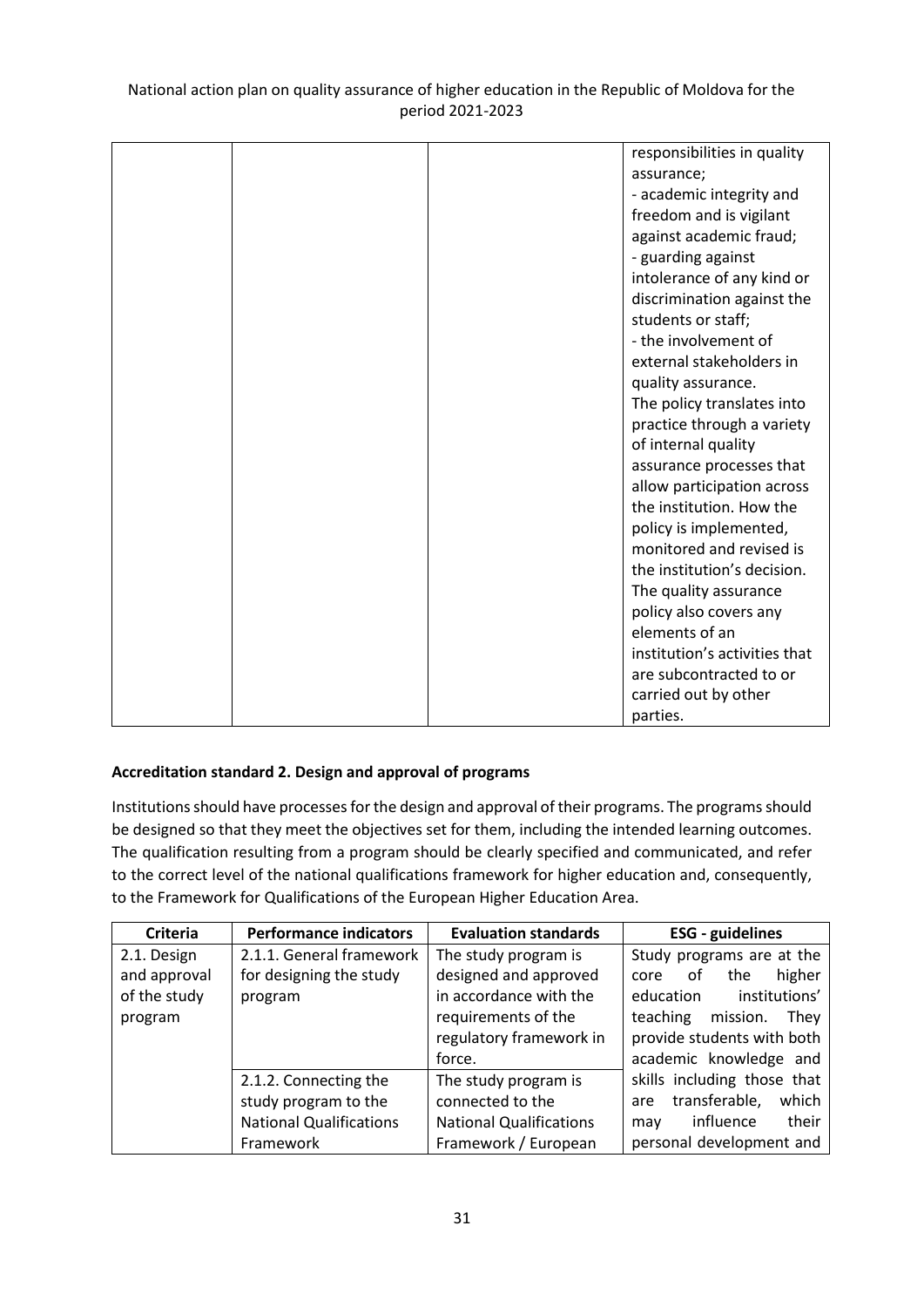|              |                             | Qualifications              | may be applied in their          |
|--------------|-----------------------------|-----------------------------|----------------------------------|
|              |                             | Framework.                  | future careers.                  |
| 2.2. Content | 2.2.1. Mission and          | The mission and             | Programs                         |
| of the study | objectives of the study     | objectives of the study     | - are designed with overall      |
| program      | program                     | program are connected       | program objectives that          |
|              |                             | to the national strategies, | with<br>the<br>in<br>line<br>are |
|              |                             | realities and trends in the | institutional strategy and       |
|              |                             | field, to the strategic     | explicit<br>intended<br>have     |
|              |                             | development plan of the     | learning outcomes;               |
|              |                             | institution, department /   | - are designed by involving      |
|              |                             | chair.                      | other<br>students<br>and         |
|              | 2.2.2. The study plan       | The study plan              | stakeholders in the work;        |
|              |                             | corresponds to the          | benefit from external            |
|              |                             | requirements of the         | expertise and reference          |
|              |                             | Framework Plan and          | points;                          |
|              |                             | ensures the achievement     | - reflect the four purposes      |
|              |                             | of learning outcomes and    | of higher education of the       |
|              |                             | the formation of            | Council of Europe<br>(cf.        |
|              |                             | professional                | Scope and Concepts);             |
|              |                             | competences.                | - are designed so that they      |
|              | 2.2.3. Discipline curricula | The content of the          | enable smooth<br>student         |
|              |                             | curricula contributes to    | progression;                     |
|              |                             | the achievement of the      | define the<br>expected           |
|              |                             | learning outcomes.          | student workload, e.g. in        |
|              | 2.2.4. Relevance of the     | The study program fully     | ECTS;                            |
|              | study program               | reflects the needs of the   | - include well-structured        |
|              |                             | labor market, trends in     | placement<br>opportunities       |
|              |                             | the field and has a         | where appropriate;               |
|              |                             | significant social and      | - are subject to a formal        |
|              |                             | economic impact.            | institutional<br>approval        |
|              |                             |                             | process.                         |

### **Accreditation standard 3. Student-centred learning, teaching and assessment**

Institutions should ensure that the programs are delivered in a way that encourages students to take an active role in creating the learning process, and that the assessment of students reflects this approach.

| <b>Criteria</b> | <b>Performance indicators</b> | <b>Evaluation standards</b> | $ESG - guidelines$             |
|-----------------|-------------------------------|-----------------------------|--------------------------------|
| 3.1. The        | 3.1.1. Forms of               | The forms of organization   | Student-centred<br>learning    |
| teaching-       | organizing the teaching-      | of the teaching-learning    | teaching<br>plays<br>and<br>an |
| learning        | learning process              | process are carried out in  | important<br>role<br>in        |
| process         |                               | accordance with the         | stimulating<br>students'       |
|                 |                               | provisions of the           | motivation, self-reflection    |
|                 |                               | normative framework in      | and engagement in the          |
|                 |                               | force and contribute to     | This<br>learning<br>process.   |
|                 |                               | the achievement of the      | careful<br>means               |
|                 |                               | objectives of the study     | consideration of the design    |
|                 |                               | program.                    | delivery<br>οf<br>study<br>and |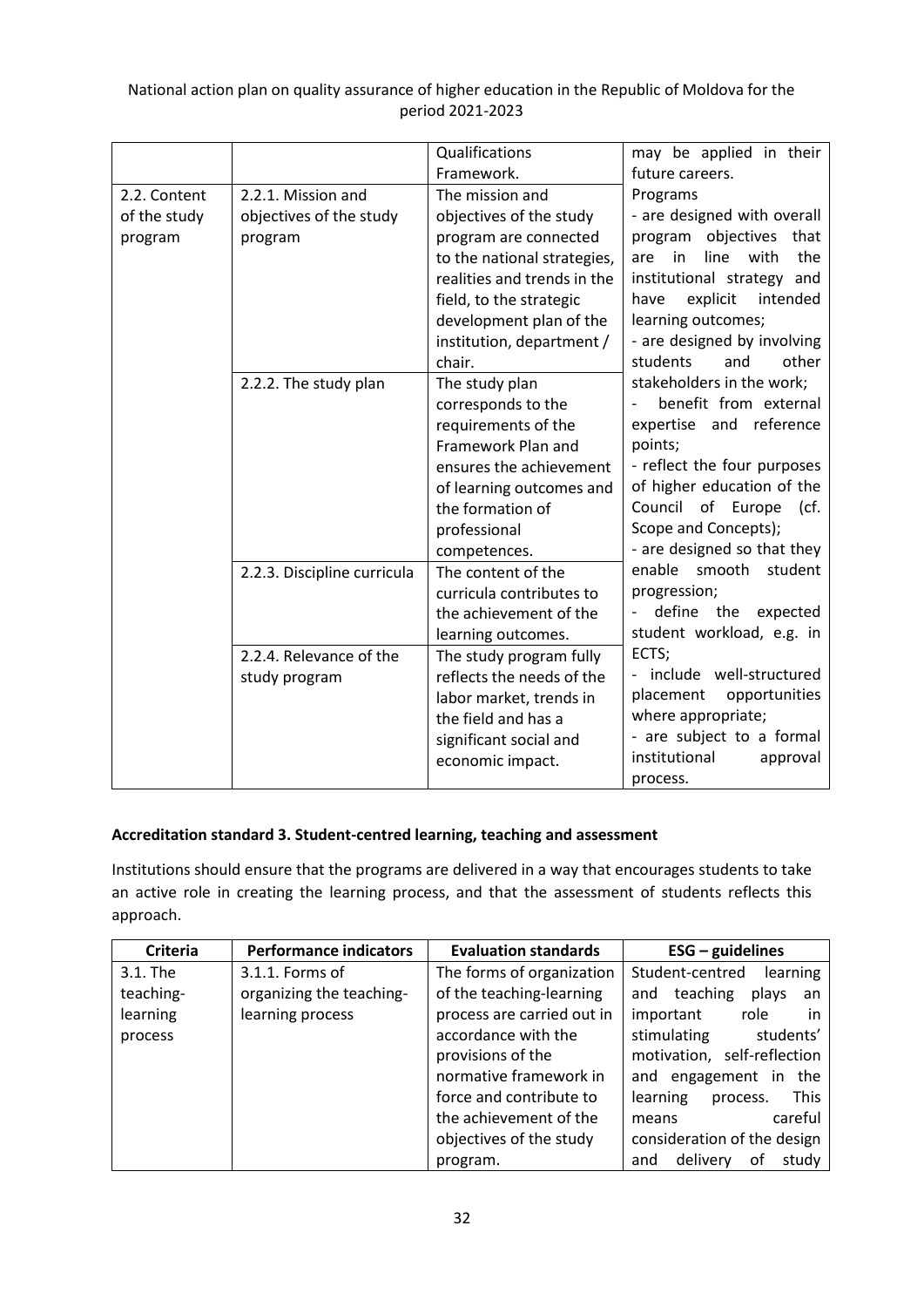|               | 3.1.2. Student-centered       | The teaching-learning      | the<br>programs<br>and        |
|---------------|-------------------------------|----------------------------|-------------------------------|
|               | teaching-learning             | methods used are           | assessment of outcomes.       |
|               | methods                       | entirely student-          | implementation<br>The<br>of   |
|               |                               | centered.                  | student-centred<br>learning   |
|               | 3.1.3. Use of ICT tools in    | ICT tools, educational     | and teaching                  |
|               | the teaching-learning-        | platforms are used in the  | - respects and attends to     |
|               | assessment process            | teaching-learning-         | the diversity of students     |
|               |                               | assessment process in      | and their needs, enabling     |
|               |                               | over 90% of the course     | flexible learning paths;      |
|               |                               | units / modules of the     | considers<br>and<br>uses      |
|               |                               | study program.             | different<br>modes<br>of      |
|               | 3.1.4. Academic calendar      | The university calendar    | delivery,<br>where            |
|               |                               | and the schedule of the    | appropriate;                  |
|               | and study process<br>schedule |                            | - flexibly uses a variety of  |
|               |                               | didactic activities are    | pedagogical methods;          |
|               |                               | elaborated in accordance   |                               |
|               |                               | with the provisions of the | - regularly evaluates and     |
|               |                               | study plan of the study    | modes<br>adjusts the<br>οf    |
|               |                               | program.                   | delivery and<br>pedagogical   |
| 3.2.          | 3.2.1. Organizing             | The organization of the    | methods;                      |
| Internships   | internships                   | internships is carried out | - encourages a sense of       |
|               |                               | in accordance with the     | autonomy in the learner,      |
|               |                               | normative framework in     | while ensuring adequate       |
|               |                               | force and allows the       | guidance and support from     |
|               |                               | achievement of the         | the teacher;                  |
|               |                               | learning outcomes.         | - promotes mutual respect     |
|               | 3.2.2. Collaboration          | The institution has        | within the learner-teacher    |
|               | agreements to carry out       | collaboration agreements   | relationship;                 |
|               | internships                   | for the conduct of         | appropriate<br>has            |
|               |                               | internships and ensures    | procedures for dealing with   |
|               |                               | 100% of the needs of the   | students' complaints.         |
|               |                               | study program.             | Considering<br>the            |
| 3.3.          | 3.3.1. Organizing the         | The process of assessing   | importance of assessment      |
| Assessment of | process of assessing          | the academic results is    | for<br>the<br>students'       |
| academic      | academic results              | organized in accordance    | their<br>progression<br>and   |
| results       |                               | with the normative         | future<br>quality<br>careers, |
|               |                               | framework in force and     | for<br>assurance processes    |
|               |                               | ensures the achievement    | take<br>assessment<br>into    |
|               |                               | of the learning outcomes   | account the following:        |
|               |                               | of the course units /      | - Assessors are familiar      |
|               |                               | modules.                   | with existing testing and     |
|               | 3.3.2. Organizing the         | The assessment process     | examination methods and       |
|               | process of assessing          | of the internships is      | receive<br>support<br>in.     |
|               | internships                   | carried out in accordance  | developing their own skills   |
|               |                               | with the provisions of the | in this field;                |
|               |                               | normative framework in     | The criteria for and          |
|               |                               | force and ensures the      | method of assessment as       |
|               |                               | achievement of the         | well as criteria for marking  |
|               |                               | learning outcomes.         | are published in advance;     |
|               |                               |                            | - The assessment allows       |
|               |                               |                            | students to demonstrate       |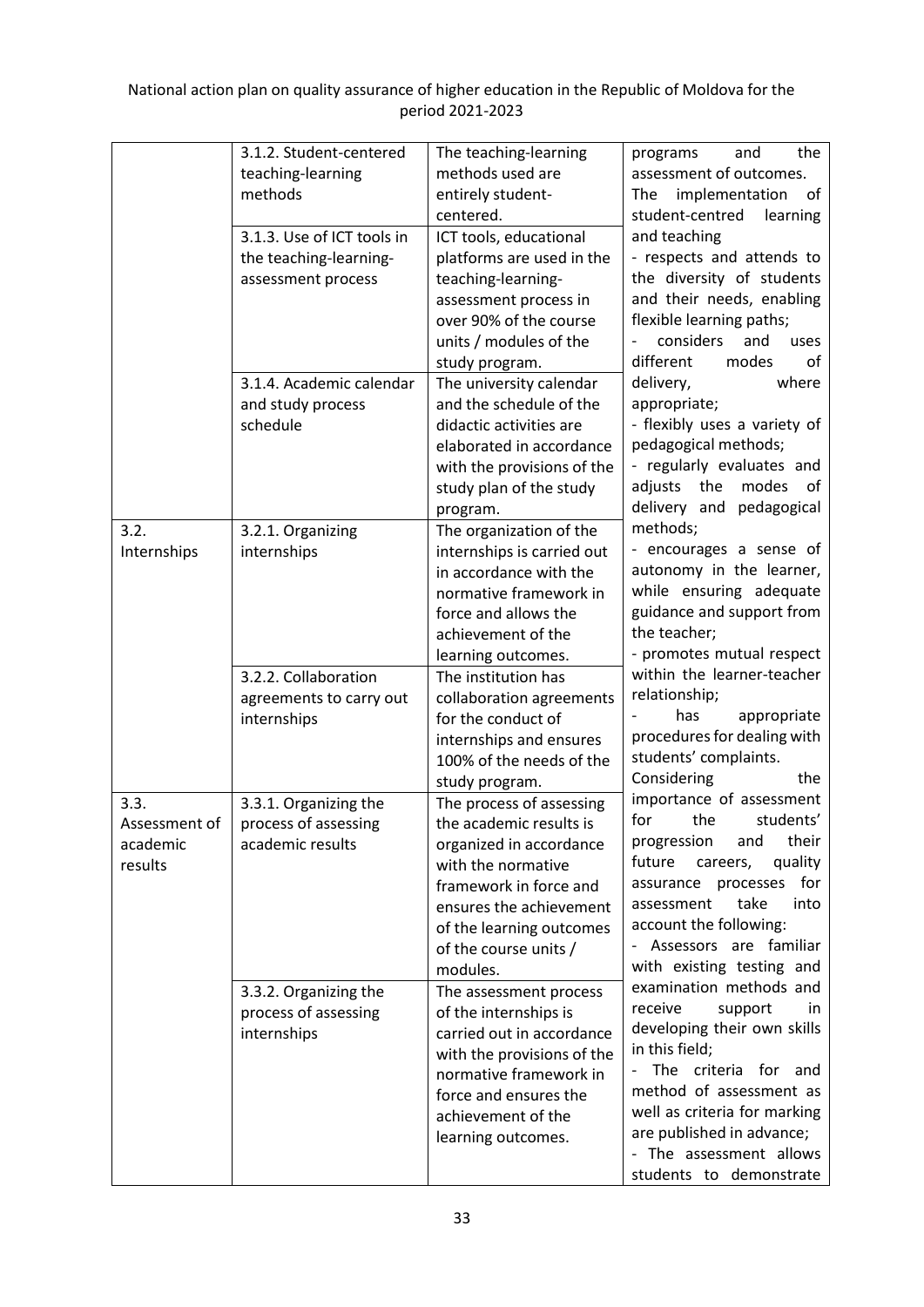|  | the extent to which the        |
|--|--------------------------------|
|  | intended<br>learning           |
|  | been<br>outcomes have          |
|  | achieved. Students<br>are      |
|  | given feedback, which, if      |
|  | necessary, is linked to        |
|  | advice on the learning         |
|  |                                |
|  | process;                       |
|  | Where<br>possible,             |
|  | assessment is carried out      |
|  | than<br>by<br>more<br>one      |
|  | examiner;                      |
|  | The regulations<br>for         |
|  | take<br>assessment<br>into     |
|  | mitigating<br>account          |
|  | circumstances;                 |
|  | - Assessment is consistent,    |
|  | fairly applied to all students |
|  | carried<br>and<br>out<br>in i  |
|  | accordance with the stated     |
|  | procedures;                    |
|  |                                |
|  | - A formal procedure for       |
|  | student appeals is in place.   |

### **Accreditation standard 4. Student admission, progression, recognition and certification**

Institutions should consistently apply pre-defined and published regulations covering all phases of the student "life cycle", e.g. student admission, progression, recognition and certification.

| <b>Criteria</b> | <b>Performance indicators</b> | <b>Evaluation standards</b> | $ESG - guidelines$           |
|-----------------|-------------------------------|-----------------------------|------------------------------|
| 4.1. Admission  | 4.1.1. Recruitment and        | The recruitment and         | Providing conditions and     |
| of students     | admission of students         | admission of students to    | support that are necessary   |
|                 |                               | the study program is        | for students to make         |
|                 |                               | carried out in accordance   | progress in their academic   |
|                 |                               | with the normative          | career is in the best        |
|                 |                               | framework in force.         | interest of the individual   |
|                 | 4.1.2. Access for             | The recruitment and         | students, programs,          |
|                 | disadvantaged groups to       | admission of students       | institutions and systems. It |
|                 | studies                       | from disadvantaged          | is vital to have fit-for-    |
|                 |                               | groups is carried out in    | purpose admission,           |
|                 |                               | accordance with the         | recognition and              |
|                 |                               | regulatory framework in     | completion procedures,       |
|                 |                               | force.                      | particularly when students   |
| 4.2. Student    | 4.2.1. Student promotion      | The promotion of            | are mobile within and        |
| progress        |                               | students from the study     | across higher education      |
|                 |                               | program is carried out in   | systems.                     |
|                 |                               | accordance with the         | It is important that access  |
|                 |                               | normative framework in      | policies, admission          |
|                 |                               | force.                      | processes and criteria are   |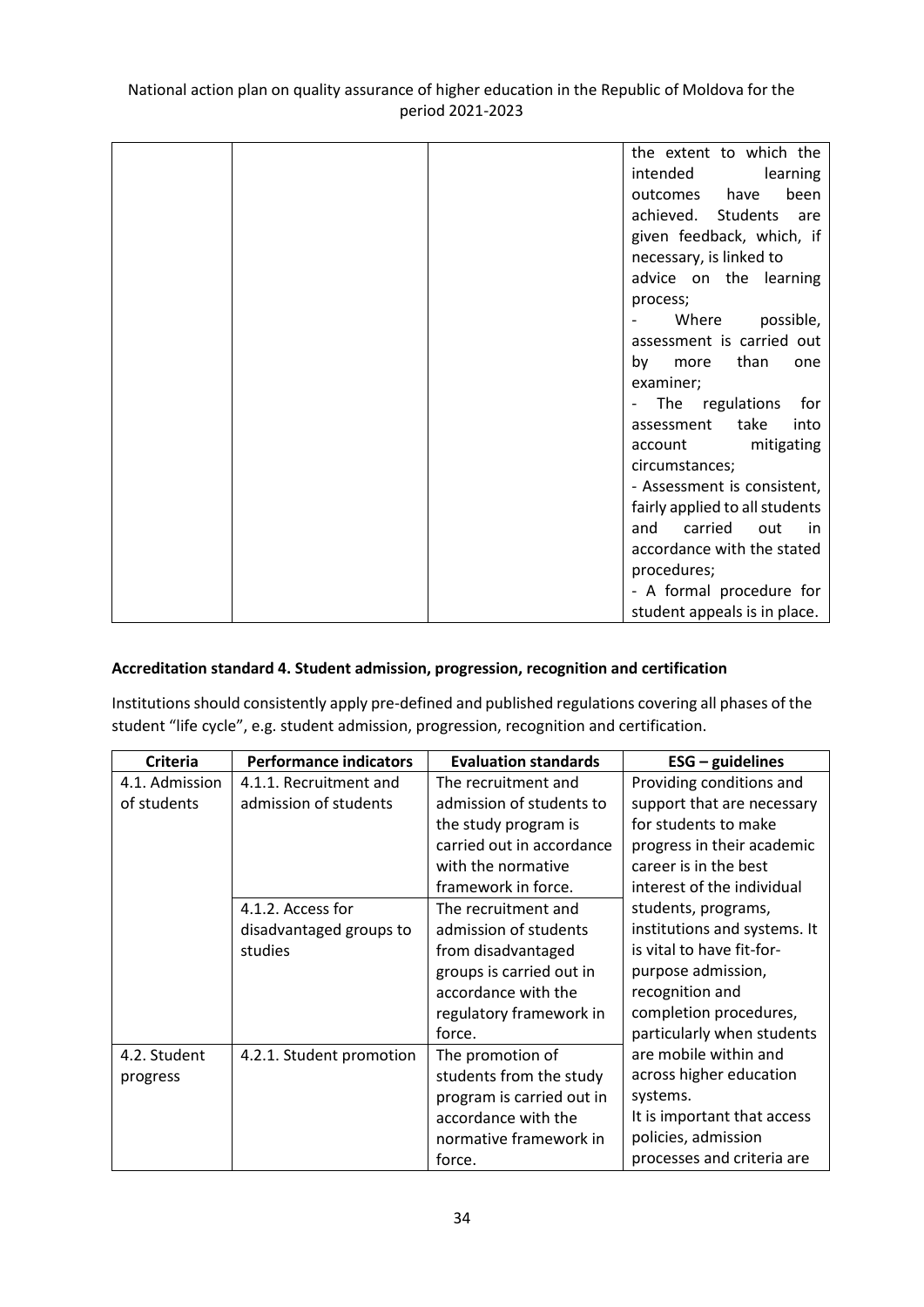|                | 4.2.2. Academic mobility  | The academic mobility of   | implemented consistently     |
|----------------|---------------------------|----------------------------|------------------------------|
|                |                           | students from the study    | and in a transparent         |
|                |                           | program is achieved in     | manner. Induction to the     |
|                |                           | accordance with the        | institution and the          |
|                |                           | normative framework in     | program is provided.         |
|                |                           | force and includes         | Institutions need to put in  |
|                |                           | periods of studies /       | place both processes and     |
|                |                           | internships of students in | tools to collect, monitor    |
|                |                           | an educational institution | and act on information on    |
|                |                           | in the country / abroad.   | student progression.         |
| 4.3.           | 4.3.1. Awarding the title | The awarding of the title  | Fair recognition of higher   |
| Recognition    | and issuing the diploma   | and the issuance of the    | education qualifications,    |
| and            |                           | diploma, the diploma       | periods of study and prior   |
| acquisition of |                           | supplement and the         | learning, including the      |
| certifications |                           | academic certificates are  | recognition of non-formal    |
|                |                           | carried out in accordance  | and informal learning, are   |
|                |                           | with the normative         | essential components for     |
|                |                           | framework in force.        | ensuring the students'       |
|                |                           |                            | progress in their studies,   |
|                |                           |                            | while promoting mobility.    |
|                |                           |                            | Appropriate recognition      |
|                |                           |                            | procedures rely on           |
|                |                           |                            | - institutional practice for |
|                |                           |                            | recognition being in line    |
|                |                           |                            | with the principles of the   |
|                |                           |                            | Lisbon Recognition           |
|                |                           |                            | Convention;                  |
|                |                           |                            | - cooperation with other     |
|                |                           |                            | institutions, quality        |
|                |                           |                            | assurance agencies and       |
|                |                           |                            | the national ENIC/NARIC      |
|                |                           |                            | centre with a view to        |
|                |                           |                            | ensuring coherent            |
|                |                           |                            | recognition across the       |
|                |                           |                            | country.                     |
|                |                           |                            | Graduation represents the    |
|                |                           |                            | culmination of the           |
|                |                           |                            | students' period of study.   |
|                |                           |                            | Students need to receive     |
|                |                           |                            | documentation explaining     |
|                |                           |                            | the qualification gained,    |
|                |                           |                            | including achieved learning  |
|                |                           |                            | outcomes and the             |
|                |                           |                            | context, level, content and  |
|                |                           |                            | status of the studies that   |
|                |                           |                            |                              |
|                |                           |                            | were pursued and             |
|                |                           |                            | successfully completed.      |

## **Accreditation standard 5. Teaching staff**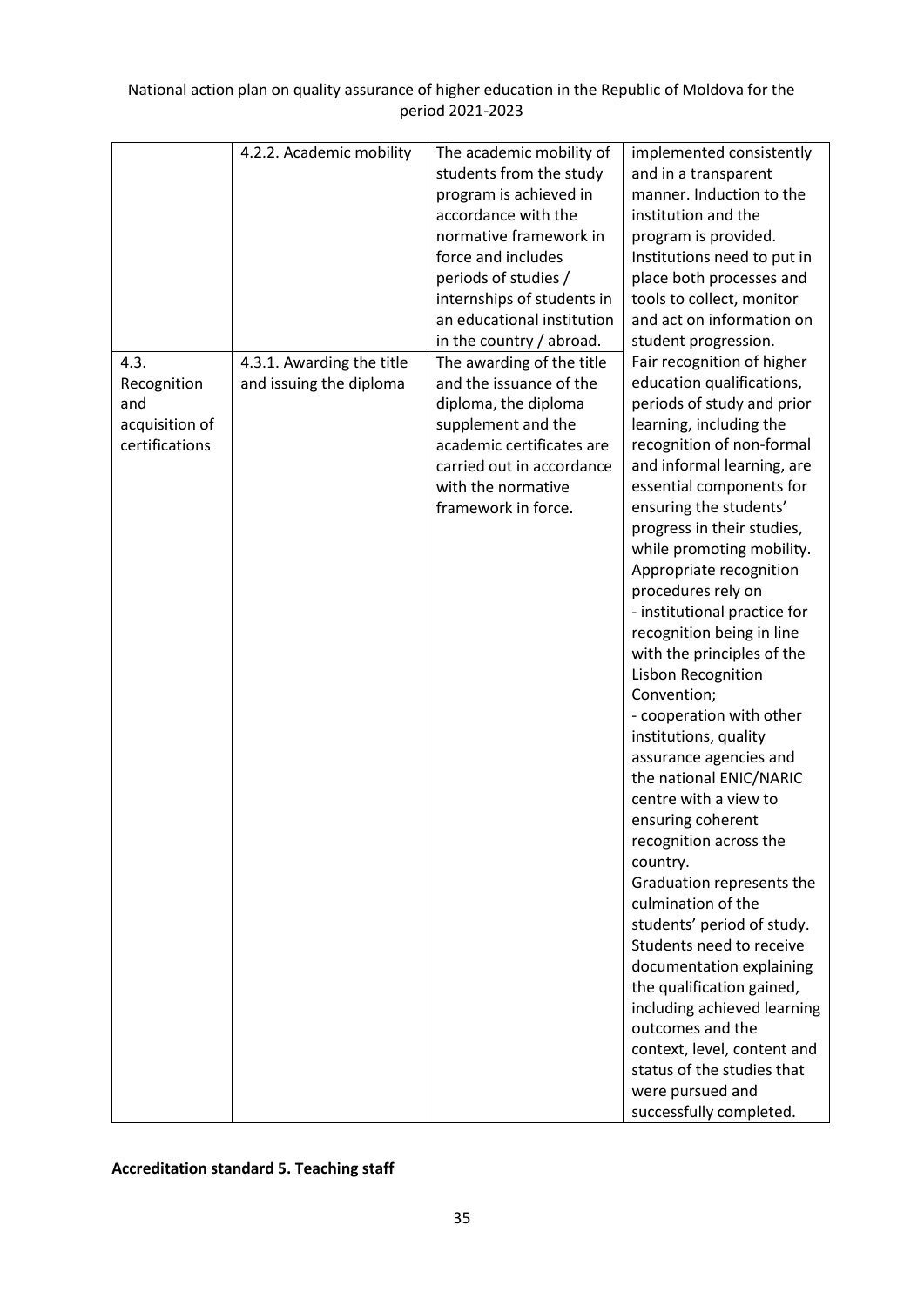Institutions should assure themselves of the competence of their teachers. They should apply fair and transparent processes for the recruitment and development of the staff.

| <b>Criteria</b> | <b>Performance indicators</b>                | <b>Evaluation standards</b> | $ESG - guidelines$                           |
|-----------------|----------------------------------------------|-----------------------------|----------------------------------------------|
| 5.1.            | 5.1.1. Planning,                             | The planning,               | The teacher's role is                        |
| Recruitment     | recruitment and                              | recruitment and             | essential in creating a high                 |
| and             | administration of                            | administration of the       | quality student experience                   |
| administration  | academic staff                               | academic staff from the     | and enabling the                             |
| of academic     |                                              | study program is carried    | acquisition of knowledge,                    |
| staff           |                                              | out in accordance with      | competences and skills.                      |
|                 |                                              | the normative               | The diversifying student                     |
|                 |                                              | framework in force.         | population and stronger                      |
|                 |                                              |                             | focus on learning                            |
|                 |                                              | Over 80% of the number      | outcomes require student-                    |
|                 |                                              | of teachers who ensure      | centred learning and                         |
|                 |                                              | the realization of the      | teaching and the role of                     |
|                 |                                              | study program represent     | the teacher is, therefore,                   |
|                 |                                              | tenured staff and by        | also changing.                               |
|                 |                                              | internal cumulation.        | Higher education                             |
|                 | 5.1.2. Professional                          | Over 90% of the number      | institutions have primary                    |
|                 | qualification of academic                    | of teachers have            | responsibility for the                       |
|                 | staff                                        | professional qualification  | quality of their staff and                   |
|                 |                                              | according to the study      | for providing them with a                    |
|                 |                                              | program.                    | supportive environment                       |
|                 |                                              |                             | that allows them to carry                    |
|                 |                                              | Over 80% of the number      | out their work effectively.                  |
|                 |                                              | of teachers, who ensure     | Such an environment                          |
|                 |                                              | the teaching of             | - sets up and follows clear,                 |
|                 |                                              | theoretical courses from    | transparent and fair                         |
|                 |                                              | the study program, hold     | processes for staff                          |
|                 |                                              | scientific / scientific-    | recruitment and                              |
|                 |                                              | didactic / honorary         | conditions of employment                     |
|                 |                                              | degrees.                    | that recognise the                           |
| 5.2. Academic   | 5.2.1. Academic staff                        | The institution has         | importance of teaching;                      |
| staff           | development strategies /                     | strategies / policies for   | - offers opportunities for                   |
| development     | policies / measures                          | the development of          | and promotes the                             |
|                 |                                              | academic staff and fully    | professional development                     |
|                 |                                              | implements them.            | of teaching staff;<br>- encourages scholarly |
|                 | 5.2.2. Planning and                          | The institution plans,      | activity to strengthen the                   |
|                 | carrying out the                             | monitors and fully          | link between education                       |
|                 | methodical activity of the<br>academic staff | supports the methodical     | and research;                                |
|                 |                                              | activity of the academic    | - encourages innovation in                   |
|                 |                                              | staff.                      | teaching methods and the                     |
|                 |                                              | The academic staff fully    | use of new technologies.                     |
|                 |                                              | performs the planned        |                                              |
|                 |                                              | methodical activity.        |                                              |
|                 | 5.2.3. Evaluation of                         | The academic staff of the   |                                              |
|                 | academic staff                               | study program is            |                                              |
|                 |                                              |                             |                                              |
|                 |                                              | periodically evaluated by   |                                              |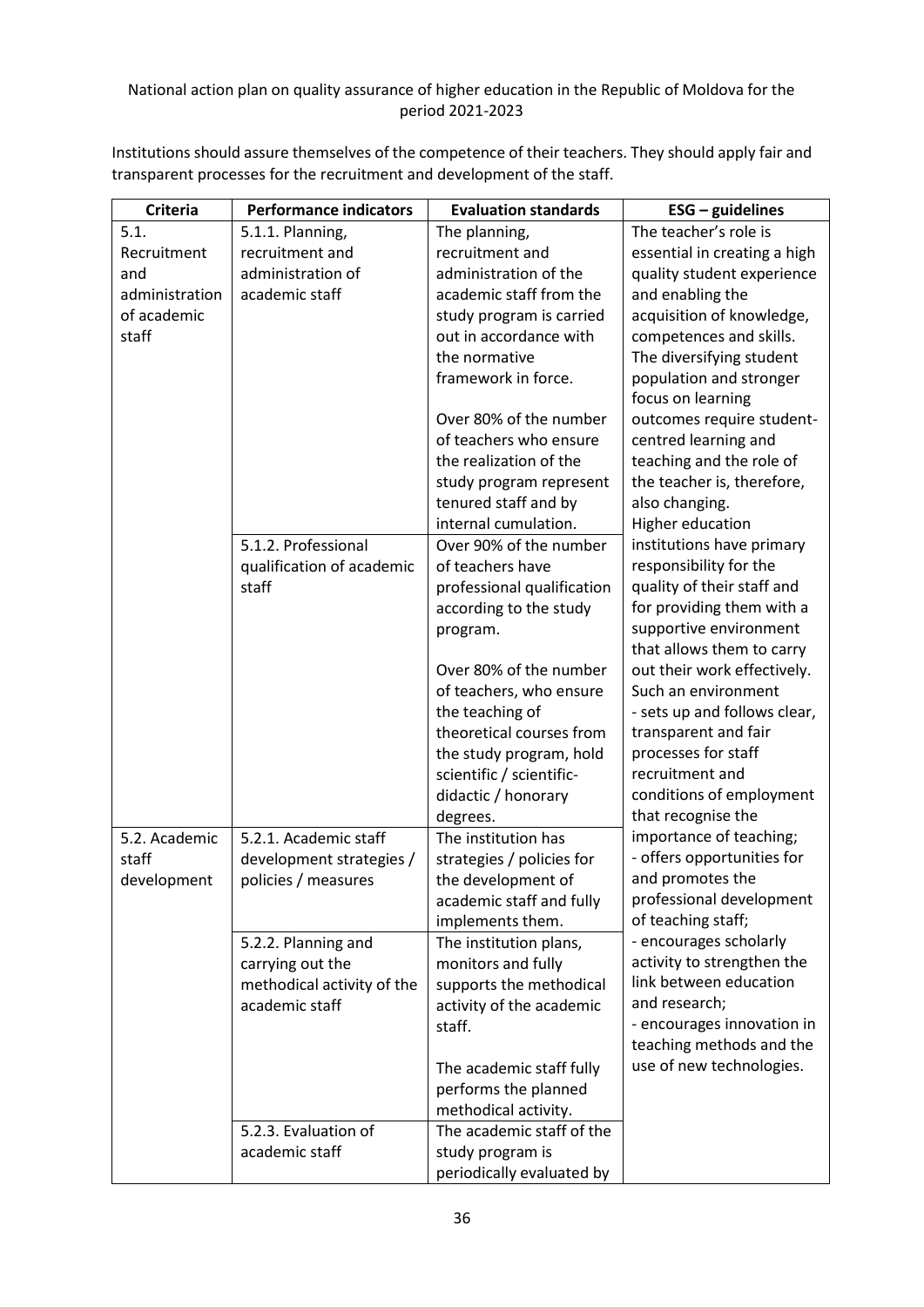|                 |                                                      | the managers of the                    |
|-----------------|------------------------------------------------------|----------------------------------------|
|                 |                                                      | educational institution                |
|                 |                                                      | and effective measures                 |
|                 |                                                      | are taken to continuously              |
|                 |                                                      | improve their                          |
|                 |                                                      | performance.                           |
| 5.3. Scientific |                                                      | The institution effectively            |
| research and    | 5.3.1. Planning and                                  |                                        |
|                 | supporting the scientific<br>research and innovation | plans and supports the                 |
| innovation      |                                                      | scientific research,                   |
| activity of     | activity of the academic                             | innovation and                         |
| academic staff  | staff                                                | technology transfer                    |
|                 |                                                      | activity (of the academic              |
|                 |                                                      | staff) that covers the                 |
|                 |                                                      | needs of the study                     |
|                 |                                                      | program.                               |
|                 | 5.3.2. Carrying out and                              | Academic staff carry out               |
|                 | monitoring the scientific                            | scientific research,                   |
|                 | research and innovation                              | innovation and                         |
|                 | activity of the academic                             | technology transfer                    |
|                 | staff                                                | activities that cover the              |
|                 |                                                      | needs of the study                     |
|                 |                                                      | program.                               |
|                 |                                                      |                                        |
|                 |                                                      | The institution monitors               |
|                 |                                                      | the achievement of                     |
|                 |                                                      | scientific research,                   |
|                 |                                                      | innovation and                         |
|                 |                                                      | technology transfer of                 |
|                 |                                                      | the academic staff                     |
|                 |                                                      | involved in the study                  |
|                 |                                                      |                                        |
|                 | 5.3.3. Capitalization of                             | program.<br>The results of the         |
|                 | the results of the                                   |                                        |
|                 | scientific research and                              | scientific research,<br>innovation and |
|                 |                                                      |                                        |
|                 | innovation activity of the                           | technological transfer                 |
|                 | academic staff in the                                | activity of the academic               |
|                 | context of the study                                 | staff are capitalized                  |
|                 | program                                              | within the study                       |
|                 |                                                      | program.                               |

### **Accreditation standard 6. Learning resources and student support**

Institutions should have appropriate funding for learning and teaching activities and ensure that adequate and readily accessible learning resources and student support are provided.

| <b>Criteria</b> | <b>Performance indicators</b> | <b>Evaluation standards</b> | $ESG -$ guidelines     |
|-----------------|-------------------------------|-----------------------------|------------------------|
| 6.1.            | 6.1.1. Planning and           | The planning,               | For a good higher      |
| Administrative  | coordinating the activity     | recruitment and             | education experience,  |
| and auxiliary   | of administrative and         | coordination of the         | institutions provide a |
| staff           | auxiliary staff               | administrative and          | range of resources to  |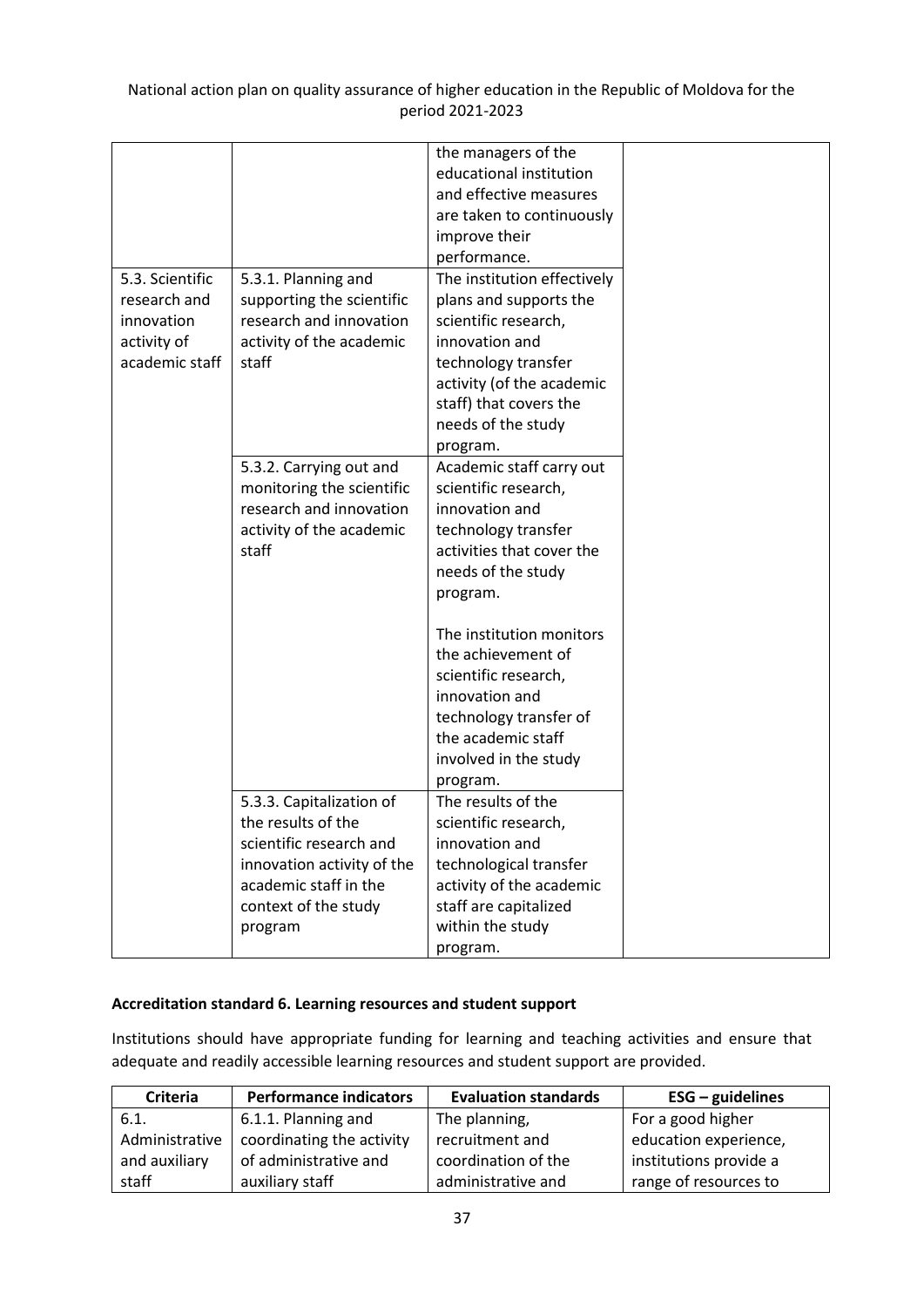|                |                              | auxiliary staff at the         | assist student learning.       |
|----------------|------------------------------|--------------------------------|--------------------------------|
|                |                              | study program is carried       | These vary from physical       |
|                |                              | out in accordance with         | resources such as libraries,   |
|                |                              | the normative                  | study facilities and IT        |
|                |                              | framework in force.            | infrastructure to              |
| 6.2. Material  | 6.2.1. Existence and use     | The institution fully          | human support in the form      |
| and learning   | of educational and           | provides adequate              | of tutors, counsellors and     |
| resources      | research spaces              | spaces for the study and       | other advisers. The role of    |
|                |                              | research process of the        | support services is of         |
|                |                              | study program.                 | particular importance in       |
|                |                              |                                | facilitating the mobility of   |
|                |                              | The institution provides       | students within and across     |
|                |                              | areas for a student, as        | higher education systems.      |
|                |                              | follows: classrooms - not      | The needs of a diverse         |
|                |                              | less than 2.0 $m^2$ ; seminar  | student population (such       |
|                |                              | rooms - not less than 2.0      | as mature, part-time,          |
|                |                              | $m2$ ; laboratories - not less | employed and                   |
|                |                              | than $3.0 \text{ m}^2$ .       | international students as      |
|                | 6.2.2. Endowment and         | The institution is             | well as students with          |
|                | accessibility of             | endowed with                   | disabilities), and the shift   |
|                | educational and research     | educational and research       | towards student-centred        |
|                | space                        | spaces that fully ensure       | learning and                   |
|                |                              | the achievement of the         | flexible modes of learning     |
|                |                              | objectives of the study        | and teaching, are taken        |
|                |                              | program.                       | into account when              |
|                | 6.2.3. Endowment,            | The library fund is            | allocating, planning and       |
|                | development and              | properly endowed,              | providing the learning         |
|                | accessibility of the library | developed periodically         | resources and student          |
|                | fund for the study           | and accessible to              | support.                       |
|                | program                      | students and academic          | Support activities and         |
|                |                              | staff.                         | facilities may be organised    |
|                | 6.2.4. Students assurance    | Over 90% of the                | in a variety of ways           |
|                | and access to curricular     | curricular support from        | depending on the               |
|                | support                      | the study program is           | institutional context.         |
|                |                              | accessible and adequate        | However, the internal          |
|                |                              | for the training of            | quality assurance ensures      |
|                |                              | competencies and the           | that all resources are fit for |
|                |                              | achievement of the             | purpose,                       |
|                |                              | learning outcomes.             | accessible, and that           |
| 6.3. Financial | 6.3.1. The financial         | The financial means for        | students are informed          |
| resources      | means allocated to the       | teaching and research          | about the services             |
|                | educational and research     | are allocated in               | available to them.             |
|                | process of the study         | accordance with the            | In delivering support          |
|                | program                      | regulatory framework in        | services the role of           |
|                |                              | force and are sufficient       | support and administrative     |
|                |                              | for the conduct of the         | staff is crucial and           |
|                |                              | study program.                 | therefore they need to be      |
|                | 6.3.2. Tuition fees and      | Procedures for setting         | qualified and have             |
|                | scholarships for the study   | tuition fees, scholarships     | opportunities to develop       |
|                | program                      | and other forms of             | their competences.             |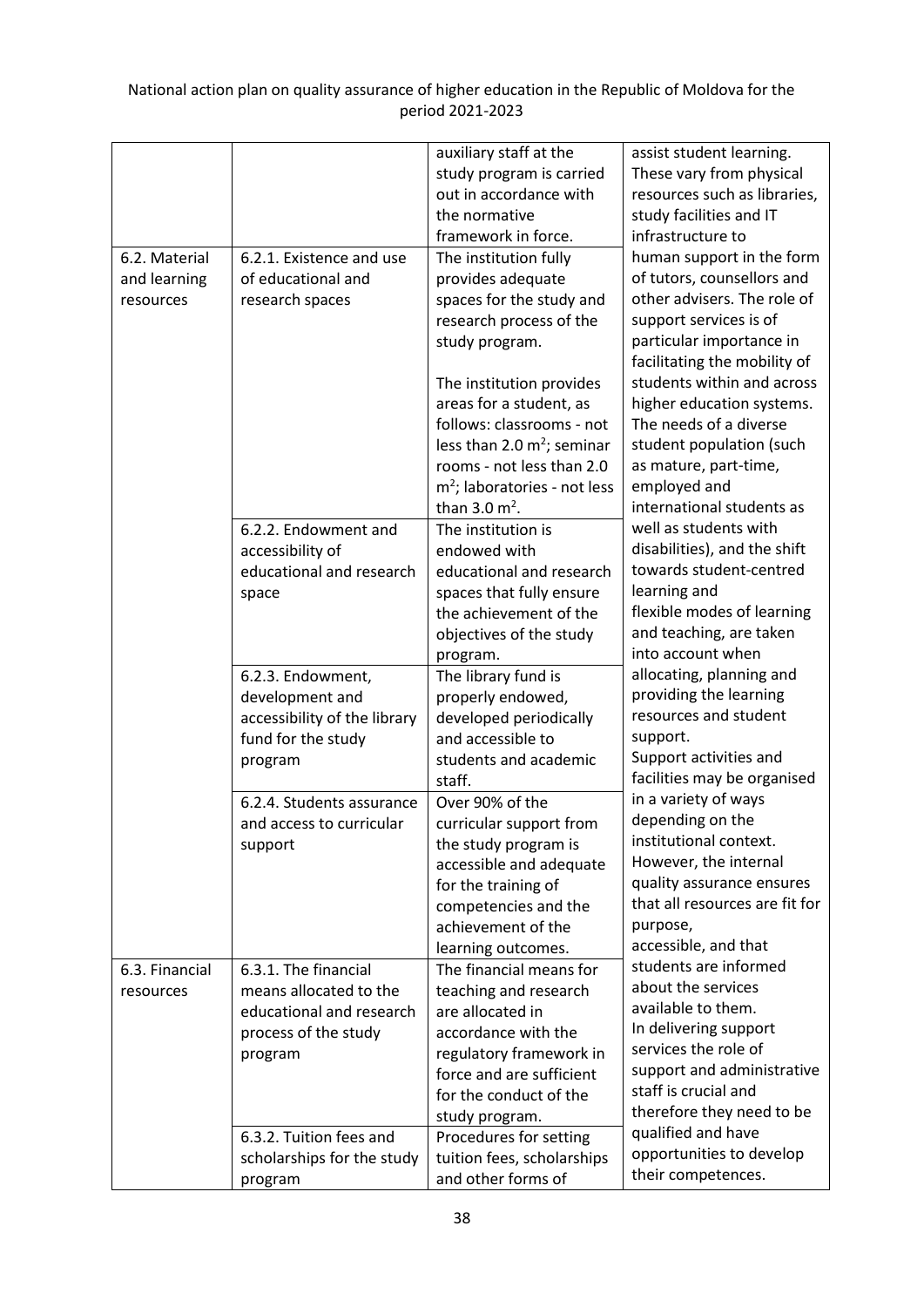|                                          |                                            | material support are<br>applied in accordance<br>with the regulatory<br>framework in force.                                                     |
|------------------------------------------|--------------------------------------------|-------------------------------------------------------------------------------------------------------------------------------------------------|
| 6.4. Social<br>insurance for<br>students | 6.4.1 Providing students<br>with dormitory | Over 50% of the student-<br>applicants from the study<br>program are provided<br>with a dormitory, in<br>accordance with the<br>rules in force. |

### **Accreditation standard 7. Information management**

Institutions should ensure that they collect, analyse and use relevant information for the effective management of their programs and other activities.

| <b>Criteria</b> | <b>Performance indicators</b> | <b>Evaluation standards</b> | $ESG - guidelines$           |
|-----------------|-------------------------------|-----------------------------|------------------------------|
| 7.1. Access to  | 7.1.1. Information            | The institution has a       | Reliable data is crucial for |
| information     | management and access         | system / mechanism for      | informed decision-making     |
|                 | of students and               | collecting information      | and for knowing what is      |
|                 | employees to                  | relevant to the             | working well and what        |
|                 | information on the study      | management of the           | needs attention. Effective   |
|                 | program                       | study program, which is     | processes to collect and     |
|                 |                               | accessible to students      | analyse information about    |
|                 |                               | and employees.              | study programs and other     |
| 7.2. Databases  | 7.2.1. Establishment and      | The institution has         | activities feed into the     |
|                 | access to the study           | functional electronic       | internal quality assurance   |
|                 | program database              | databases and provides      | system.                      |
|                 |                               | secure access to them for   | The information gathered     |
|                 |                               | students and employees.     | depends, to some extent,     |
|                 |                               |                             | on the type and mission of   |
|                 |                               |                             | the institution. The         |
|                 |                               |                             | following are of interest:   |
|                 |                               |                             | - Key performance            |
|                 |                               |                             | indicators;                  |
|                 |                               |                             | - Profile of the student     |
|                 |                               |                             | population;                  |
|                 |                               |                             | - Student progression,       |
|                 |                               |                             | success and drop-out         |
|                 |                               |                             | rates;                       |
|                 |                               |                             | - Students' satisfaction     |
|                 |                               |                             | with their programs;         |
|                 |                               |                             | - Learning resources and     |
|                 |                               |                             | student support available;   |
|                 |                               |                             | - Career paths of            |
|                 |                               |                             | graduates.                   |
|                 |                               |                             | Various methods of           |
|                 |                               |                             | collecting information may   |
|                 |                               |                             | be used. It is important     |
|                 |                               |                             | that students and staff are  |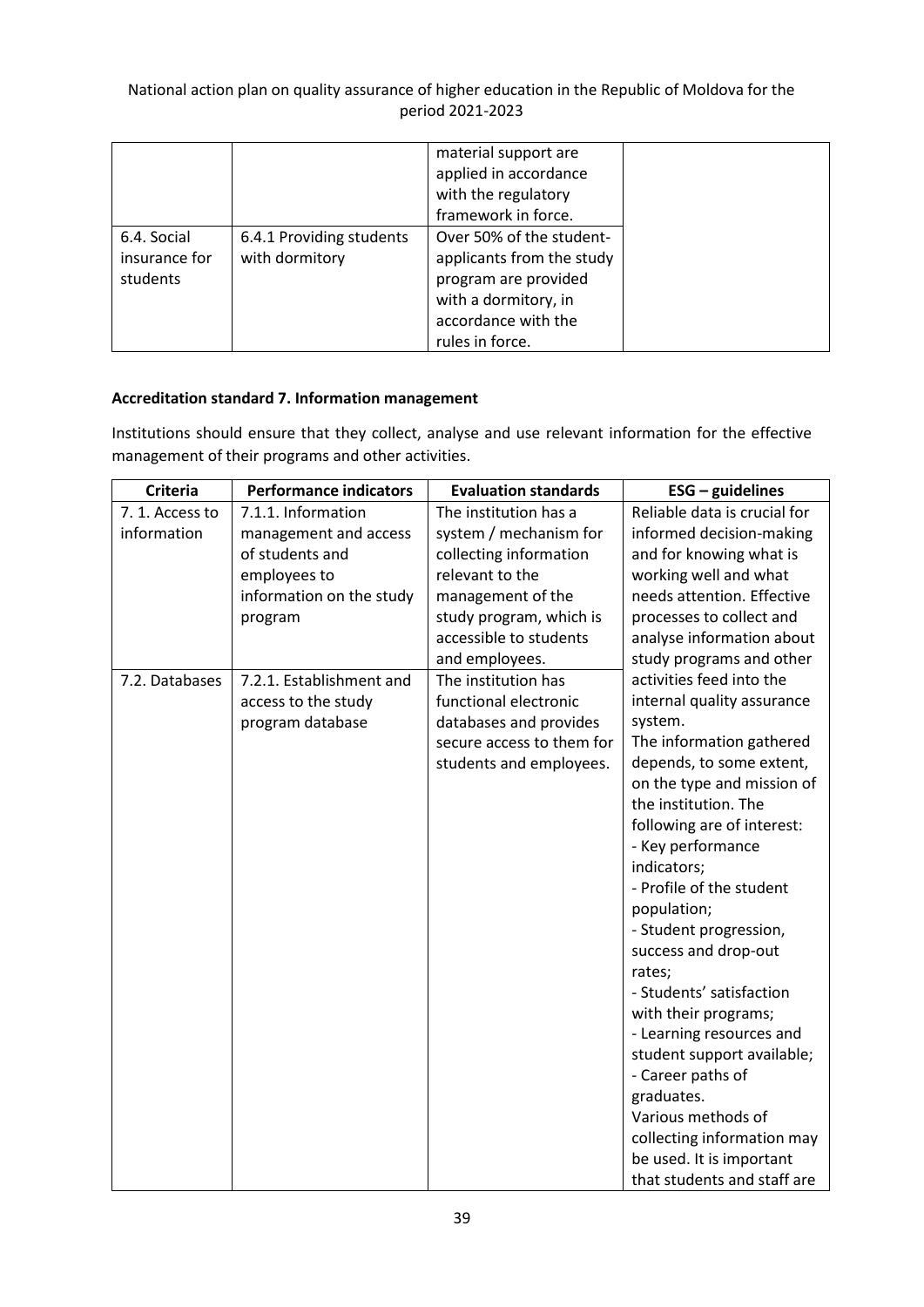| involved in providing and |
|---------------------------|
| analysing information and |
| planning follow-up        |
| activities.               |

### **Accreditation standard 8. Public information**

Institutions should publish information about their activities, including programs, which is clear, accurate, objective, up-to date and readily accessible.

| <b>Criteria</b> | <b>Performance indicators</b> | <b>Evaluation standards</b> | $ESG - guidelines$          |
|-----------------|-------------------------------|-----------------------------|-----------------------------|
| 8.1.            | 8.1.1. Website of the         | The information of public   | Information on              |
| Transparency    | institution / study           | interest regarding the      | institutions' activities is |
| of information  | program                       | study program is            | useful for prospective and  |
| of public       |                               | accessible and updated      | current students as well as |
| interest        |                               | on the web page of the      | for graduates, other        |
| regarding the   |                               | institution / faculty /     | stakeholders and the        |
| study program   |                               | department / chair.         | public.                     |
|                 | 8.1.2. Transparency of        | The institution shall       | Therefore, institutions     |
|                 | information regarding         | ensure full transparency    | provide information about   |
|                 | the activity of the           | of the information of       | their activities, including |
|                 | department / chair /          | public interest regarding   | the programs they offer     |
|                 | study program                 | the study program.          | and the selection criteria  |
|                 |                               |                             | for them, the intended      |
|                 |                               |                             | learning outcomes of        |
|                 |                               |                             | these programs, the         |
|                 |                               |                             | qualifications they award,  |
|                 |                               |                             | the teaching, learning and  |
|                 |                               |                             | assessment procedures       |
|                 |                               |                             | used, the pass rates and    |
|                 |                               |                             | the learning opportunities  |
|                 |                               |                             | available to their students |
|                 |                               |                             | as well as graduate         |
|                 |                               |                             | employment information.     |

### **Accreditation standard 9. On-going monitoring and periodic review of programs**

Institutions should monitor and periodically review their programs to ensure that they achieve the objectives set for them and respond to the needs of students and society. These reviews should lead to continuous improvement of the program. Any action planned or taken as a result should be communicated to all those concerned.

| <b>Criteria</b> | <b>Performance indicators</b> | <b>Evaluation standards</b> | $ESG - guidelines$         |
|-----------------|-------------------------------|-----------------------------|----------------------------|
| 9.1.            | 9.1.1. Monitoring and         | The institution has         | Regular monitoring, review |
| Procedures for  | reviewing the                 | procedures for              | and revision of study      |
| regular         | educational offer and the     | monitoring and reviewing    | programs aim to ensure     |
| monitoring,     | study program                 | the educational offer and   | that the provision remains |
| evaluation and  |                               | applies them consistently   | appropriate and to create  |
|                 |                               | and efficiently.            | a supportive and effective |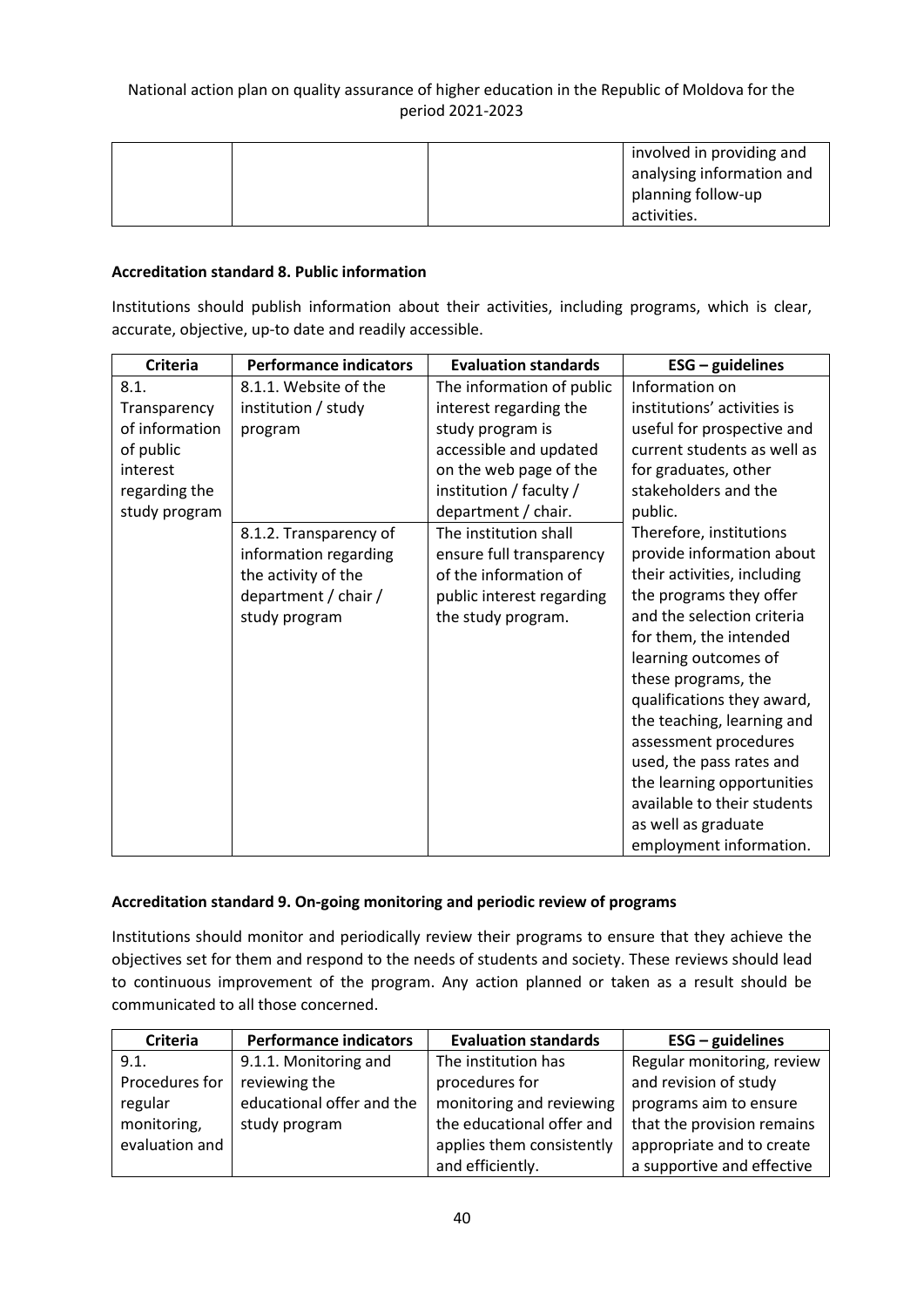| review of the<br>study program | 9.1.2. Monitoring the<br>teaching-learning-<br>assessment processes                                                                  | The teaching-learning-<br>assessment processes are<br>monitored consistently<br>and effective measures<br>are taken to improve<br>them.                                                                                           | learning environment for<br>students.<br>They include the<br>evaluation of:<br>- The content of the<br>program in the light of the                                                                                                                                                                                                                                                                                                       |
|--------------------------------|--------------------------------------------------------------------------------------------------------------------------------------|-----------------------------------------------------------------------------------------------------------------------------------------------------------------------------------------------------------------------------------|------------------------------------------------------------------------------------------------------------------------------------------------------------------------------------------------------------------------------------------------------------------------------------------------------------------------------------------------------------------------------------------------------------------------------------------|
|                                | 9.1.3. Existence and<br>application of self-<br>evaluation procedures of<br>the study program                                        | The institution has and<br>effectively implements<br>self-evaluation<br>procedures of the study<br>program.                                                                                                                       | latest research in the given<br>discipline thus ensuring<br>that the program is up to<br>date;<br>- The changing needs of<br>society;<br>- The students' workload,<br>progression and<br>completion;<br>- The effectiveness of<br>procedures for assessment<br>of students;<br>- The student expectations,                                                                                                                               |
|                                | 9.1.4. Evaluation of the<br>study program by<br>students, graduates,<br>employers and other<br>beneficiaries                         | The study program is<br>evaluated by all<br>categories of<br>beneficiaries (students,<br>employees, graduates,<br>employers) and<br>measures are taken to<br>continuously improve it.                                             |                                                                                                                                                                                                                                                                                                                                                                                                                                          |
| 9.2.<br>Employment             | 9.2.1. Mechanisms for<br>recording the<br>employment and<br>evolution of graduates<br>from the study program<br>in the field of work | The institution has<br>institutional mechanisms<br>to record the<br>employment and<br>professional<br>development of<br>graduates and applies<br>them consistently.                                                               | needs and satisfaction in<br>relation to the program;<br>- The learning environment<br>and support services and<br>their fitness for purpose<br>for the program.<br>Programs are reviewed<br>and revised regularly<br>involving students and<br>other stakeholders. The<br>information collected is<br>analysed and the program<br>is adapted to ensure that it<br>is up-to-date.<br>Revised program<br>specifications are<br>published. |
|                                | 9.2.2. Career guidance<br>activities and the<br>competitiveness of<br>graduates on the labor<br>market                               | The institution<br>consistently carries out<br>effective career guidance<br>activities.<br>The employment rate of<br>graduates according to<br>the general field of study<br>(in the first year after<br>graduation) is over 70%. |                                                                                                                                                                                                                                                                                                                                                                                                                                          |

### **Accreditation standard 10. Cyclical external quality assurance**

Institutions should undergo external quality assurance in line with the ESG on a cyclical basis.

| <b>Criteria</b> | <b>Performance indicators</b> | <b>Evaluation standards</b> | $ESG - guidelines$          |
|-----------------|-------------------------------|-----------------------------|-----------------------------|
| 10.1. External  | 10.1.1. Implementation        | The institution has and     | External quality assurance  |
| quality         | of the provisions and         | implements procedures       | in its various forms can    |
| assurance       | recommendations of the        | for the communication,      | verify the effectiveness of |
|                 | Ministry of Education,        | implementation and          | institutions' internal      |
|                 | Culture and Research and      | monitoring of the           | quality assurance, act as a |
|                 | of the relevant ministries    | provisions and              | catalyst for improvement    |
|                 |                               | recommendations of the      | and offer the institution   |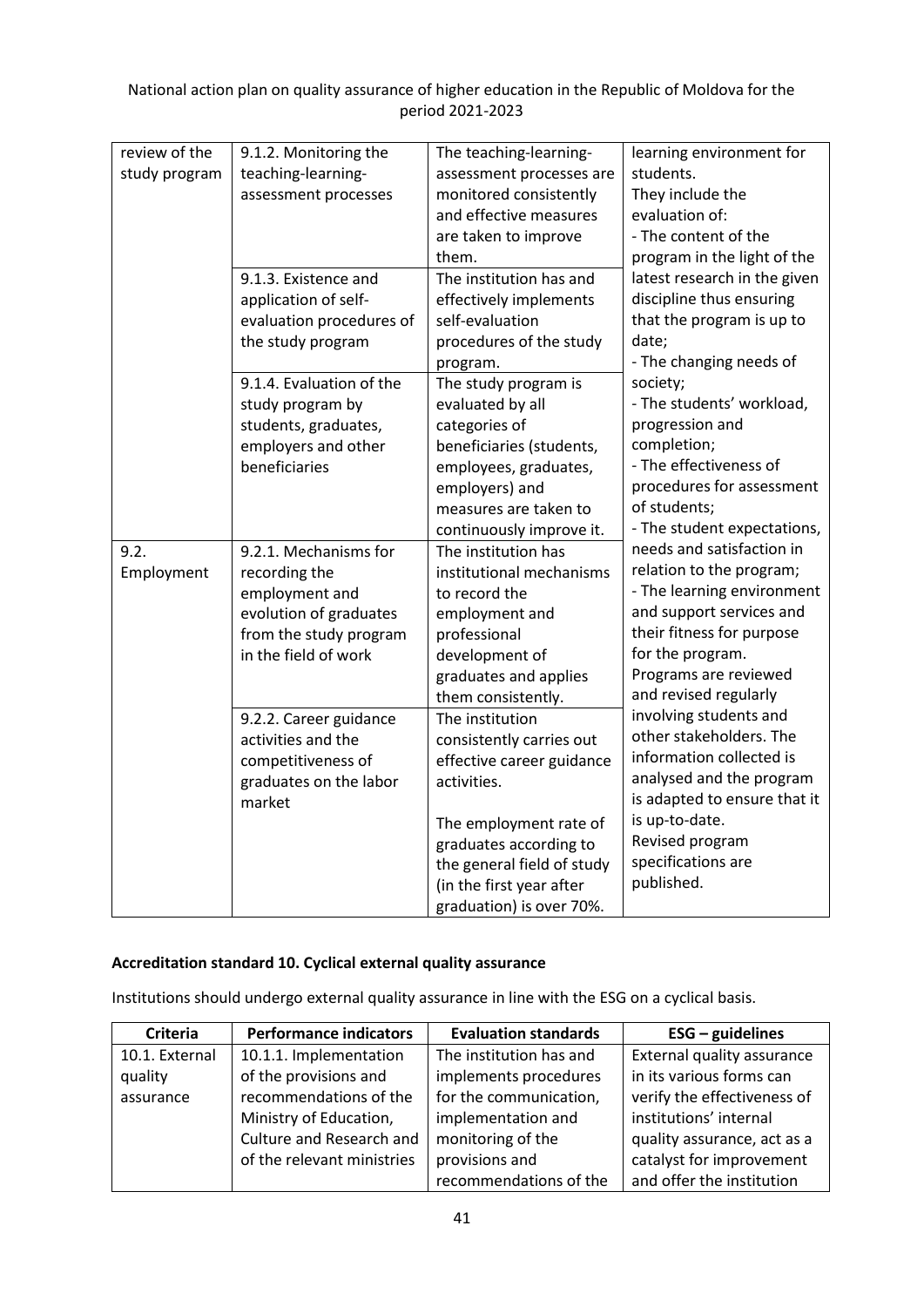|                          | MECR and the relevant    | new perspectives. It will    |
|--------------------------|--------------------------|------------------------------|
|                          | ministries.              | also provide information     |
| 10.1.2. Implementation   | The institution examines | to assure the institution    |
| of observations,         | the observations,        | and the public of the        |
| recommendations and      | recommendations and      | quality of the institution's |
| decisions formulated     | decisions of ANACEC /    | activities.                  |
| based on external        | other quality assurance  | Institutions participate in  |
| evaluation by the        | agencies and takes       | cyclical external quality    |
| National Agency for      | consistent measures for  | assurance that takes         |
| Quality Assurance in     | the development of the   | account, where relevant,     |
| Education and Research / | study program after the  | of the requirements of the   |
| other quality assurance  | external evaluation.     | legislative framework in     |
| agencies                 |                          | which they operate.          |
|                          |                          | Therefore, depending on      |
|                          |                          | the framework, this          |
|                          |                          | external quality assurance   |
|                          |                          | may take different forms     |
|                          |                          | and focus at different       |
|                          |                          | organisational levels (such  |
|                          |                          | as program, faculty or       |
|                          |                          | institution).                |
|                          |                          | Quality assurance is a       |
|                          |                          | continuous process that      |
|                          |                          | does not end with the        |
|                          |                          | external feedback or         |
|                          |                          | report or its follow-up      |
|                          |                          | process within the           |
|                          |                          | institution. Therefore,      |
|                          |                          | institutions ensure that the |
|                          |                          | progress made since the      |
|                          |                          | last external quality        |
|                          |                          | assurance activity is taken  |
|                          |                          | into consideration when      |
|                          |                          | preparing for the next one.  |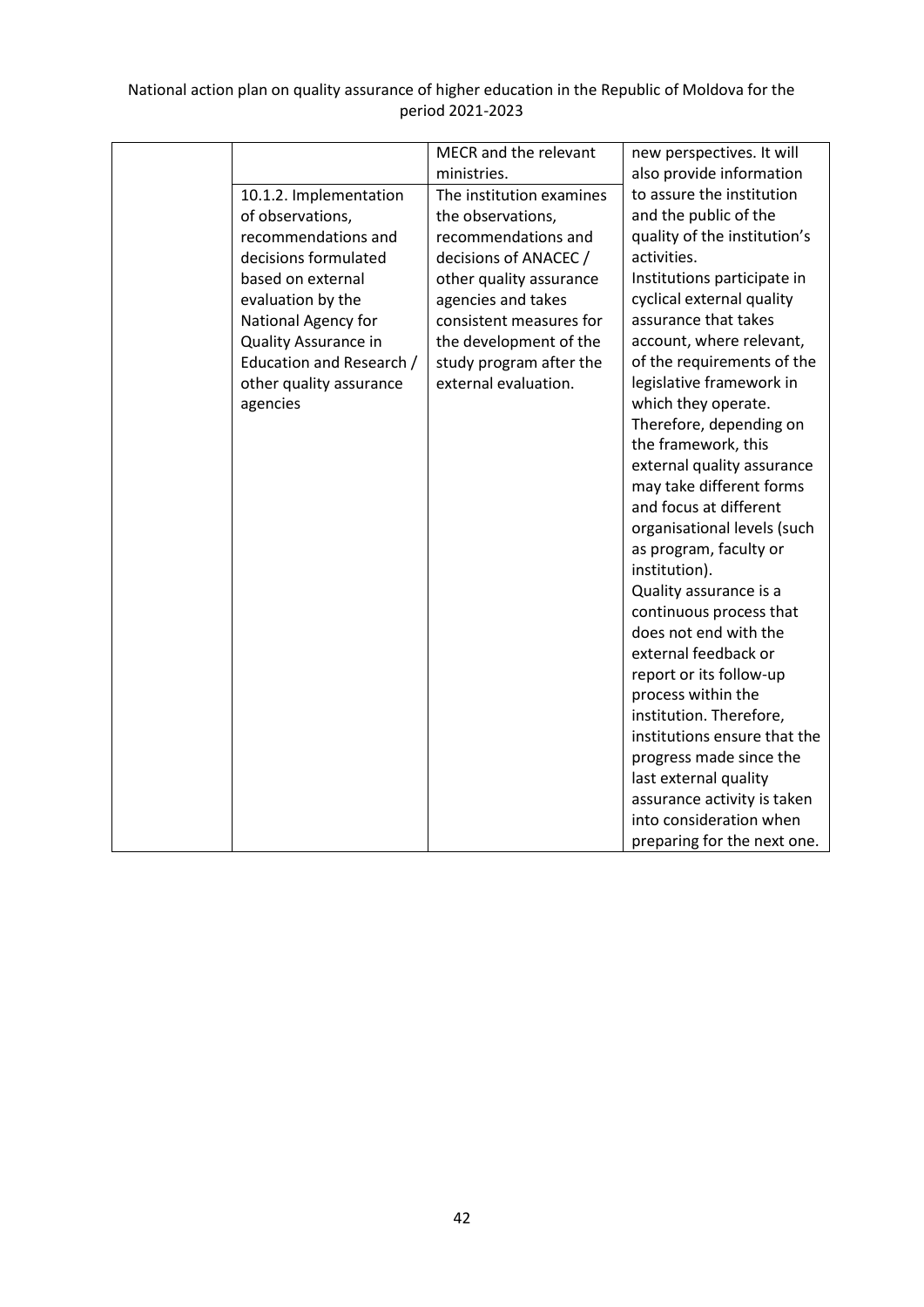#### **Annex 2**

#### **The fundamental principles and rules of conduct in the work of expert evaluators**

- 1) *The rule of law and the overall community interest* over the personal interest.
- 2) *Promoting the quality culture* in the evaluation process.
- 3) *Professional competence*, as a principle according to which all the activities carried out by the expert evaluators are treated with responsibility, competence and efficiency, based on the acquired knowledge and skills, in this sense the expert evaluators have the following obligations:
- to know the legislation specific to the activity carried out, to be constantly concerned with increasing the level of training;
- to permanently develop the professional competencies required by the evaluation procedures and to participate in professional training programs organized or recommended by ANACEC;
- to fulfill responsibly all the obligations established by the evaluation procedures.
- 4) *Integrity*, a principle according to which the activity of expert evaluators is exercised with honesty and fairness, in this sense the expert evaluators must respect the following rules of conduct:
- to avoid any activity that could affect the credibility, objectivity and impartiality;
- to signal to the ANACEC management if they are in a situation of incompatibility or conflict of interests between the quality of evaluator and other qualities deriving from their activity and to request the replacement with another expert evaluator in case they find the situation of incompatibility or conflict of interests;
- not to provide false information or data during and / or after the evaluation activity.
- 5) *Objectivity*, the principle according to which the conclusions and opinions formulated by the expert evaluators in the work carried out must be based exclusively on the evidence and documents analyzed, without other external influences. Thus, the expert evaluators have the following obligations: